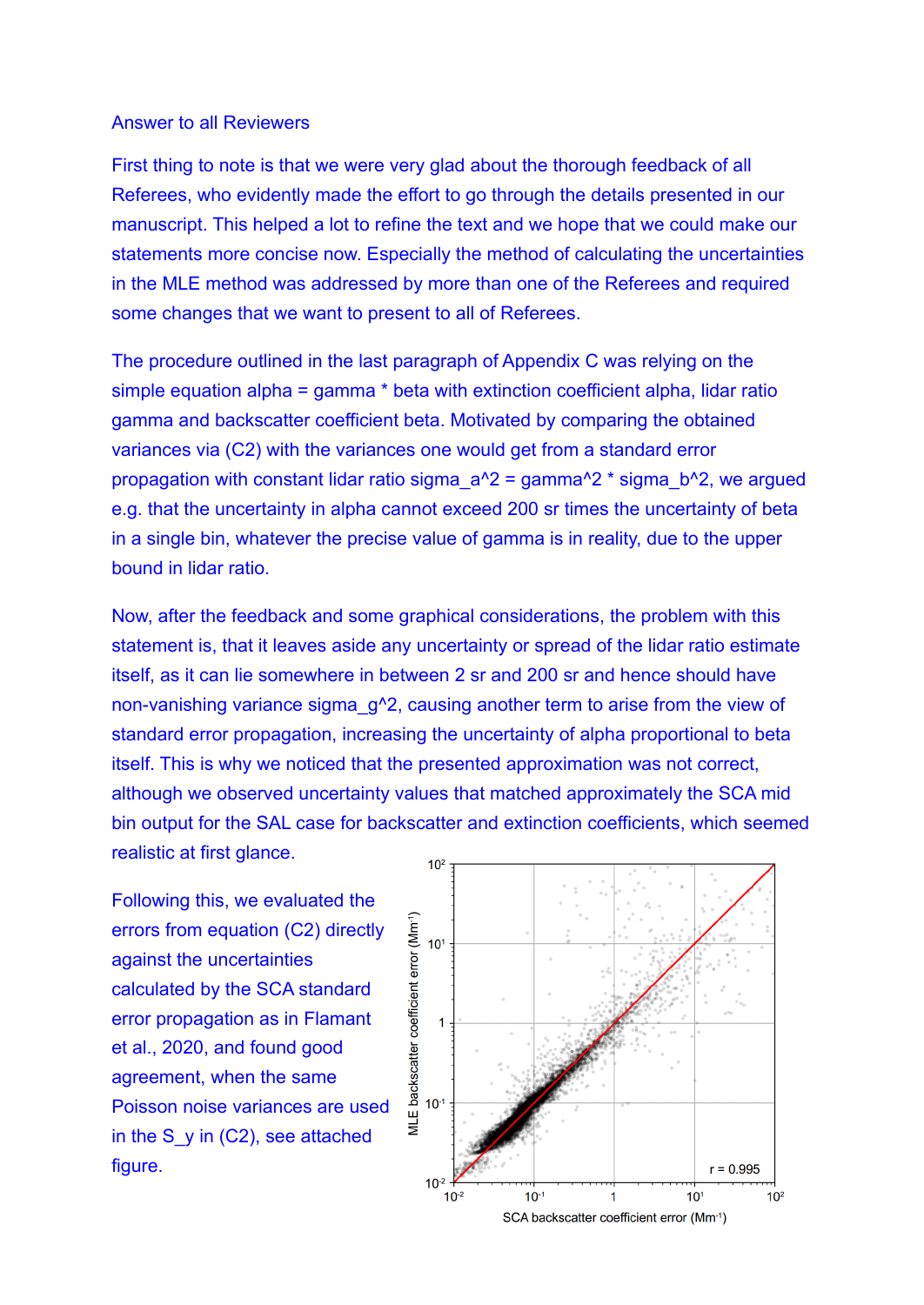That means, that with (C2) we are only able to provide uncertainties for the unconstrained problem (as SCA solves it), but especially the so-obtained extinction uncertainties are overestimated and not representative of the real uncertainties, as one can see in the comparison of SCA and MLE in the simulation cases.

In lack of a representative alternative for uncertainty estimation we decided to delete the lidar ratio and extinction uncertainties of the MLE solutions in Figures 5 and 6, for now, stating that there is no representative error estimate available yet. The challenge of reporting representative uncertainty estimates is now being stressed in the abstract and conclusion and will require future investigation.

# **Review 1**

Review of "Optimization of Aeolus Optical Properties Products by Maximum-Likelihood Estimation"

This paper outlines the application of maximum likelihood estimation to the analysis of profiles observed by the high spectral resolution lidar mounted on ESA's Aeolus satellite. To facilitate a bounded optimisation, the lidar equations are cast in terms of layer optical depths and lidar ratios while measurement uncertainties are approximated by the variance of the observations. The method is compared to a more traditional lidar analysis techniques for both real and simulated observations and is shown to produce smoother, more physically consistent fields that are more consistent with other measurements and the truth, respectively. This work, inspired by unexpected limitations in the instrument after launch, hopefully represents the beginning of more routine use of modern retrieval techniques in the analysis of lidar profiles.

I recommend this paper for publication after minor corrections and thank the authors for providing a genuinely enjoyable read on a rainy morning. My only significant comments relate to the discussion of iterations from lines 278 to 292:

• In Eqn. 15 you say L  $p > 0$  but on L281 you say you start iteration at L  $p=0$ . which is then out-of-bounds. Presumably you meant to say  $L$   $p \ge 0$ . Regardless, I am surprised you chose to start at one end of your solution space. I would have started at some climatological mean value to keep the number of iterations down by giving the method the ability to increase or decrease L\_p in the first step.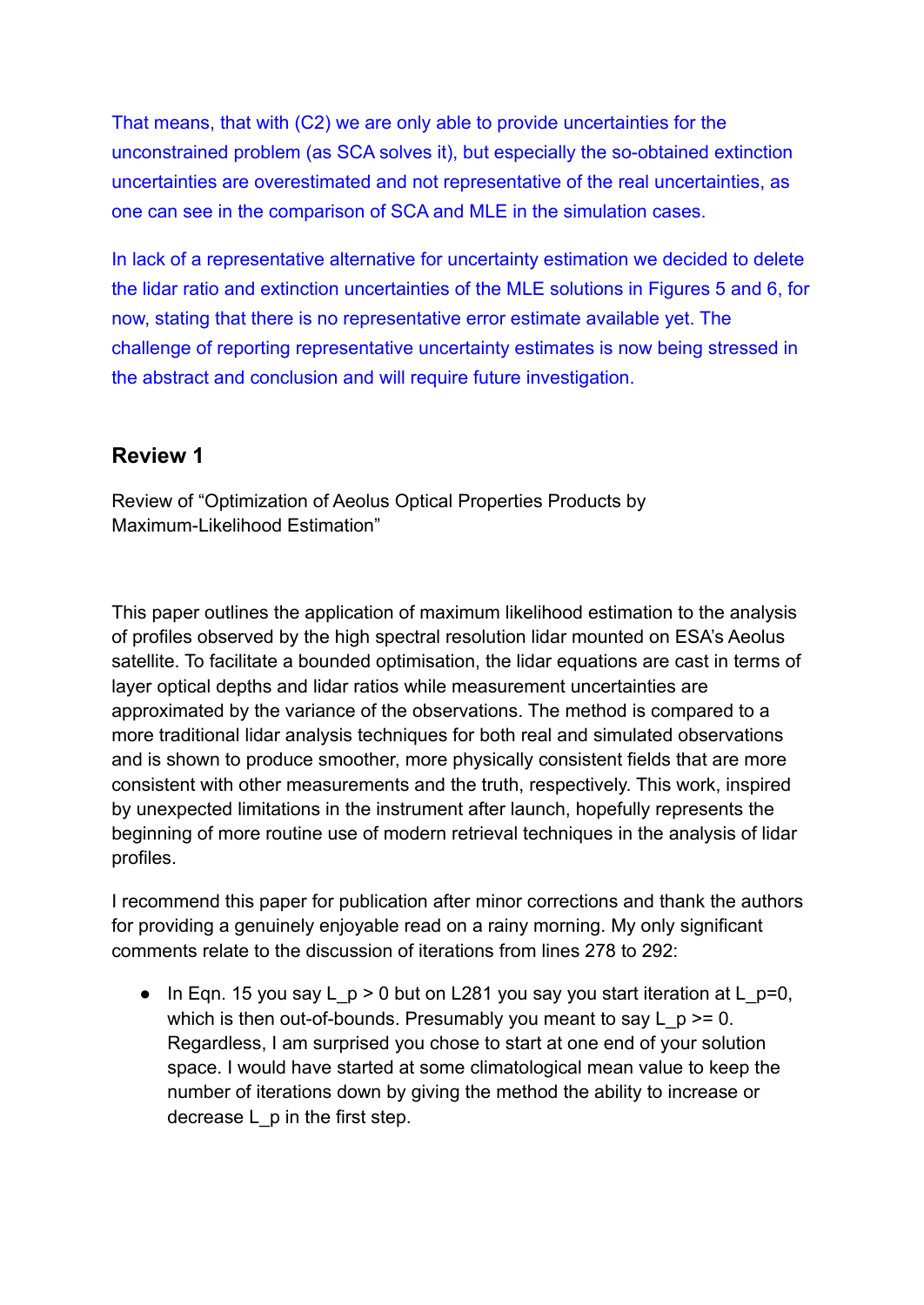This is correct, we meant to state L  $p \ge 0$ . It has been corrected. It is also probably not the best choice to initialise on the boundary of the solution space, but given that the climatological value should be rather small, it does presumably not make a big difference.

● Forty thousand is a preposterous number of iterations! Are you sure L288 shouldn't say 40? Every optimization routine I've worked with tends to converge in 5 to 10 iterations unless the model is extremely non-linear. If you need more than several dozen iterations to get useable solutions, I would guess you've done something wrong – either a gradient is being miscalculated or an inappropriate optimization method is being used.

When just one profile is considered, as in problem (14), then the number of iterations is on the order of 50 (roughly 0.5 seconds on an office laptop) to achieve convergence (an average cost function value per bin below 1). In practice, however, we are interested in solving problem (15) for all profiles simultaneously. In this case about 5000 iterations are required (roughly 45) seconds on an office laptop) to generate good optical properties products for a whole orbit (roughly 450 profiles). This information has been added to the manuscript.

So essentially, solving (15) for the whole orbit saves us time. Though, on second thought there must be a better converging formulation, but we have had no reference on this. We made an attempt to reformulate our model in terms of log(L\_p), but the convergence speed did not increase noticeably. It is very likely that a more advantageous scaling exists since the L-BFGS-B algorithm is not scale invariant. Unfortunately we haven't found it.

● I don't agree with you at L291 that artificially extending the number of iterations produces a fairer comparison to the SCA. This sounds like an attempt to avoid discussing the method of identifying convergence because those are contentious. I honestly don't care how you do it, but I do think the paper should explain how you intend to produce data outside of the context of this validation and, ideally, give some idea of the magnitude of difference. I suspect it makes very little difference, which is why you ran a set number of iterations, but that should be stated.

You are right that for an operational use, the presented approach is not handy. So we decided to add at the end of the paragraph: "For operational use we plan to tune the number of iterations in an ad-hoc-fashion, based on if the average cost function value per bin has fallen below a value of 1."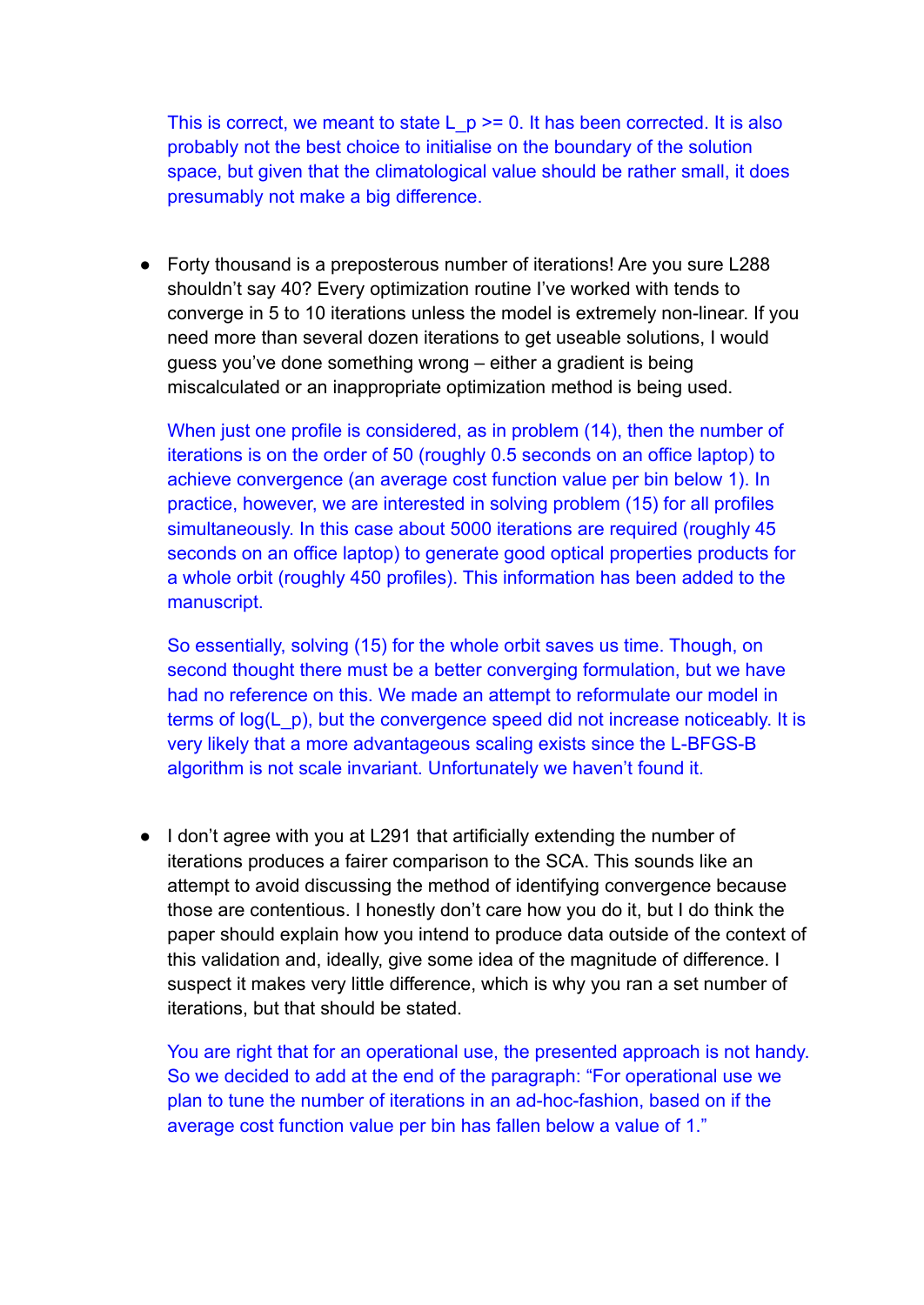In contrast to OEM and regularized MLE, the only contribution to the MLE cost function is how well the raw signals y are represented by  $F(x^*)$ . Once they are within the estimated limits, we can essentially stop iterating, because we cannot expect to gain any additional information content from the measurements. So this will determine convergence.

• Something similar comes up again at L357 when you say the first quess "contaminates" your mean. A first guess is not a prior; it should not affect your final solution. Exceptions are where the method fails (and so you throw away the solution) or there are multiple minima (which would require a more advanced minimisation routine). Could you explain what you mean here? Is it just that you aren't doing any quality control and so failed retrievals are present in the output? If so, you should do quality control! You don't need a value from every single pixel.

So the problem is the following: Whenever the retrieved aerosol optical depth L\_p is very low, the influence of the lidar ratio estimate on the cost function becomes increasingly insignificant, until L\_p becomes zero and no lidar ratio can be provided at all (these are not included in the statistics). Wherever L\_p is very low, the lidar ratio has a high error estimate and some may remain close to the first guess, which then seems to act as an 'implicit a priori' (see [https://doi-org.tudelft.idm.oclc.org/10.1029/JD095iD05p05587,](https://doi-org.tudelft.idm.oclc.org/10.1029/JD095iD05p05587) end of section 7). What our paragraph wants to say is that, if lidar ratios were averaged without weights, then the first guess would contaminate the statistics. In the shown simulation case, this would only affect the statistics when only bins with retrieved backscatter coefficients below 5\*10^(-2) (Mm sr)^(-1) are considered.

So eventually we propose to replace the sentence "Otherwise, the first guess of  $\gamma_{\text{gamma}}$  {||,p}=60\$ sr would contaminate the statistics for MLE, e.g., \$\text{mean}(\alpha\_p/\beta\_{||,p}) \$ would be biased towards the first guess." with "[...], in order to disregard the influence of bins with nearly vanishing aerosol optical depth, for which no reliable lidar ratio can be retrieved."

Additionally, lines 360-361 and lines 380-381 are dropped, because they are more confusing than helpful.

The following comments are mostly matters of personal curiosity rather than issues that need to be addressed:

● The text in figures should aim to be approximately the same size as the text in its caption. If it is possible, all the figures in this paper would benefit from being regenerated with a smaller page size, such that the font is larger relative to the image.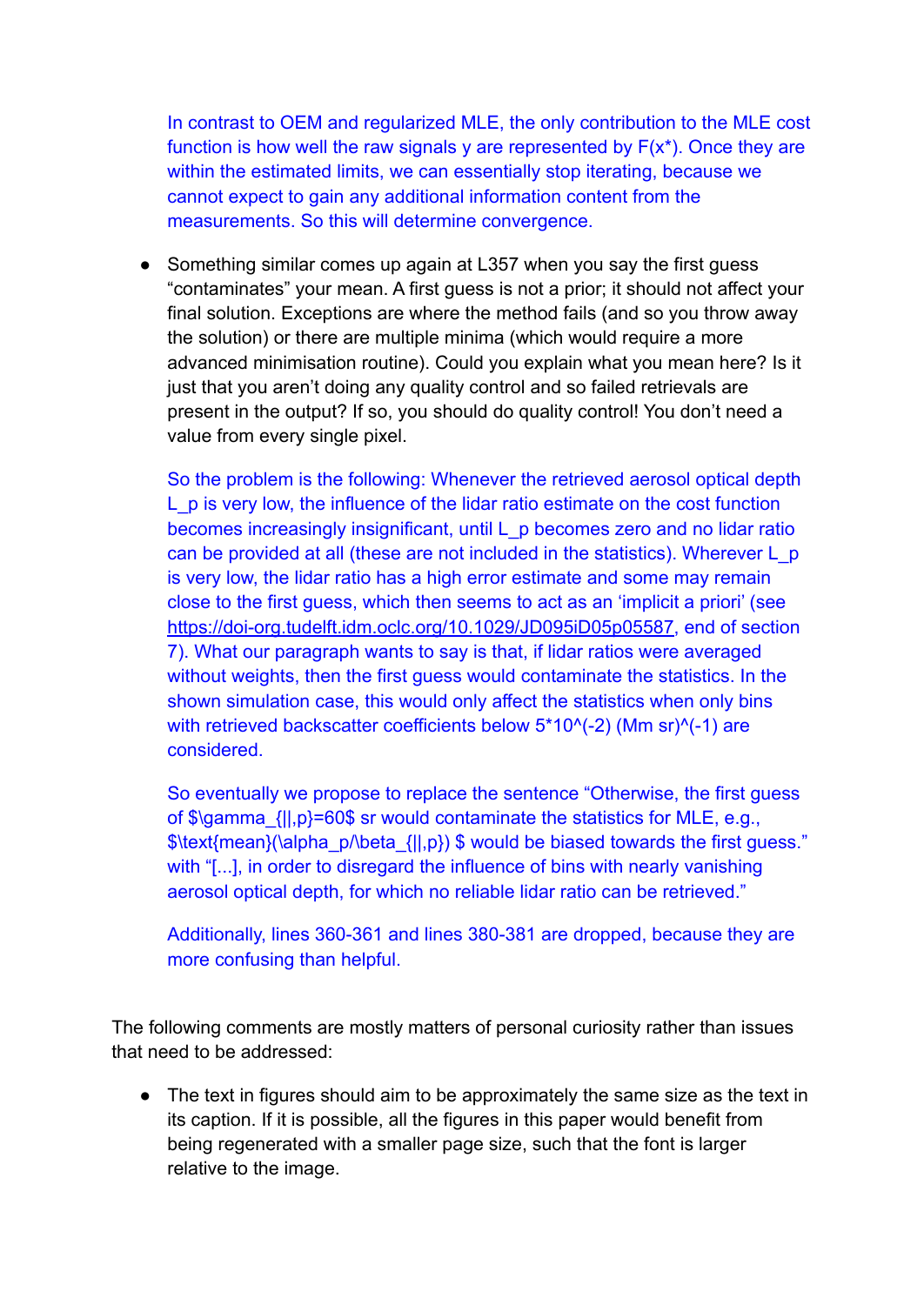The font size of figures 2,3,4 and D1, D2 has been adjusted.

● L68) I would say backscatter is 'measured' rather than 'known' with higher precision.

### corrected

● L77) Is there a reason you preferred to constrain L to be positive rather than retrieve its logarithm? I could see this being useful in your proposed future work to produce consistent regularization in variables that span several orders of magnitude. Further, aerosol optical depth (which is what you actually retrieve) is known to be log-normally distributed, such that the log of L is a more natural basis in which to define a regularization.

There is actually no elaborate reason for the choice of L instead of log(L), but it might contribute to proper scaling of the variables, indeed. We will consider this aspect in future work.

● L103) I feel like this paper demonstrates that such a retrieval is possible rather than it being something you need to assert in advance.

The possibilities were discussed pre-launch and the SCA has been implemented already before. The paper's scope is improving the precision of the retrieval.

● L204) I've not encountered this use of a backslash before. Did you mean to say "a ratio"?

No, we meant "or". It has now been dropped for convenience.

● L230) While true, lidar signals are often far from this limit.

Considering also the comment of Reviewer 2, we changed the sentence to

"[...] because the discrete Poisson noise distribution can already be well fitted by a smooth Gaussian with identical mean and variance for very low (photon) counts and the aforementioned additional noise sources and their corrections, e.g., subtraction of measured solar background, will naturally smear out the discrete nature of the Poisson noise."

● L261) I think that the two uncertainty ranges shown in Fig. 5 come from the two sources of uncertainty you mention here – a simple Poisson assumption and the variance of the downlinked profiles – but it would be useful for that to be stated clearly somewhere. This sentence currently implies the Poisson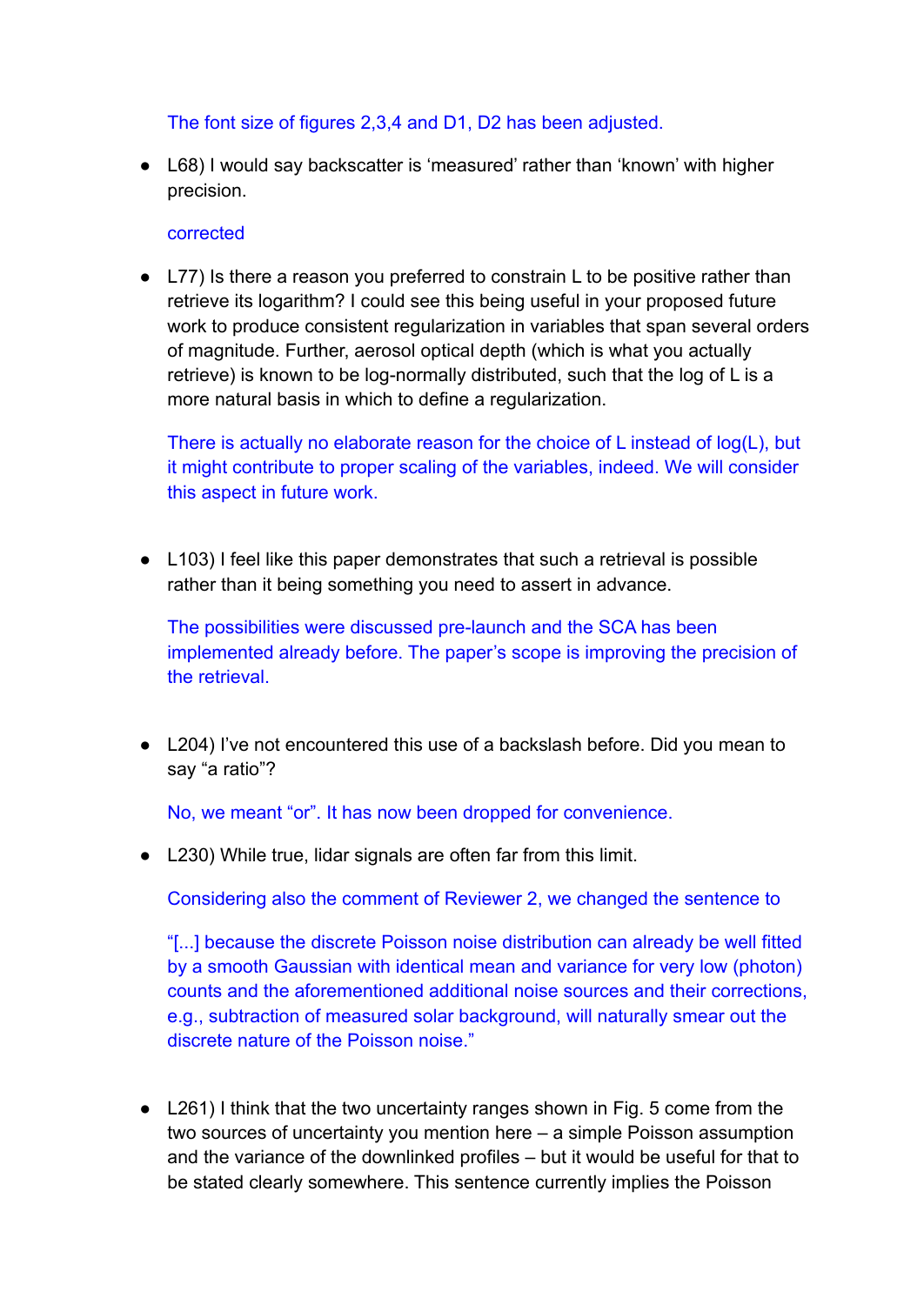approximation is not used in the remainder of the paper, but you go on to mention it several times.

Thanks for underlining this source of incovenience. The Poisson approximations in Fig 5 and 6 have only been used for the uncertainty estimation and not in the minimization. Following the feedback of Reviewer 2 and 3, we noticed that our implementation of the box-constraints in the error calculations was flawed. In the lack of an alternative we removed what we initially claimed to be an upper bound in Figures 5 and 6.

We also edited the last paragraph of 3.2 to explain that the uncertainties of SCA and SCA MB are calculated as in section 6 of the Algorithm Theoretical Baseline Document for the L2A and changed the name of this uncertainty to "Poisson error estimate" in Figures 5 and 6.

• The first paragraph of Section 4 unnecessarily repeats the preceding paragraph.

The paragraph 3.3 has now been deleted.

● I would mention the existence of Appendix D at the end of L343 as that's when I asked "what's the RMS deviation"?

According to the feedback of Reviewer 3 we promoted a modification of figure D1 (with zoomed in boxes for better visibility below 2 km altitudes) to the main text and added a more detailed discussion of the biases and relative errors in the regime of most interest below 2 km altitude.

• In the caption for Fig. 4, don't you mean the west coast? Also, the description of 4(b) implies that three versions of the feature mask are shown. I think you meant to say that the rows show backscatter, extinction and lidar ratio, with identical features masks shown in each frame of the rightmost column.

We corrected for both errors.

● L418) I'd argue that the image shows the advantage of forcing L>0 rather than robustness.

This sentence lacked a concise message indeed, so we changed it to say "[...] which demonstrates the advantage of the box-constraints."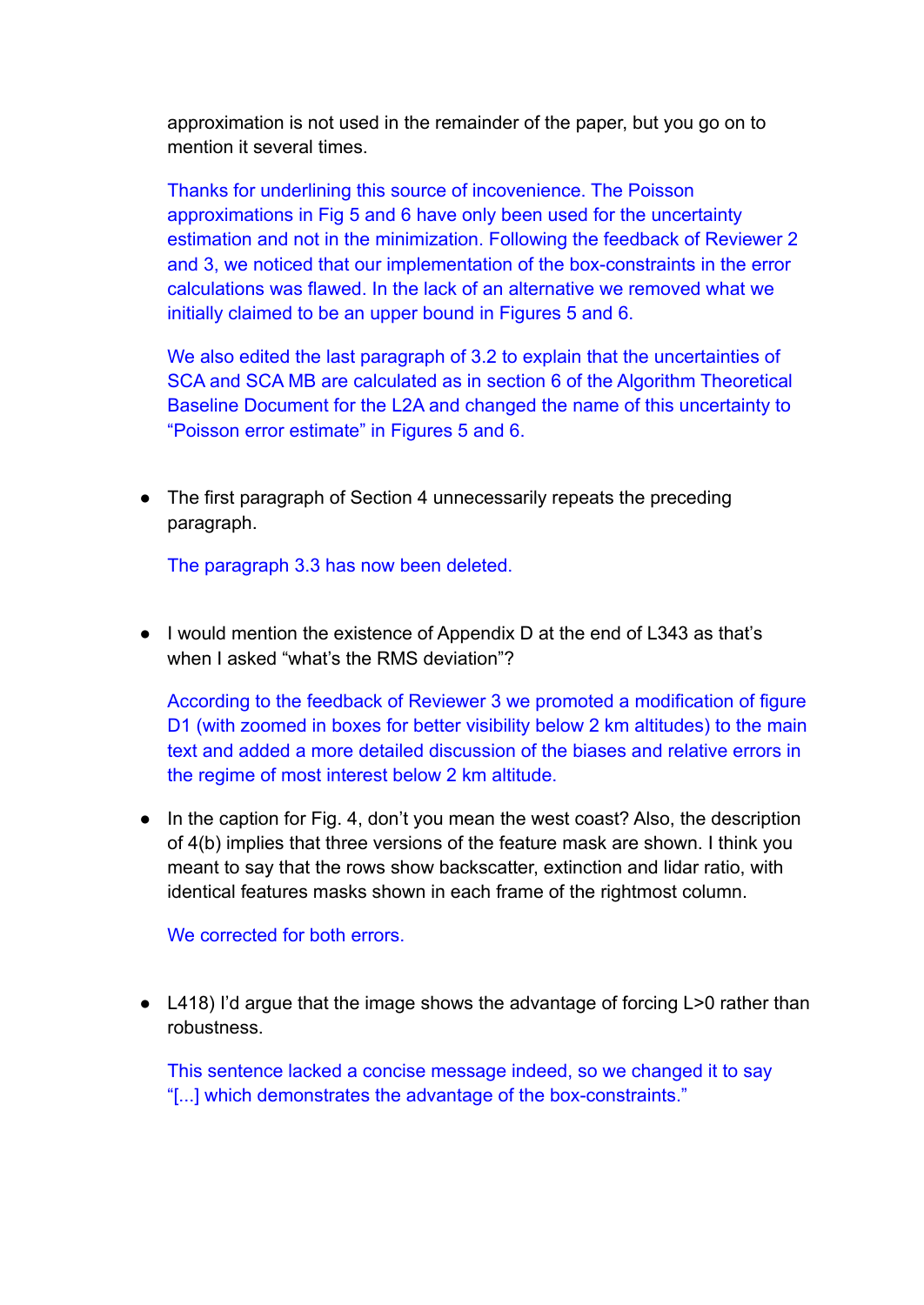● L493) Is there any intention to release this data? Any possibility of funding to process the full record or become an operational product?

The MLE is being considered for operational implementation.

- Appendix A largely repeats Section 3.1.
- L516) ECMWF data would typically be interpolated rather than averaged as the values represent behaviour at a point rather than a grid cell average. What do you mean by "mean" here? We write "by means of" in the sence of "thorugh" or "with the help of" and do not refer to the statistical mean.

I found a number of grammatical corrections:

- L2) the Atmospheric Laser How embarrassing.
- L2) is an Ultra Violet corrected
- L5) Being an HSRL corrected
- L10) demonstrate a predominantly done
- L11) information by the SCA corrected
- L15) due to effective noise corrected
- L27) respectively, and the Cloud-Aerosol corrected
- L32) addressing high uncertainties in climate change modelling due to the indirect

We changed this sentence to "[...] for the largest single cause of uncertainty in antropogenic radiative forcing has been reported to be from the indirect effect of aerosols on clouds (Illingworth ...)"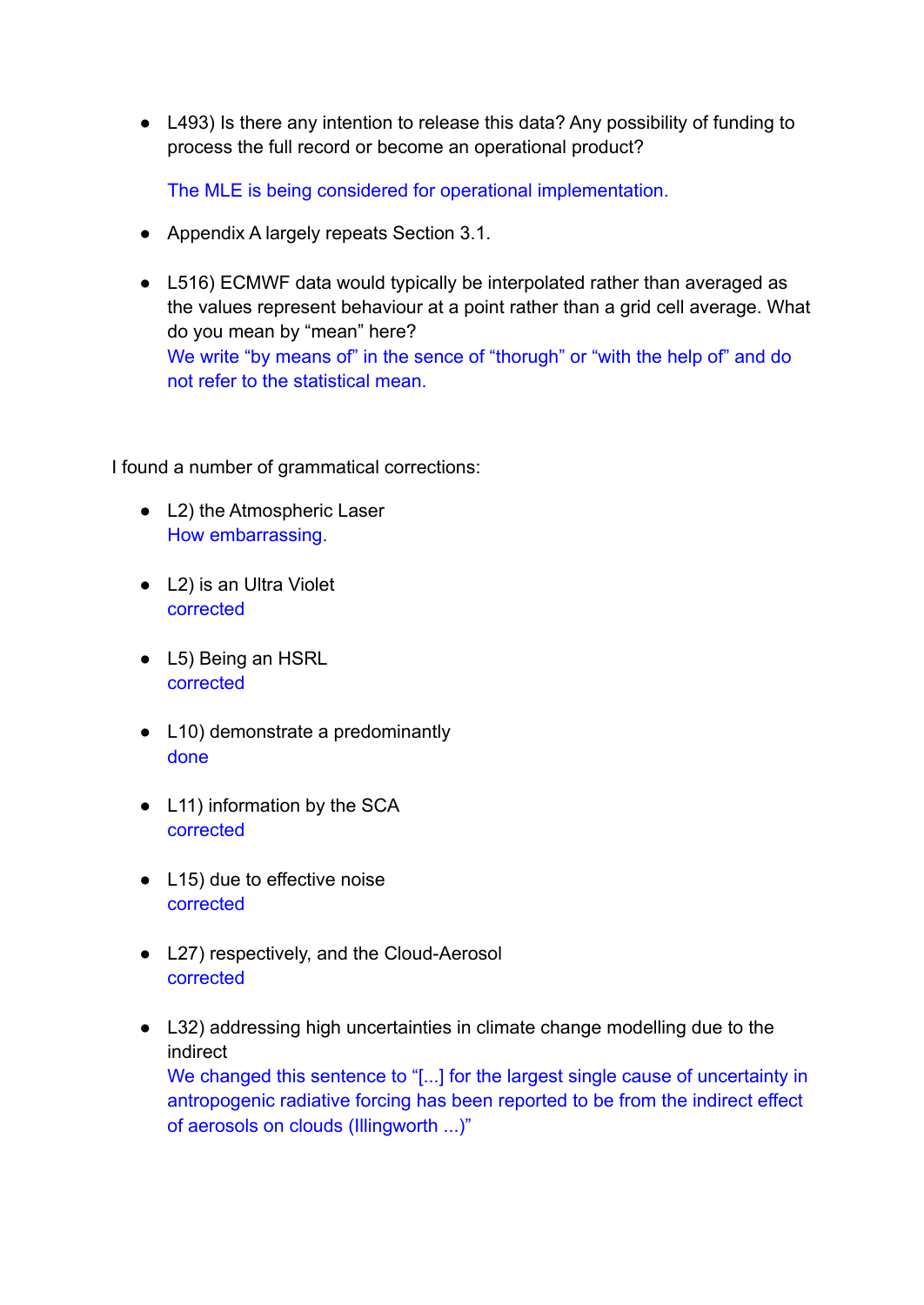- L46) [commas around 'and similarly Raman lidar observations'] corrected
- L48) increase the SNR corrected
- L68) extinction corrected
- L90) Either "revolves around", "orbits", or just "Aeolus is in a Sun-synchronous polar orbit" corrected to "revolves around"
- L90) seven day repeat corrected
- L92) Earth with an off-nadir corrected
- L93) Traditionally, "Earth" is the planet and "earth" is dirt so I don't see why you use both versions here. Although amusing in its current form, we corrected the non-capital "earth"s.
- L93) There should be a space between numbers and their units. corrected
- L125) [remove the comma] corrected
- L135) scales dependent on corrected
- Fig 1) accumulation to observation corrected
- L164) [comma after 'following'] corrected
- L172) into a molecular corrected
- L178) [commas around 'in principle'] corrected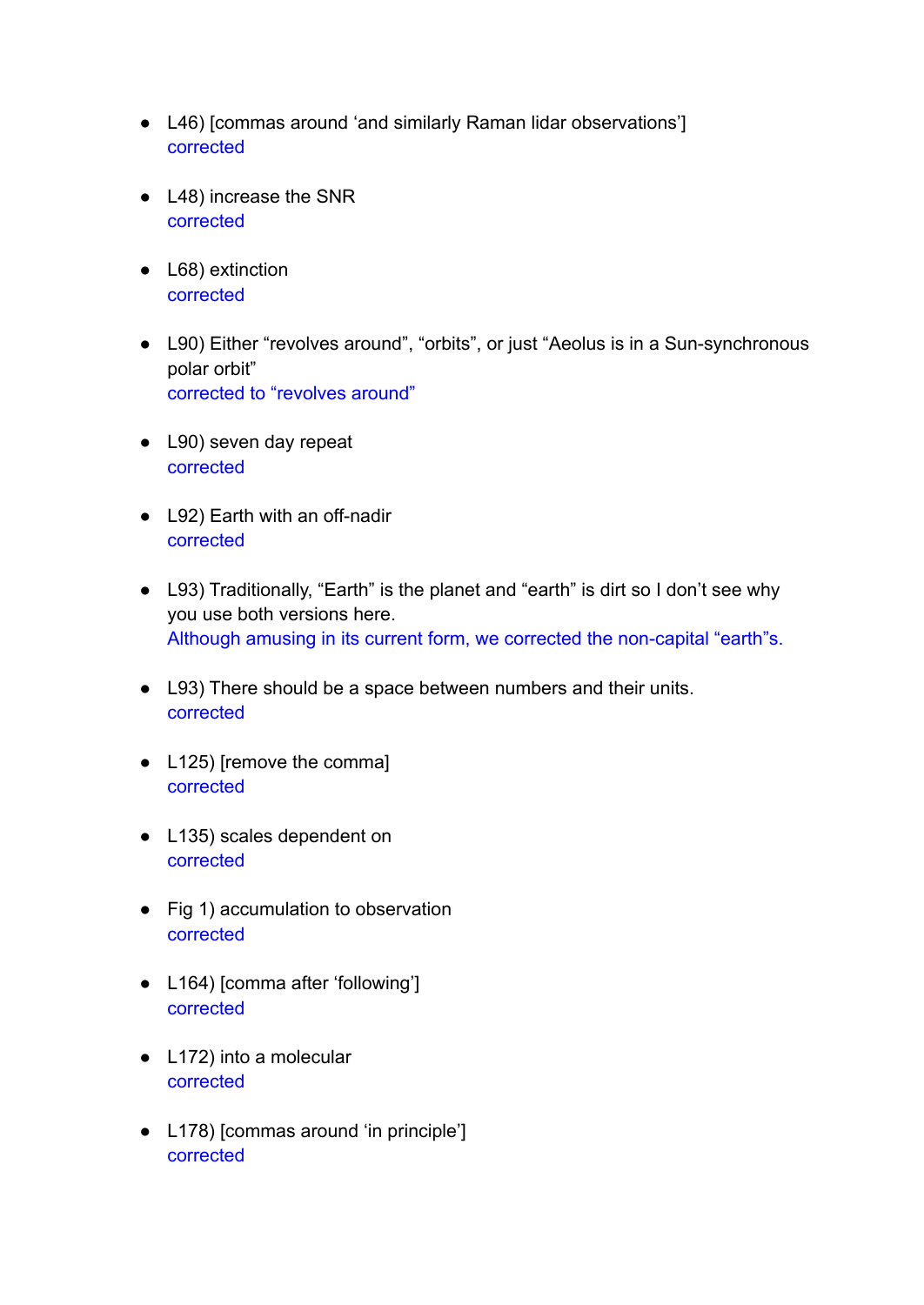- L181) can be simplified by introducing the range corrected
- L209) Appendix A. corrected
- L281) consist of an aerosol free corrected
- L296) y\_obs are generated corrected
- L302 and 563) Moore-Penrose corrected
- L312) the real instrument cannot This sentence has been altered otherwise.
- L334) particularly corrected
- L334) by an additional corrected
- L336) simulation are shown corrected
- L350) but at the corrected
- L381) produces very corrected to either
- L409) cloud corrected
- L428) the lidar ratio along the plume's horizontal corrected
- L439) The ground based corrected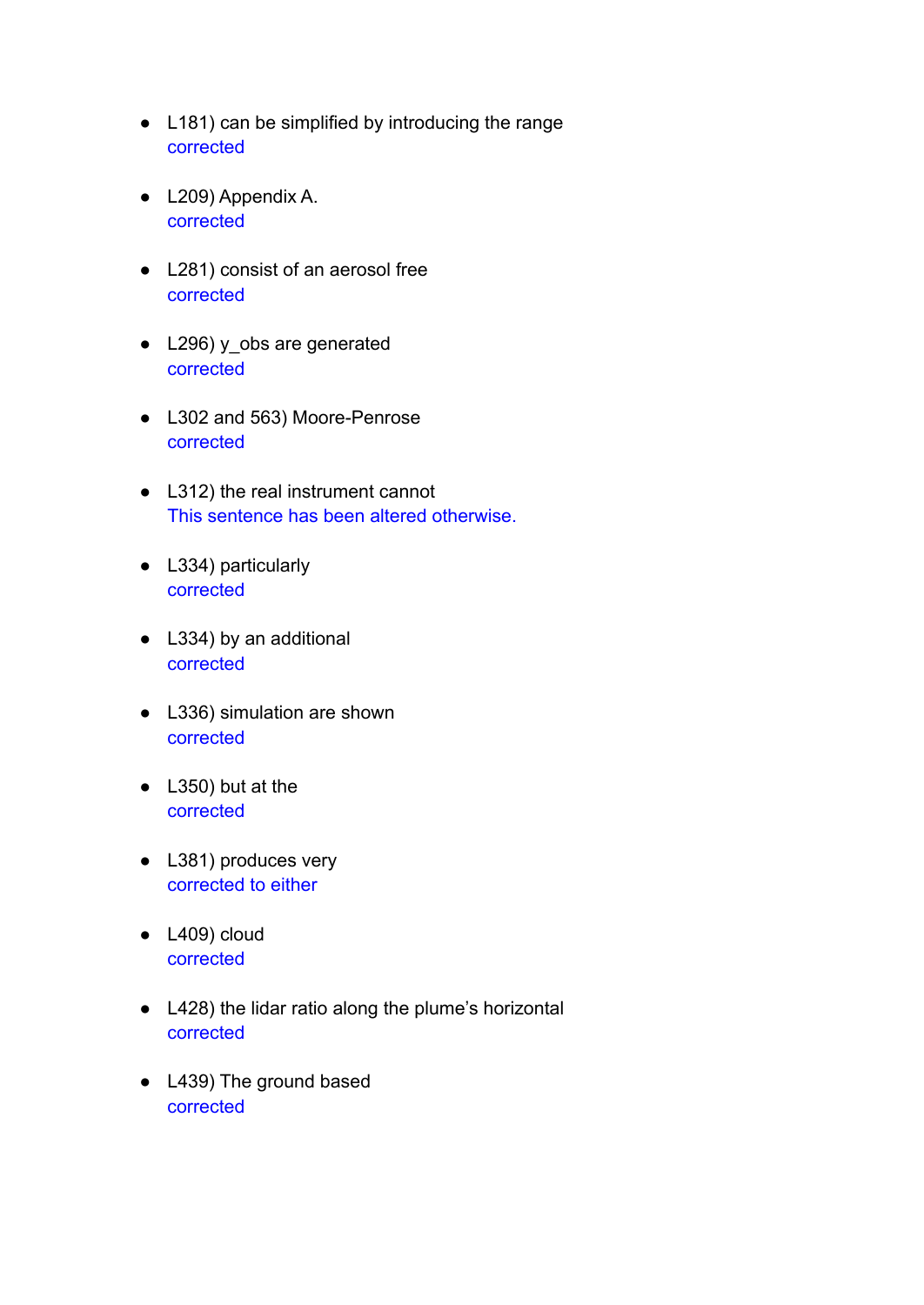- L450) aerosol corrected
- L457) be located by using extinction coefficients alone due to the fine range corrected
- L484) additional corrected
- L487) [delete comma] corrected
- L514) channels corrected
- Eq A7) [something has gone wrong with the spacing] corrected
- L541) e.g. corrected
- L559) is inverted by corrected
- L561) i.e. corrected

I largely appreciated the relatively conversational tone of this manuscript compared to the average paper, making relatively dry material easier to read. But there are a few places where I would have made a different choice of words. As these are a matter of style, I leave it to the authors to decide if they agree with me or not.

● I don't think "Products" is necessary in the title of the paper. Then again, I would have called it "Optimization of Aerosol Optical Properties from Aeolus Profiles by Maximum-Likelihood Estimation" because I'm concerned that someone might think the "Optical Properties" are possessed by Aeolus rather than by particles in the atmosphere.

This is a very good point, also considering that the Journal's scope can be on both measurement systems and the data analysis. We agree to change the title.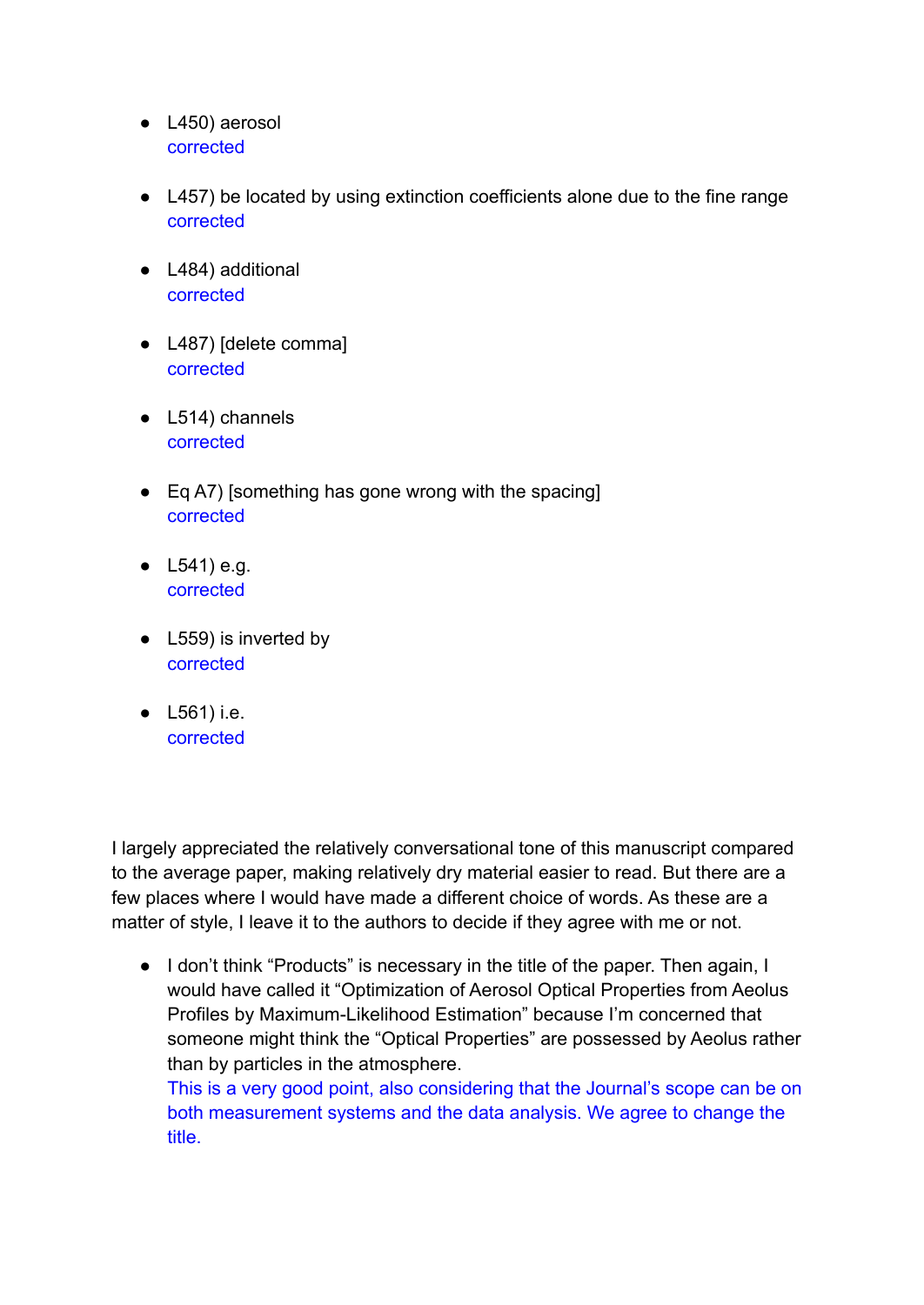- Remove "(partly)" from L8. A problem is either ill posed or it isn't; there is no partly. We removed ill-posed as what we mean is "sensitive to or ambiguous under noise influence".
- L52) A white paper under preparation in the UK is hoping to call these "representation errors" rather than worry about 'representivity' vs 'representativeness'. Obviously there's no obligation to agree with us but I think it's a cleaner phrase. Fair enough, we follow this advice since the term "representativeness" seems to bulky anyhow.
- L122) "corrected for to obtain" doesn't look strictly wrong but sounds very strange to a native near; I wouldn't say the 'for'. corrected
- Fig 1) While this image is technically "Exemplary" in that you are using it as an example, English has corrupted the word to typically mean "Outstanding". I'd say "Illustrative" or "Example of" instead. Thanks! We did indeed not mean to exaggeratedly underline the presented data.
- Eq 2-3) I know you're using T for transmission but it hurts slightly to see temperature denoted t. I would have used \mathcal{T} for transmission. I agree but this way the difference is clearer and comes without unnecessary flourish. If we had used temperature frequently, we would have changed it for sure.
- L179) Maybe "extensive" rather than "excessive" as the latter has negative connotations. Thanks! We dropped the word completely.
- L312) Perhaps "noise level resembles nominal" as 'resembles' already implies an inexact comparison. agreed
- L370) "...reacts after the backscatter coefficient, resulting in the attenuation of the first 500 m of the cloud being captured incorrectly with consequences..." I struggled to understand this sentence and have made my best guess at what you were trying to say.

We changed it to "the SCA extinction coefficient reacts delayed compared to the backscatter coefficient, leading to that the attenuation by the first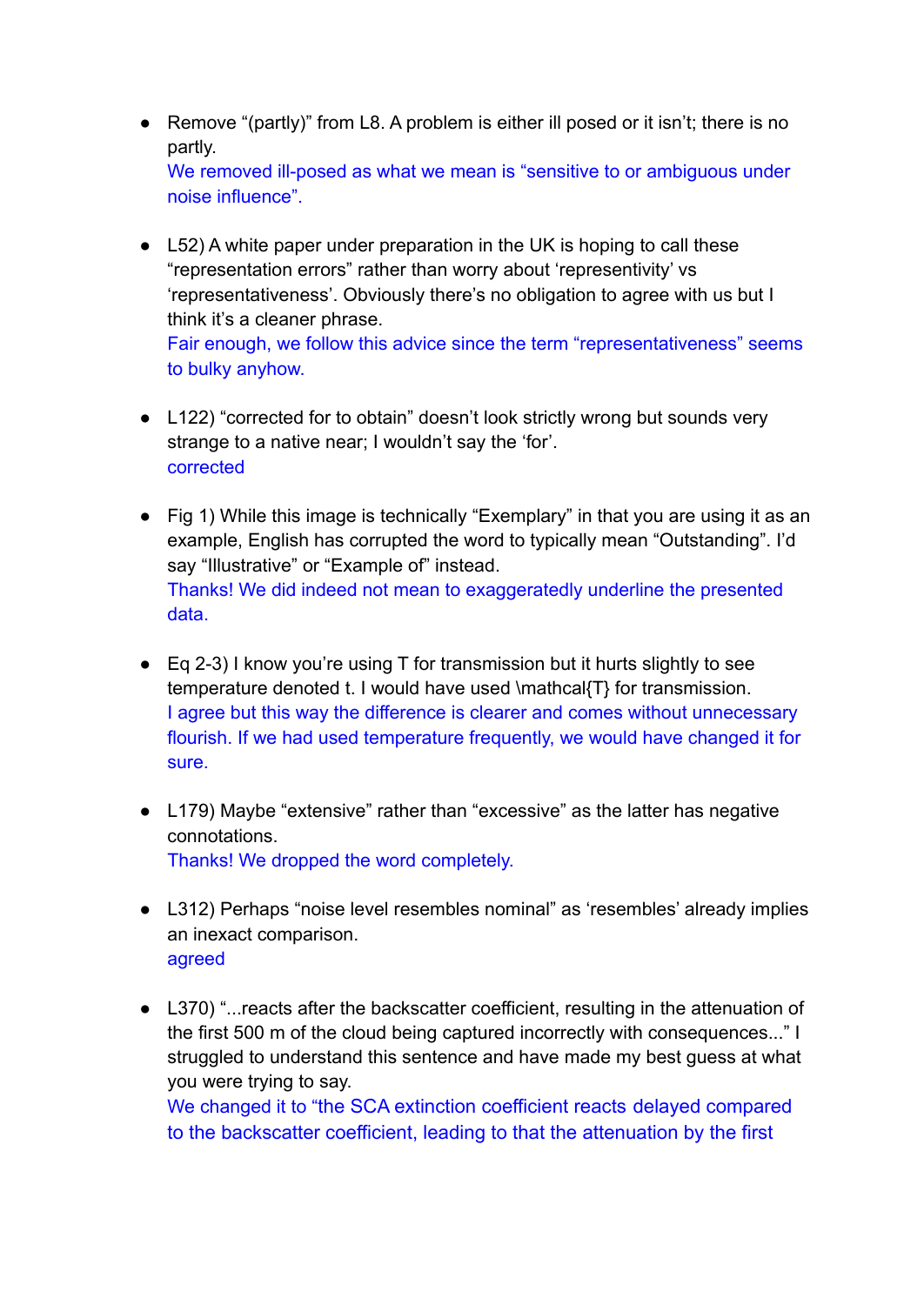## 500m of the cloud is not captured correctly".

- L373) "Hence, the same feedback loop is triggered, as described in case I for changes of range bin thickness." I find it difficult to understand long sentences where the verb is at the end, so I moved the verb to the start. agreed
- L383) "MLE causes extinction" as 'locks' is a rather strong word for what happens. Agreed, we changed it to "forces"
- Fig 3) This caption could just say "As Figure 2 for Case II". corrected
- Fig 4) Is it necessary to use very similar colours for the two lines? If you moved away from a rainbow colour bar, you would have more options so I don't have to strain to see if the line has little dots in it or not. Our excuses, but this data has been plotted through online services. I completely agree that rainbow color bars are no optimal choice.
- L463) Perhaps "refactored" rather than "rephrased"? The latter usually refers to words rather than actions. We chose "reformulated" instead.
- L479) Considering you go on to critique the use of a feature mask, you might want to say "it is possible to" rather than "it would be advantageous to". Thanks for making this statement more consistent.
- Eq C2) I have never seen the notation K^{-T} to indicate an inverse transpose. Probably because it's ambiguous if I transpose the inverse or inverse the transpose. (K^T S Y^{-1} K)^{-1} is a more traditional way to write this equation. Indeed true, thanks. We changed it to  $(K^{2-1})^T$  instead.

● I was taught to put a hyphen between words that together form a single adjective. I provide a non-exhaustive list of places where you could do that: L33 & 439) ground-based; L90) seven-days; L95) Rayleigh-Brillouin; L101) double-edge; L123) time-gated; L137 & 140) so-called; 281) aerosol-free; L374) noise-induced; L393) polarization-sensitive, dual-wavelength; L541) particle-free.

Thanks a lot, we corrected for all occurrences of these terms as most of them were mentioned several times throughout the paper.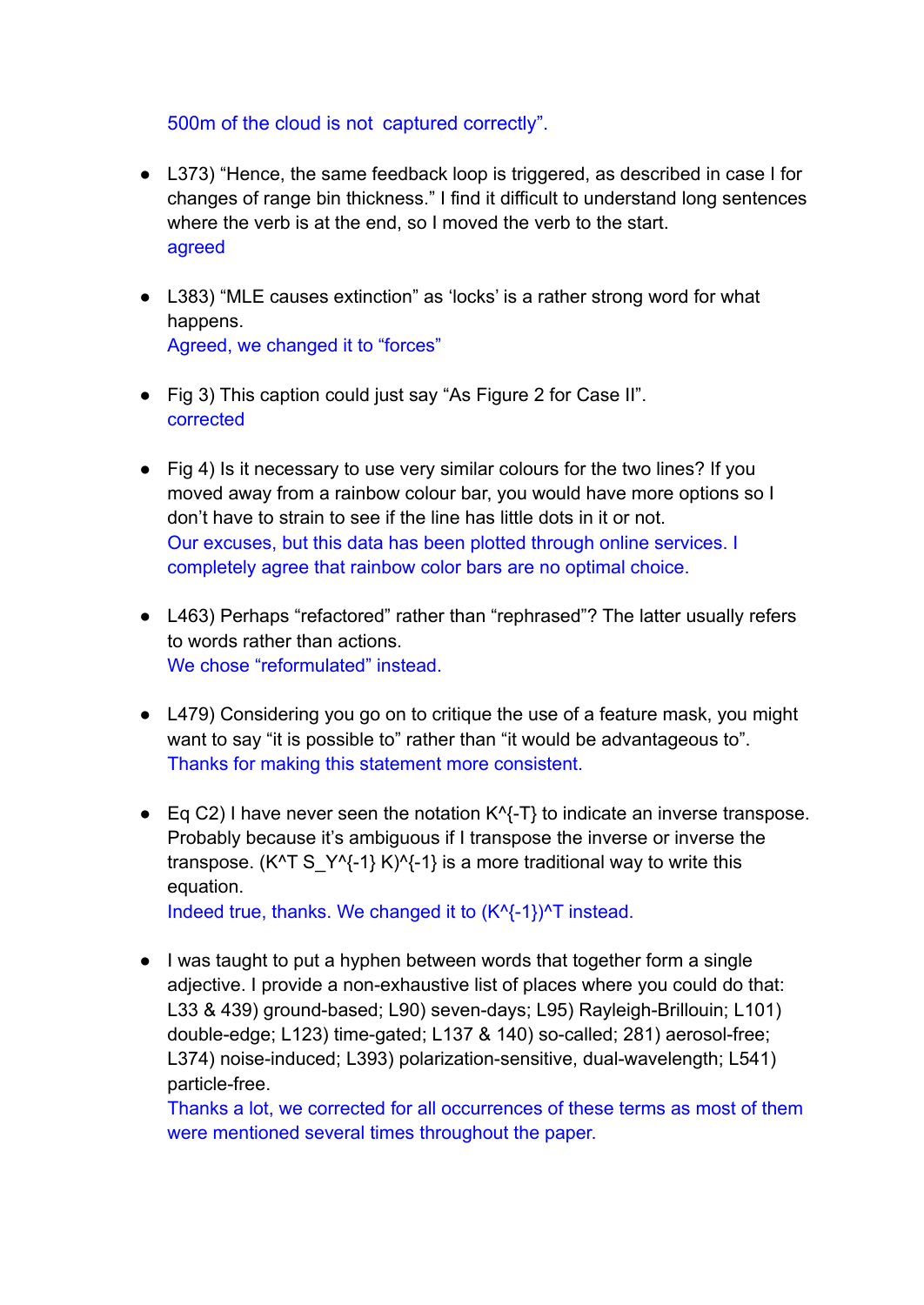# **Review 2**

The authors propose an alternative extinction coefficient retrieval methodology for the ESA's Aeolus ALADIN instrument that performs better compared to the current Standard Correct Algorithm (SCA). The authors formulated the retrieval problem as a maximum likelihood estimation (MLE) problem in which the ALADIN HSRL forward models are incorporated. The benefit of the MLE methodology is that it allows for constraining the physical values of the parameters that are being estimated (e.g. backscatter coefficient and lidar ratio).

The reviewer is disappointed that the authors did not expand on the work of Xiao et al. 2020 and Marais et al. 2016 who both introduced MLE methods that employ the total variation (TV) image smoothness constraint to improve the inference of the extinction coefficient for Poisson noisy observations. The publication would have been much better if the authors at least applied the MLE TV method on spaceborne lidar data. There are readily available software implementations of the MLE TV method, one of which is called SPIRAL and it is available at http://drz.ac/code; the authors will be required to make modification to the SPIRAL code, but that should be within the expertise of the authors.

The reviewer, however, is recommending a minor revision since the authors are improving the state of the art specific to the Aeolus ALADIN instrument measurements.

### Major comments:

Lines 81 to 83: In the references that are cited, the work were specific to developing inversion methods for ground based lidar instrument. The authors are proposing a spaceborne inversion HSRL method. This distinction matters because for ground based lidar instruments inaccuracies in the geometric overlap function calibration parameter can introduce biases in the extinction coefficient. Hence, the backscatter coefficient is inferred as a separate first step to isolate any geometric overlap function induced biases to the extinction coefficient. With spaceborne HSRL measurements and depending on the instrument, there is not necessarily a geometric overlap function which are confirmed by equations 2 and 3 in this paper. Thus, a spaceborne HSRL allows for the simultaneous inference of the backscatter and extinction coefficients that are not biased to due to the geometric overlap function.

For the sake of understanding how this paper's method relates to the references that are cited, the reviewer suggests that the authors mention that the geometric overlap function calibration parameter is a limiting factor for ground-based HSRL instrument when trying to simultaneously infer both the backscatter and extinction coefficients.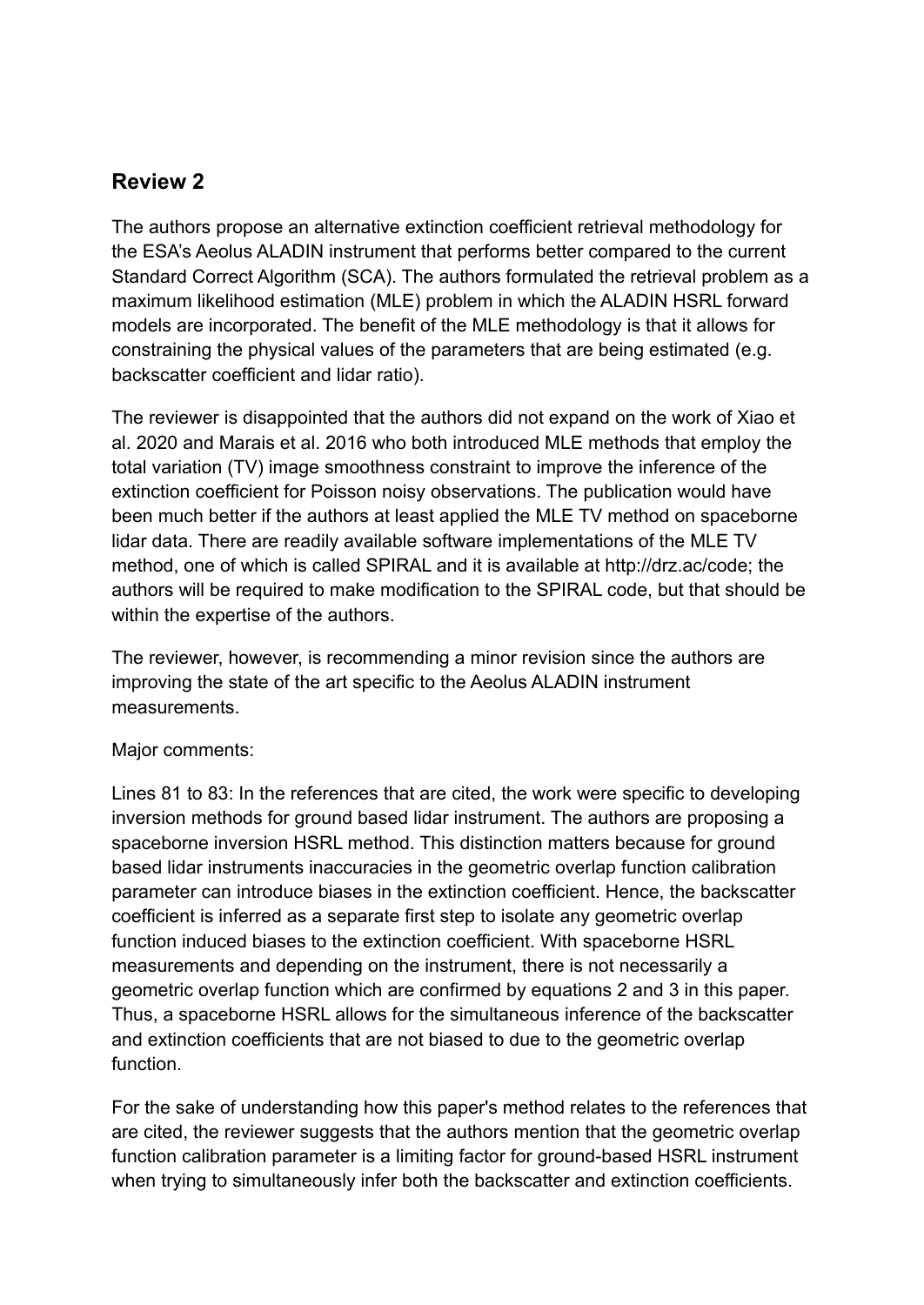We acknowledge the reviewers point of view and suggest to add the sentence: "It is important to note that such a simultaneous retrieval with ground based lidars would require the additional geometric overlap function calibration parameter. Hence, it is often preferred to retrieve backscatter coefficients independent of extinction coefficients to mitigate biases on the former due to calibration errors."

Line 198: It is unclear where in (Flamant et al 2017) equations 9 and 10 are defined. Since equations 9 and 10 are esoteric, it would be helpful for the reader to know where in (Flamant et al 2017) equations 9 and 10 are defined since (Flamant et al 2017) has 124 pages.

We are aware that these equations are rather unappealing, but felt the need to state them once in the exact form they are used. We now refer to the equivalent equations by number in the cited document: "[...] see equations 6.35-6.36 in Flamant et al. (2017) and definitions above."

Lines 199-200: Equations 9 and 10 do not make sense. For example, consider equation 9. Since L  $\{p,i\} > 0$ , we have that -2L  $\{p,i\} < 0$ . Hence, X  $\{i\} < 0$ , since the rest of the terms in equation 9 are positive. However, this a contradiction, since X(r) in equation 5 is strictly positive.

Indeed the minus in the denominator was incorrect so it was removed in in (9) and (10) and (A2) and (A3). For your readability: The function  $(1-exp(-2x))/(2x)$  is almost equal to exp(-x) for small x.

Line 224: Should J be J {obs}? Should S\_y not be the inverse of the measurement error covariance matrix? Refer to equations 2.21 and 5.3 of (Rodgers, 2000).

Thanks for spotting these mistakes, we corrected for them throughout the whole manuscript and added the suggested references after line 224.

Line 287: The reviewer does not agree with the statement "MLE estimates usually suffer from overfitting and noise amplification.", because it is the forward model along with the MLE that determines whether there is overfitting or "noise amplification". E.g., the averaging operator (or just averaging) can be derived via MLE and averaging operator with a sufficient number of samples does not overfit. In other words, whether a MLE overfits or does "noise amplification" depends on the MLE's parameterization with the forward model.

This is a good point and was certainly expressed with too little care in the manuscript. We now changed the wording to "MLE estimates may suffer from overfitting and noise amplification in lidar retrieval problems, so an implicit regularization is often achieved by optimal choice of the number of iterations [...]", while keeping the existing references, in which more information can be found.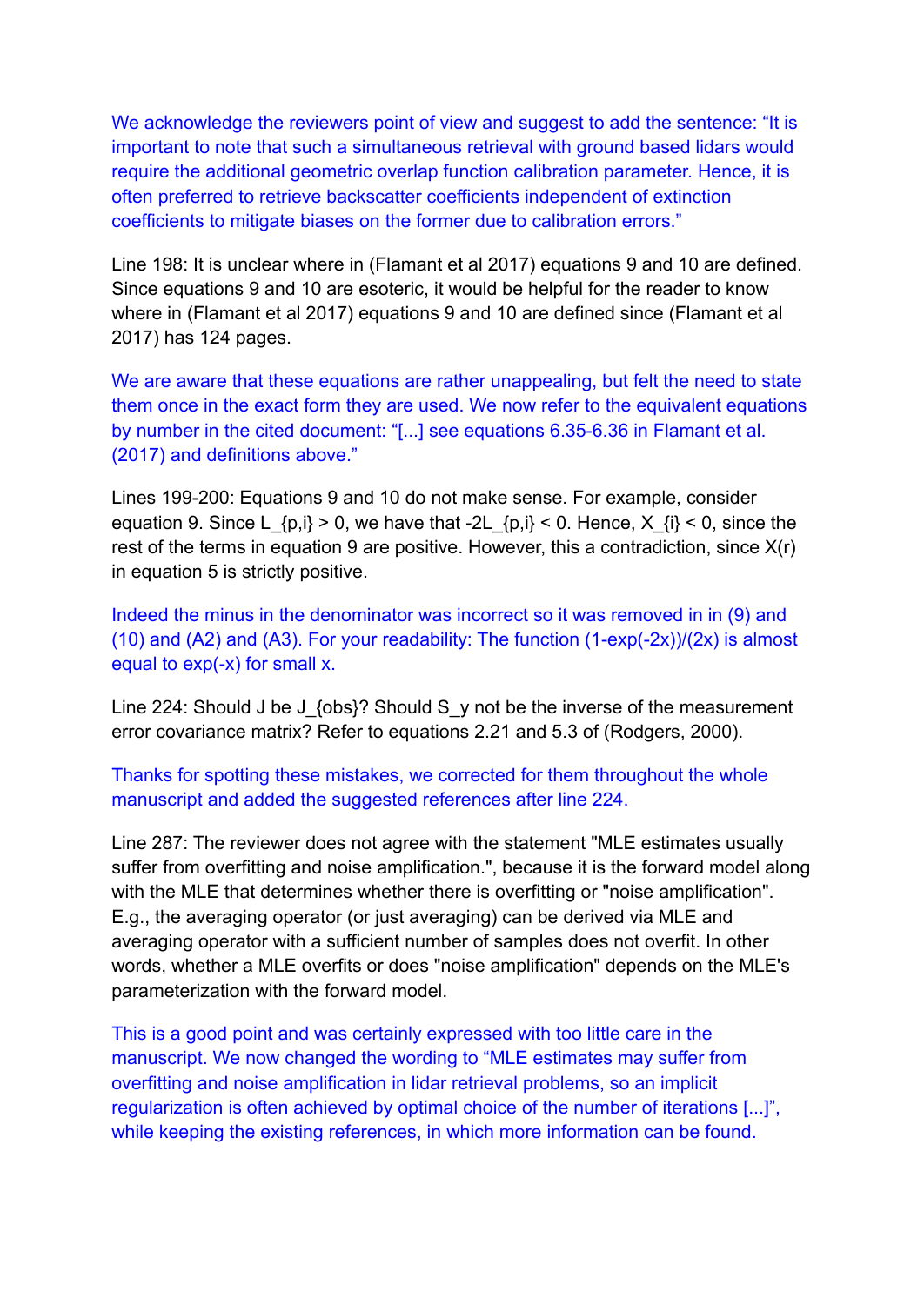Line 230 to 232: Could the authors provide a reference to support the claim that the averaged signal's noise can be approximated via a Gaussian distribution? For example, are there sufficient photon counts during the nighttime at 30km altitude that are accumulated and normalized in order for the average signal's noise (at 30km) to be accurately approximated by a Gaussian distribution?

The reference to the central limit theorem was misleading. What we meant to say is that besides its discrete nature and asymmetry, the Poisson distribution can be decently well approximated by a Gaussian with same mean and variance. So instead we propose to change the old wording

"[...] because the Poisson noise distribution becomes indistinguishable from a Gaussian given sufficient signal accumulation (central limit theorem)." into

"[...] because the discrete Poisson noise distribution can already be decently well approximated by a smooth Gaussian with identical mean and variance for very low (photon) counts and the aforementioned additional noise sources and their corrections, e.g., subtraction of measured solar background, will naturally smear out the discrete nature of the Poisson noise."

Lines 259 to 261: Poisson noise is not additive and therefore it is confusing to read  $\hat{s}$  = \sqrt{s + \epsilon {s}}. For Poisson noisy observations the noise standard deviation is \sqrt{s + b\_s + b\_d} where b\_s is the solar background radiation and b d is the dark counts.

The mathematical formulation was meant to support the understanding, but can indeed be misleading here as it was inspired by the perspective of Gaussian noise. We propose to remove this part and include "because a single draw does in general not equal the true mean and the true variance" as a reason for this bias from using the signal samples themselves.

Lines 291 to 292: The statement "the estimate should fit as close as possible to the signal data and only solve the physical contradictions" is contradictory compared to the previous sentences in this paragraph. If the estimate should fit as close as possible to the observations (signal data), then why not let the L-BFGS-B converge to a solution and why bother introduce an early stopping criteria of 40 000 iterations? In other words, in this sentence the authors are suggesting that the estimator should "overfit".

There is no contradiction if read the following way: Since the number of 40.000 iterations is really high (see other reviewer's remarks), we try to maximise convergence by brute force and hence aim to eradicate any implicit regularization additional to the constraints.

Lines 431 to 433: Please add a reference that shows the range of lidar ratio values for desert dust at wavelength 355nm.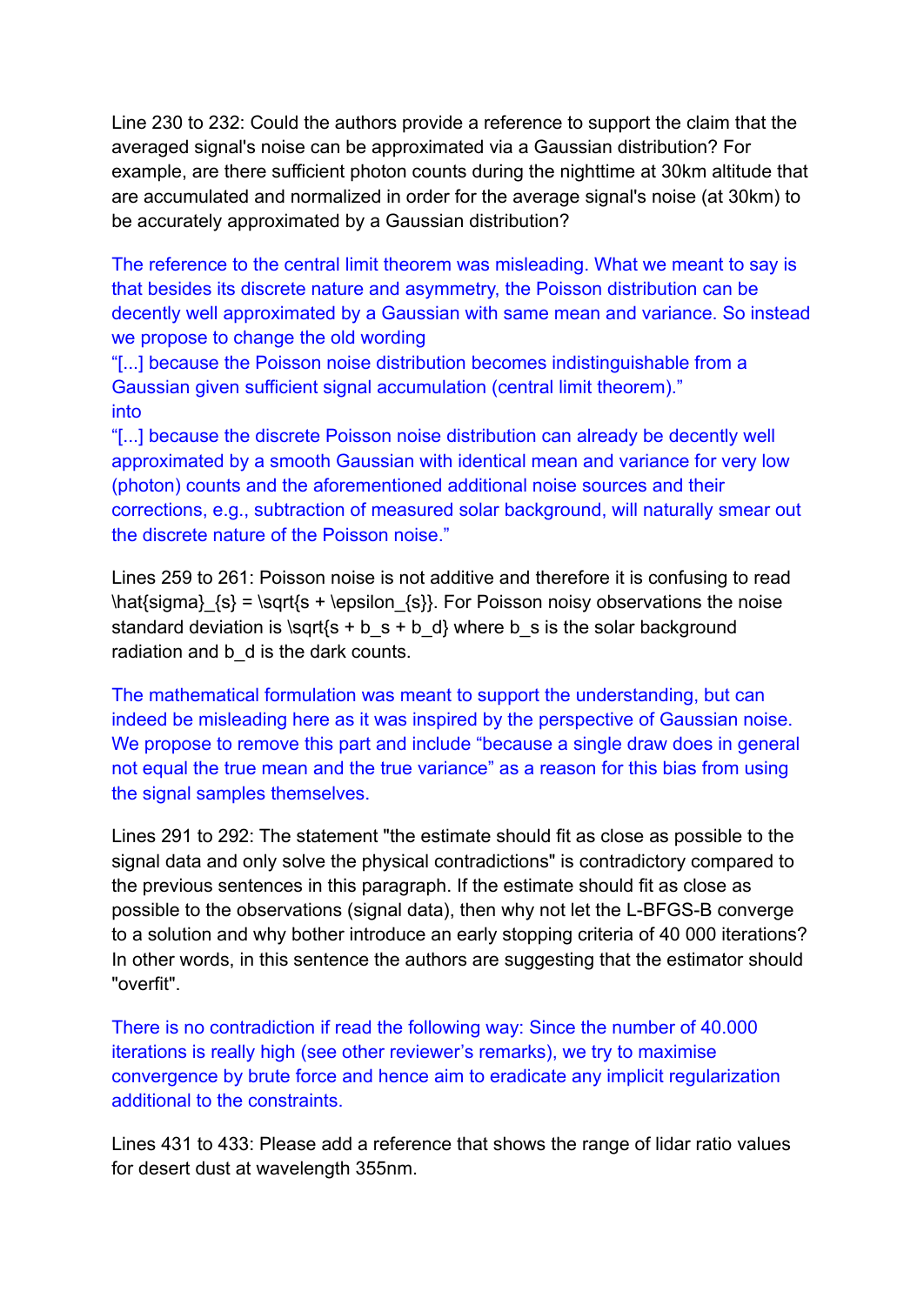## This is certainly helpful for the flow of reading. We added "(Wandinger, 2015)".

Lines 457 to 460: Are the authors reporting co-polarized lidar ratios or BERs? If BERs are reported, how were the co-polarized lidar ratios converted to BERs?

## No BER is calculated here, but we refer explicitly to the co-polarized lidar ratio now.

Sections 4.1 and 4.2: The authors should validate the uncertainty quantification as described between lines 300 and 305, since it is unclear how accurate the proposed uncertainty quantification is for observational data.

### see statement of the author's

Section 4 & conclusion: The authors do not thoroughly explain why SCA methods produce biased results compared to the MLE method, and it will be insightful to know why SCA methods produce biased results. Could it be that the X and Y (equations 7 and 8) are modeled by SCA (equations 9 and 10) could introduces biases in the estimates of the backscatter and extinction coefficients relative to the MLE method, since the MLE method employs equations 7 and 8?

The forward model for SCA and MLE is equivalent. The MLE also relies on eq. 9 and 10, see line 212. So this is not the reason for biases.

The biases occur in our opinion mostly due to the non-linear operations in equations (9) and (10): Take as an example the ratio operation and arbitrary random variables x and y such that mean(x)/mean(y) = 1. Now, depending on the noise amplitudes on x and y, mean(x/y) can be biased high to any value, solely because of the varying noise amplitude. Considering the non-linear character of equations (9) and (10), it becomes explainable that biases in SCA and SCA MB can be (partly) mitigated with MLE by suppressing noise.

Regarding the high bias in the lowermost 2 km we added:

"For the origin of this bias we can think of two causes: Firstly, the violation of the hypothesis of uniformly filled bins due to the strong gradient in aerosol concentration and, secondly, the non-linear way the backscatter coefficient is calculated from \$\beta  $\{|,p,i\rangle=Y$  i\beta  $\{m,i\}/X$  i\$, because here \$mean(\beta  $\{|,p,i\rangle\}$ \$ will become biased high increasingly with increasing uncertainty of \$X i\$."

Comment about the methods: It will also be useful know what is the performance of a method that directly algebraically solve for the lidar ratio and backscatter coefficient via equations 7 and 8. In other words, what is the performance of the MLE method without constraints? The reason why this comparison will be useful, is to gain an understanding of the low performance of the SCA methods. Specifically, is the loss of performance due to the formulation in equations 9 and 10, or because of the lack of physical constraints?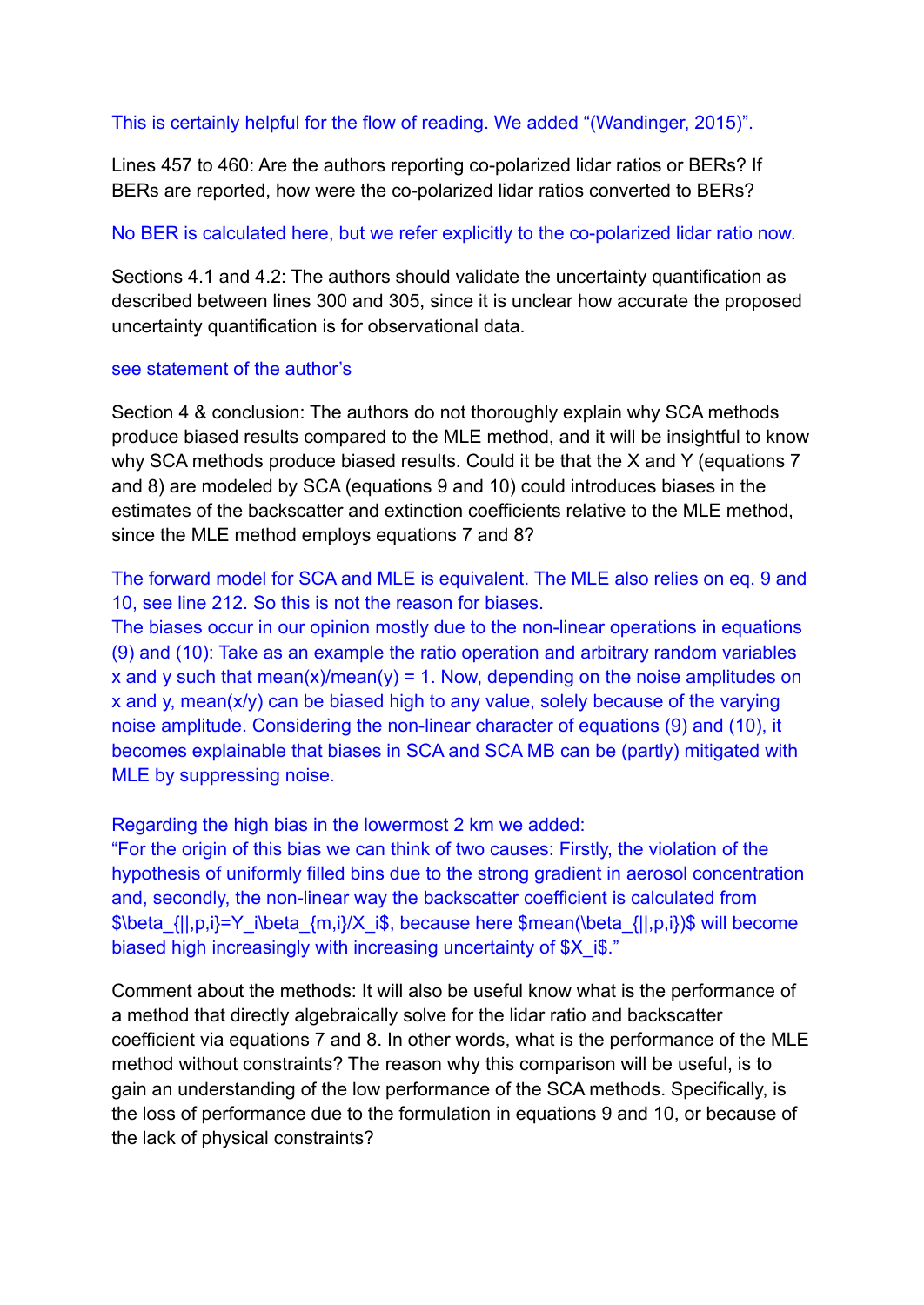As stated above, both SCA and MLE rely on the same equations (9) and (10). So the SCA is the direct, algebraical solver for the MLE problem, as suggested. Hence, if the MLE had no constraints and was initialised with the same condition of vanishing optical depth in the first bin (as SCA is) then outputs of SCA (without zero flooring of extinction, see figure 10 in

[https://earth.esa.int/eogateway/documents/20142/37627/Aeolus-Data-Innovation-Sci](https://earth.esa.int/eogateway/documents/20142/37627/Aeolus-Data-Innovation-Science-Cluster-DISC-Level-2A-user-guide.pdf) [ence-Cluster-DISC-Level-2A-user-guide.pdf](https://earth.esa.int/eogateway/documents/20142/37627/Aeolus-Data-Innovation-Science-Cluster-DISC-Level-2A-user-guide.pdf) for an example) and MLE would be virtually identical. Indeed we see very similar noise patterns to this figure 10 when applying no constraints in MLE.

We added the following to the text after equation (14):

"It is important to mention that it is only the a-priori knowledge in form of the box-constraints that makes the MLE solution distinct from the algebraic SCA solution (without zero flooring, see section 6.2.2.1 in Flamant et al. 2020), because this algebraic solution corresponds to the exact signal values in y and therefore to J {obs}=0, which is the global minimum to the unconstrained counterpart of problem  $(14).$ "

### Minor comments:

Line 2: In the first paragraph of the manuscript introduction all the letters of Aladin is capitalized. To be consistent, Aladin should be all in capital letters.

### checked

Line 5: "Being and HSRL" should be "Being an HSRL".

### checked

Line 6: Backscatter coefficients and lidar ratios are normally reported without polarization.

### Aeolus can only directly measure / report these values.

Line 6: It will be helpful to the reader to know that ALADIN does not make cross-polariation measurements (lines 107 & 108) and therefore ALADIN is not able to make direct lidar ratio measurements.

We agree that this might be confusing for the lidar community, hence we added the remark "(the cross-polarized return signal is not measured)".

Line 8: Do the authors mean that the inversion problem is statistically ill-posed? If the inversion problem is ill-posed, then it would not be possible to infer the extinction coefficients from ALADIN measurements without using lidar ratios.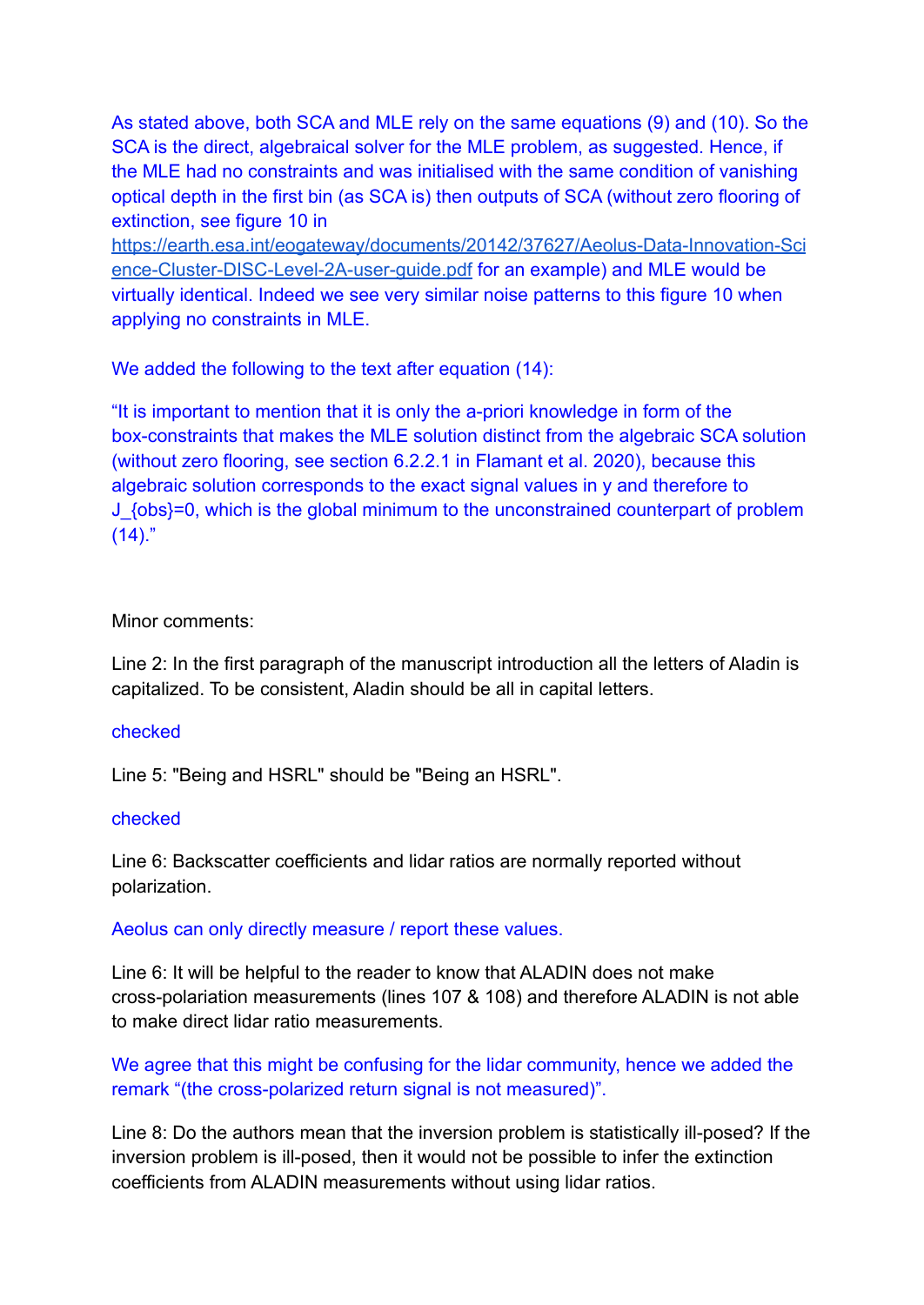This statement was based on the work of Pornsawad et al., 2008: "But From a mathematical point of view Eq. ([1\)](https://www-osapublishing-org.tudelft.idm.oclc.org/ao/fulltext.cfm?uri=ao-47-10-1649&id=156981#d1) is a Volterra integral equation of the first kind, which is ill-posed." To be honest, we find this wording misleading as well and thus decided to drop "ill-posed" throughout our text.

Line 33: It is unclear what the authors mean by "because high uncertainties in climate change modelling regard the indirect effect of aerosols on clouds and anthropogenic radiative forcing (Illingworth et al., 2015).". Are the authors saying there are high uncertainties of indirect effects of aerosols on clouds in climate change modelling?

That sentence was a bit bulky. The actual statement in Illingworth et al. reads: "The largest single cause of uncertainty in anthropogenic radiative forcing is from the indirect effect of aerosols on clouds." So we reformulated our text to say "[...]; the largest single cause of uncertainty in antropogenic radiative forcing has been reported to be from the indirect effect of aerosols on clouds (Illingworth ...)."

Line 41-42: Lower SNRs of what? This part of the sentence is vague.

This refers to the actual lidar signals. So the SNR of the signal. In order not to write the "signal's signal-to-noise ratio" we added "in the receive channels" for clarity.

Line 47: Do the authors mean that the inversion problem is statistically ill-posed? If the inversion problem is ill-posed, then it would not be possible to infer the extinction coefficients from ALADIN measurements without using lidar ratios.

See answer to comment on line 8.

Line 69: Fine resolution of what? Image resolution?

We mean the effective resolution in the retrieval, which is not clear. Likewise, any explanation would inflate the text here, so we kept only the statement about the higher precision.

Line 75: "reformulated as a " would read better than "rephrased into a".

done

Line 133: Do the authors mean detector random errors instead of wind random errors?

No, the primary concerns for Aeolus were the wind random errors.

Line 135: Is it unclear what is meant by Basic Repeat Cycle (BRC) or Observation. Are these terminologies that are used in the field of wind lidar? If so, would it be helpful to add a reference? Does BRC mean that every 30 consecutive vertical profiles are accumulated?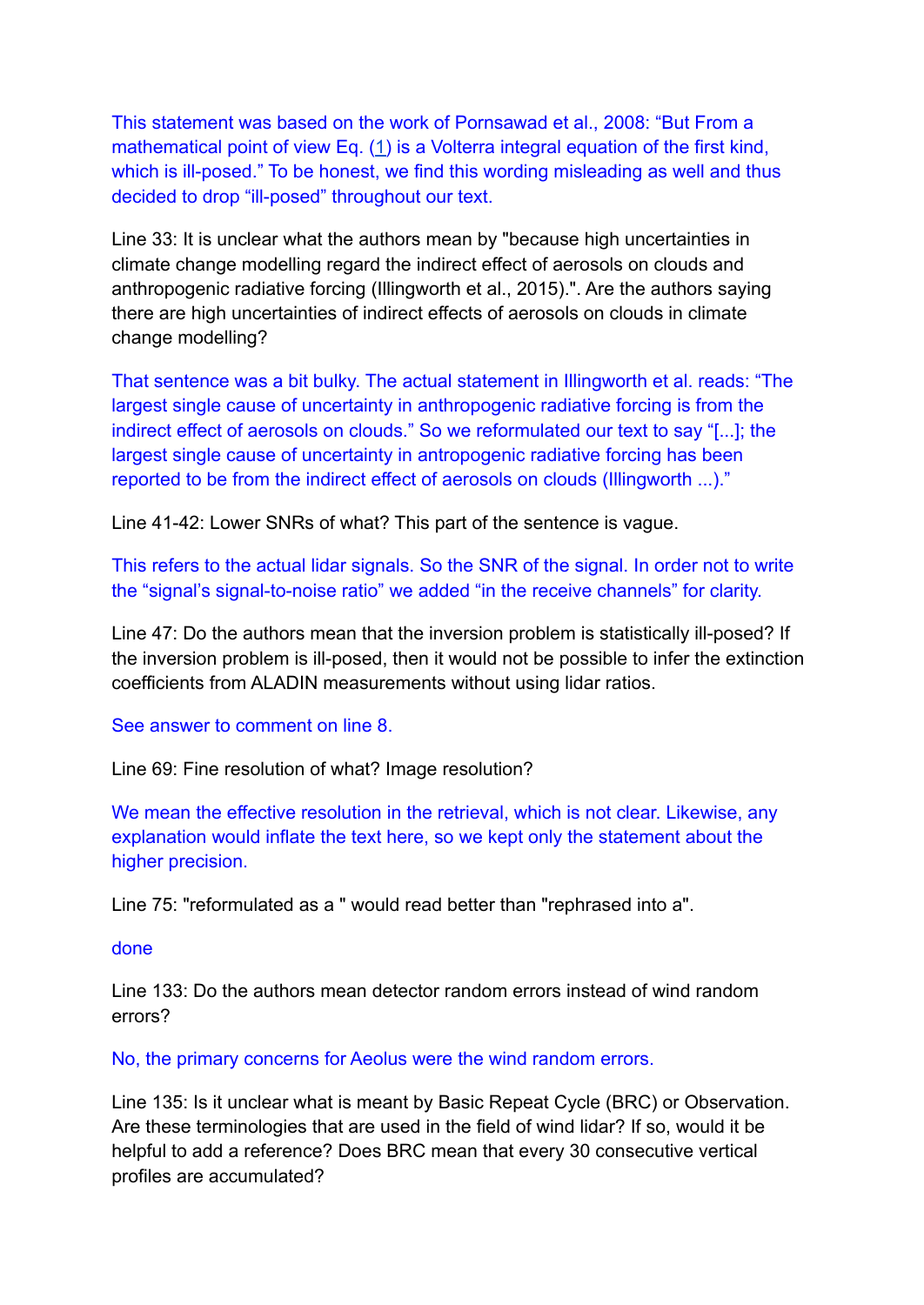These are Aeolus mission terminologies, which are to find in the Aeolus documentation referenced in this section. But maybe it was misleading that we used "integrated"? Instead, we mean "accumulated", which should clarify.

Line 148: "is used as input to the optical" should be "is used as input by the optical".

## done

Line 162: The reviewer presume that the measurement geometry is the so called geometric overlap function. It is unclear why the authors define O(r) which it is not used in equations 2 and 3?

We wanted to give a general formulation, but it is true we don't use it. We added "For Aeolus the range overlap function \$O(r)\$ equals 1."

Line 163: The range of  $T(r)$  is defined but not for \beta(r). To be consistent it will be helpful to also define the range for  $beta(r)$  e.g.  $beta(r) > 0$ .

## done

Line 168: If the ALADIN instrument is measuring the co-polarized backscattered energy, shouldn't the molecular backscatter coefficient also be labeled as co-polarized?

To my knowledge, it is assumed here that the molecules are a non-depolarizing target, making both the same.

Line 180: Using the word excessive sounds negative; it would be best not to use this word.

### done

Line 190: "When" should be "where".

### done

Line 203: What is 'this' referring to? Is 'this' referring to  $L \{p, sat\}$ ?

We now explicitly referenced the equations we intend to refer to.

Line 205: Did the authors mean to say "or" instead of "/"?

Yes, we corrected this.

Line 221: It is unclear what the "It" refers tp. Does the "It" refer to the second term in equation 12?

Yes, also corrected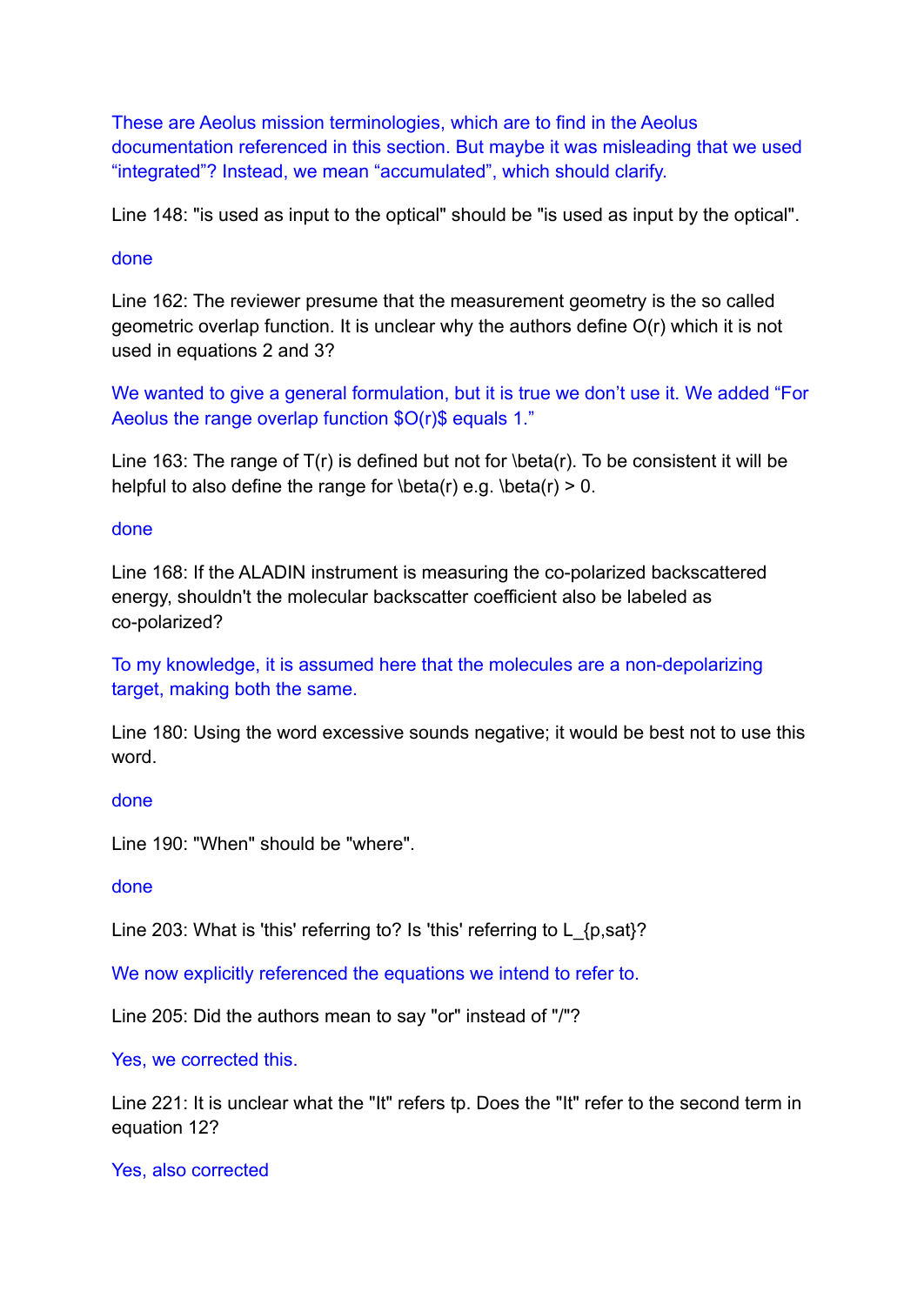Line 222: Should J be J {obs}?

Here it is equivalent, but we clarified this in the text.

Line 225: In regards to S<sub>y</sub>, refer to comment of line 224.

#### corrected

Line 226: Should "Lidar" be "lidar"?

corrected for all occurrences

Line 234: In regards to S<sub>y, refer to comment of line 224.</sub>

### corrected all occurrences

Lines 236 to 245: The paragraph is superfluous since 1) the authors are not employing a constraint or penalty term and 2) the paragraph does not add value to the current text. If the authors at a later stage employ a constraint or penalty term and report results in a next publication, the next publication can include this paragraph. Furthermore, the conclusion does discuss employing a regularization term.

The reviewer suggests replacing this paragraph with one line saying that equation 14 is applied on each averaged vertical profile of measurements.

We acknowledge the reviewer's point of view, but are bound to report our method the way it is implemented. Since the actual implementation hands the problem (15) to the L-BFGS-B algorithm and not (14) in a for loop over single profiles, we would prefer to keep the paragraph.

Line 252: "would show off diagonal" should be "would have off diagonal".

#### corrected

Line 256: The last sentence on this line is unclear. To what does "following" refer to?

We changed it to "As in SCA, this overlap is not considered in this work."

Lines 263 to 264: Are the 2.9km and 87km numbers referring to different horizontal resolutions?

Yes, exactly, see Fig. 1 for clarification (horizontal length values added).

Line 268: The citation style of Wandinger at at. 2015 is not consitent with the citation style of Illingworth et al. 2015.

#### corrected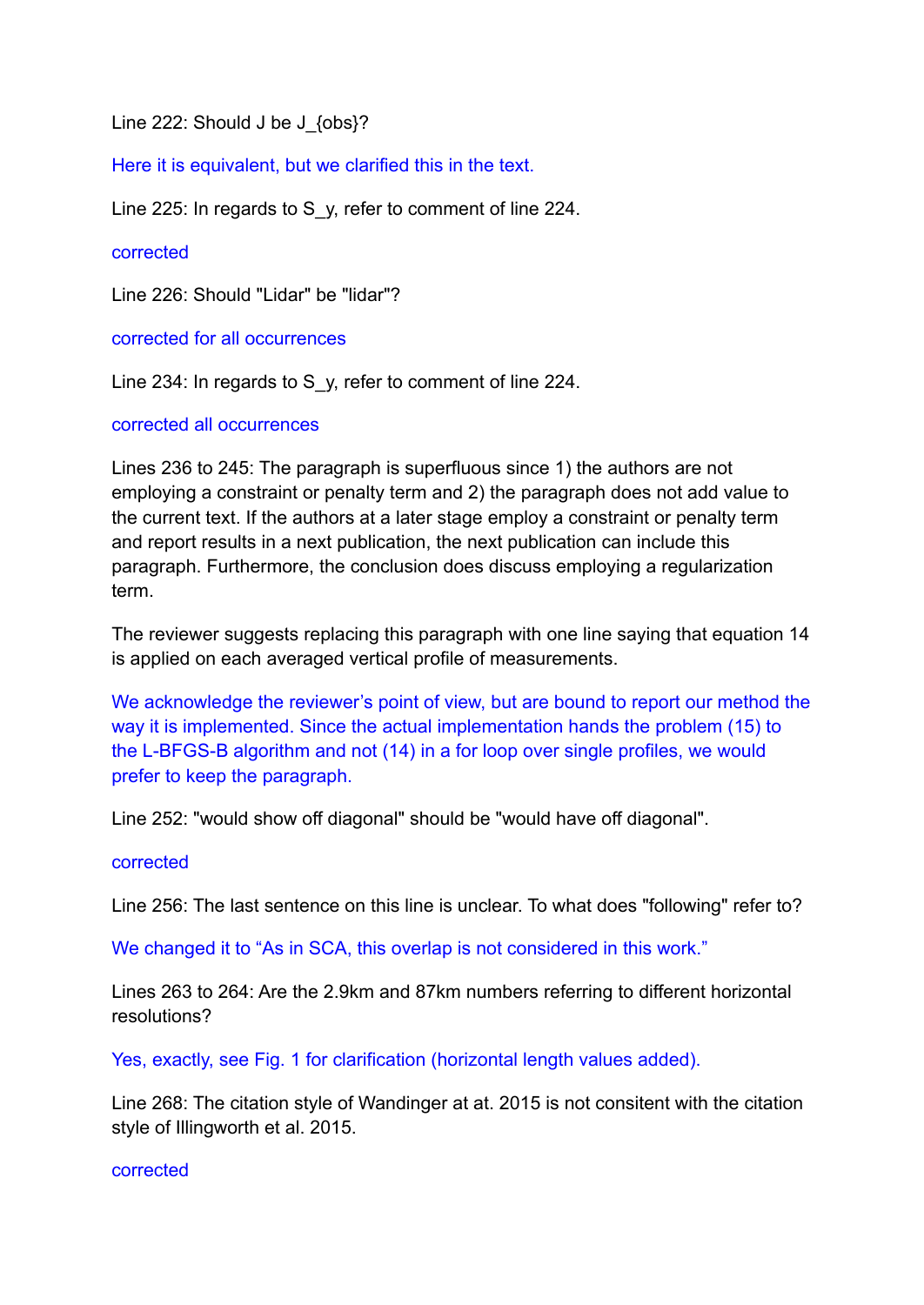Line 288: It is unclear why new sentence starts with "But".

Pardon, that is a remnant of my German. We coupled the sentences to transport our message.

Lines 306 to 313: Large portions of sub-section 3.3 are repeated in the first paragraph of section 4. Therefore this sub-section can be removed.

Many thanks for spotting this mistake. We removed sub-section 3.3.

Line 362: It is unclear what the authors mean by "wither".

Line 382: It is unclear what the authors mean by "wither".

We meant to say "either"; corrected

Figures 2 and 3: For the curtain plots; what is the horizontal axis? Profle number? Seconds?

This is the profile number, but in Aeolus' mission-specific vocabulary. See Instrument section: "[...] a total of 30 measurements are accumulated to one so-called Basic Repeat Cycle (BRC) or Observation (Aeolus mission terminology), equivalent to approximately 87 km along track distance on ground."

Line 427: Can the authors elobrate on how the cross-polarized lidar ratio is transformed into BER (the actual lidar ratio)?

The cross-polarized BER is meant. This is added to the text now.

Line 434: More robust compared to what?

As compared to the reference algorithms. "than SCA and SCA MB" has been added.

Line 473 to 475: See the comments of lines 81 to 83.

We added: "The choice of dependent and independent retrieval of backscatter and extinction coefficients is a trade-off between improved precision and potential biases. A coupled retrieval may improve the precision of the retrieved backscatter coefficients, but it relies on a potentially erroneous calibration as input (geometric overlap function and cross-talk correction)."

**Review 3**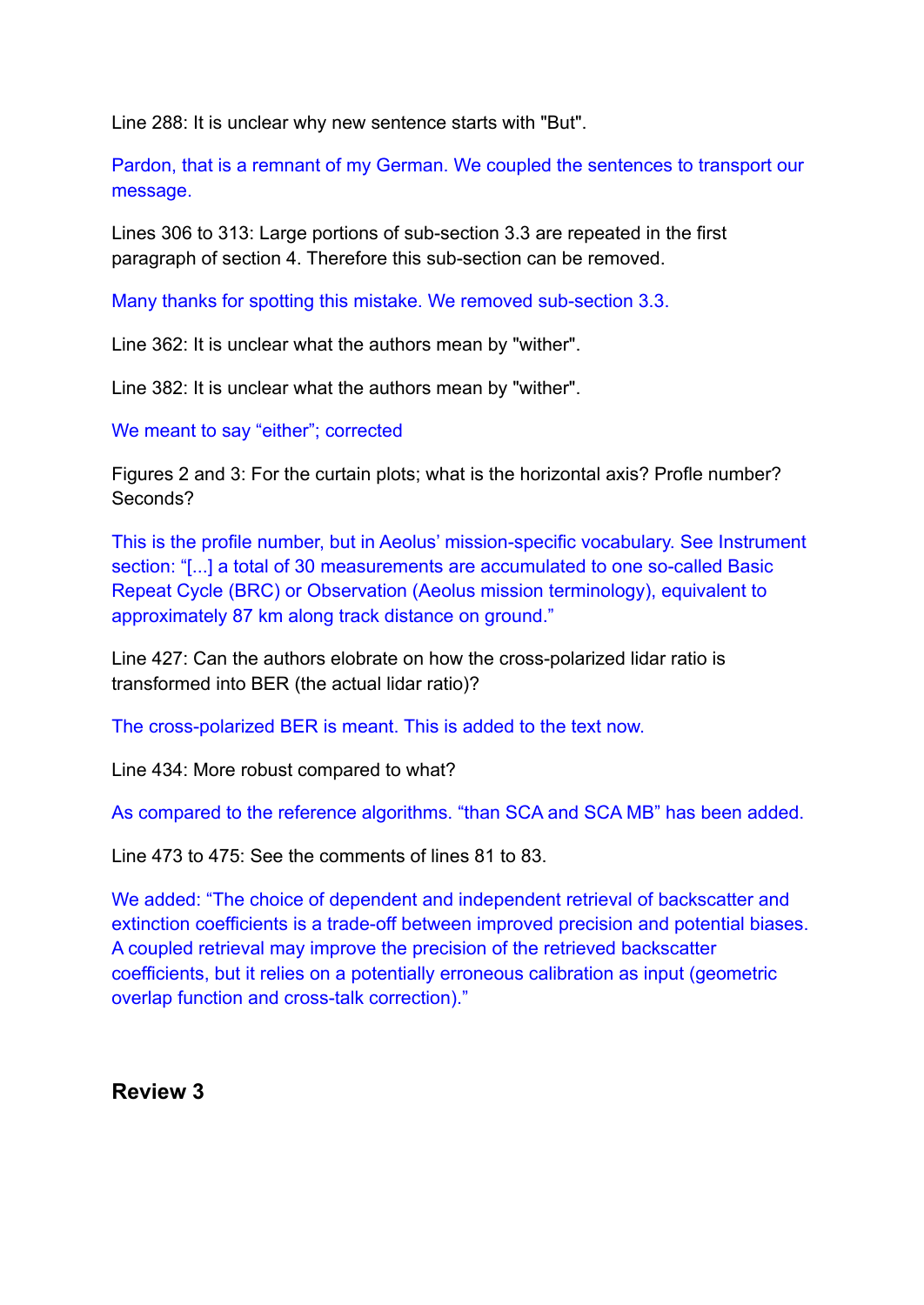Review of "Optimization of Aeolus Optical Properties Products by Maximum-Likelihood Estimation" by Ehlers et al.

The article describes a new algorithm for retrieving aerosol optical properties from Aeolus that improves various shortcomings of the existing Aeolus algorithms. Specifically, the new algorithm operates on the direct measurements and their uncertainties (rather than cross-talk corrected pseudo-signals ignoring uncertainty), simultaneously fits both extinction and backscatter (rather than sequentially), and uses explicit constraints to force solutions to have non-negative optical depth and lidar ratio within expected limits (rather than implementing these constraints as filters after the retrieval). The analysis includes the calculation of error bounds that appear to better reflect actual uncertainties than those of the standard algorithm. Comparisons between the new and existing algorithms are presented for simulated scenes and real data scenes where correlative lidar measurements are available.

I have an overall favorable impression of the manuscript and look forward to seeing it published. The improvements over the existing algorithms are useful and justify the publication of this study. An appropriate level of detail is presented and the logical flow of the manuscript is good and helpful for understanding the algorithm and results. However, there are some important aspects which need clarification and revision, particularly those relating to the uncertainty calculations. Since I see these as critically important, I am recommending major revisions, despite the overall high quality of the manuscript.

---------------

Major concerns

P3 L77. A positivity constraint on quantities where zero is a valid and common expected value will produce a bias. The authors mention this in the context of the SCA algorithm, but this is also a concern in the new algorithm. It might be better not to include the positivity constraint on backscatter and extinction in the new algorithm. Have the authors tried their MLE method without the positivity constraints?

Yes, we tried this. The MLE method without any constraints shows no advantage over the SCA, since the observed signal values can be perfectly fitted to. Without the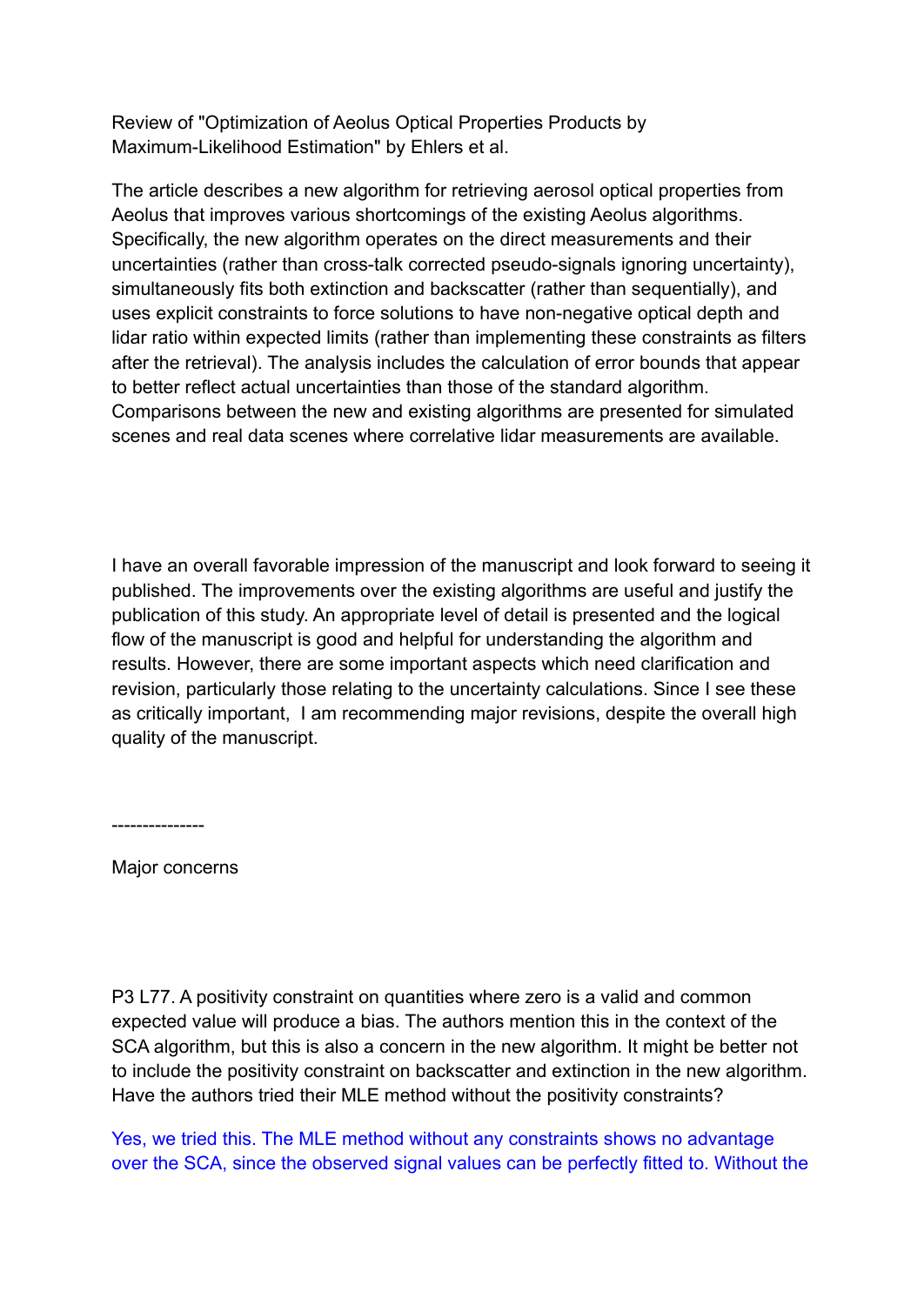zero-flooring, the SCA produces oscillatory extinction results as in Figure 10 in [https://earth.esa.int/eogateway/documents/20142/37627/Aeolus-Data-Innovation-Sci](https://earth.esa.int/eogateway/documents/20142/37627/Aeolus-Data-Innovation-Science-Cluster-DISC-Level-2A-user-guide.pdf) [ence-Cluster-DISC-Level-2A-user-guide.pdf.](https://earth.esa.int/eogateway/documents/20142/37627/Aeolus-Data-Innovation-Science-Cluster-DISC-Level-2A-user-guide.pdf) Comparably bad solutions are obtained using MLE without constraints.

We added after equation (14):

"It is important to mention that it is only the a-priori knowledge in form of the box-constraints that makes the MLE solution distinct from the algebraic SCA solution (without zero flooring, see section 6.2.2.1 in Flamant et al. 2020), because this algebraic solution corresponds to the exact signal values in y and therefore to J {obs}=0, which is the global minimum to the unconstrained counterpart of problem  $(14).$ "

p10 Box constraints. I think its possible that adding constraints has a smaller impact on improving the results than the other improvements: using raw measurements and uncertaintites in a coupled retrieval.

The forward model equations used by SCA and by MLE are virtually identical and differ only in terms of some algebraic simplifications/variations. So it is indeed the a-priori knowledge in form of the constraints that causes the improvements.

Additionally, the constraints have potential negative consequencs: (1) that they could lead to bias (similar to what happens in SCA) and (2) that they make propagation of the uncertainty very difficult. Have the authors attempted the MLE retrieval without adding the box constraints? It would be useful to compare results with and without using the box constraints. If they are just as good, eliminating the box constraints would eliminate the two issues mentioned above. If they are not as good, the comparison would give a clearer view of the impact of the different improvements.

This is a good point and has not been made entirely clear in the manuscript either, but as mentioned above: Solving the MLE without box-constraints is essentially a more complicated way to converge to the algebraic SCA solution (without zero-flooring), which is not favourable.

P19, L469 "This is mainly due". Similar to the previous comment. This statement is made without any analysis to suggest how the different algorithm features dominate the improvements. The authors should assess the impact of the box constraints separately, to support this statement that it is the dominant cause of improved results.

For the above mentioned reasons, the SCA essentially is this benchmark. So, we do not intend to include an analysis of the "MLE without constraints", as it would just illustrate the oscillatory behaviour outlined in section 6.2.2.1 in Flamant et al. 2017.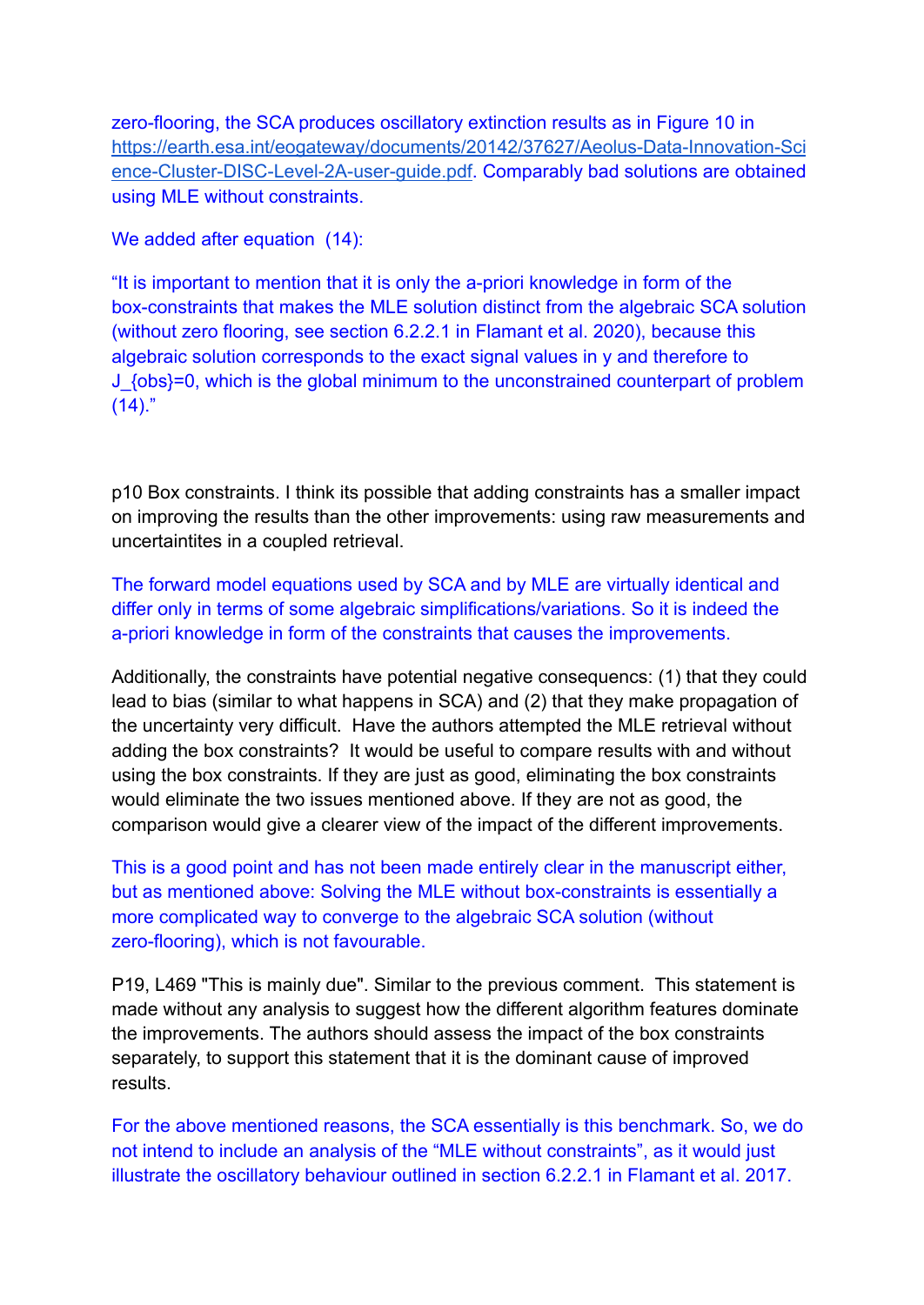P6 Eqs 2 and 3. P21, Eqs A4 and A5. Very little is said about the cross-talk constants C1, C2, C3 and C4. The top of page 7 seems to imply the constants are known, but in fact they are very challenging to determine and have significant uncertainty associated with them. More information is needed about how these are determined and what are typical values for Aeolus. This is also important for the discussion of the correlated errors and for understanding the magnitude of that problem.

We agree, the typical magnitudes for C1...C4 should be added. For the calculation of the calibration coefficients please see the L2A ATBD (Flamant et al. 2020, updated 8th Juli) section 6.5 and the stated reference document RD25 "Generation of AUX CAL Detailed Processing Model Input/Output data definition" available at [https://earth.esa.int/eogateway/documents/20142/37627/Aeolus-AUX-CAL-IODD-DP](https://earth.esa.int/eogateway/documents/20142/37627/Aeolus-AUX-CAL-IODD-DPM.pdf) [M.pdf](https://earth.esa.int/eogateway/documents/20142/37627/Aeolus-AUX-CAL-IODD-DPM.pdf) .

To add this essential information in the text, we included just above section 3.1:

"The instrument is calibrated with measurements from dedicated instrument calibration modes (Reitebuch et al., 2018a) and the cross-talk coefficients C\_{1...4} are determined according to Flamant et al.,2020 and the procedure in Dabas, 2017. At  $(p,t,f)$  = (1000 hPa, 300 K, 0 MHz) C\_1 and C\_4 equal 1 by definition. The other coefficients then typically take values about \$C\_2 \approx 0.5\$ and \$C\_3 \approx 1.25\$. For the rest of this work, we assume the calibration as known and do not include the contribution of calibration errors in the results. The calibration cannot be perfect in reality, but is likewise input to all algorithms, which guarantees a fair comparison of retrieval precision in Sections 4.3 and 4.4."

We also include in the abstract now:

"The increased precision of MLE with respect to SCA is demonstrated by increased horizontal homogeneity and better agreement with the ground truth on real data cases, though proper uncertainty estimation of MLE results is challenged by the constraints and the accuracy of MLE and SCA retrievals can depend on calibration errors, which have not been considered."

p10-11 L294-304, two approaches to error quantification. **While in general I like the idea of analytical propagation of errors using sensitivity analysis, the propagation is seriously challenged by the difficulty of representing the impact of the constraint in the propagation equation.** I'm not very convinced by this method of rescaling the variance and assuming the correlation is unchanged (Appendix C, near P23 L575). **Can it be explained more clearly why the correlation matrix should remain unchanged?** Also, using the lidar ratio constraint to (potentially) reduce both the extinction and backscatter error bounds separately gives an impression of circularity. The authors should add rigor and validation to make this method more convincing.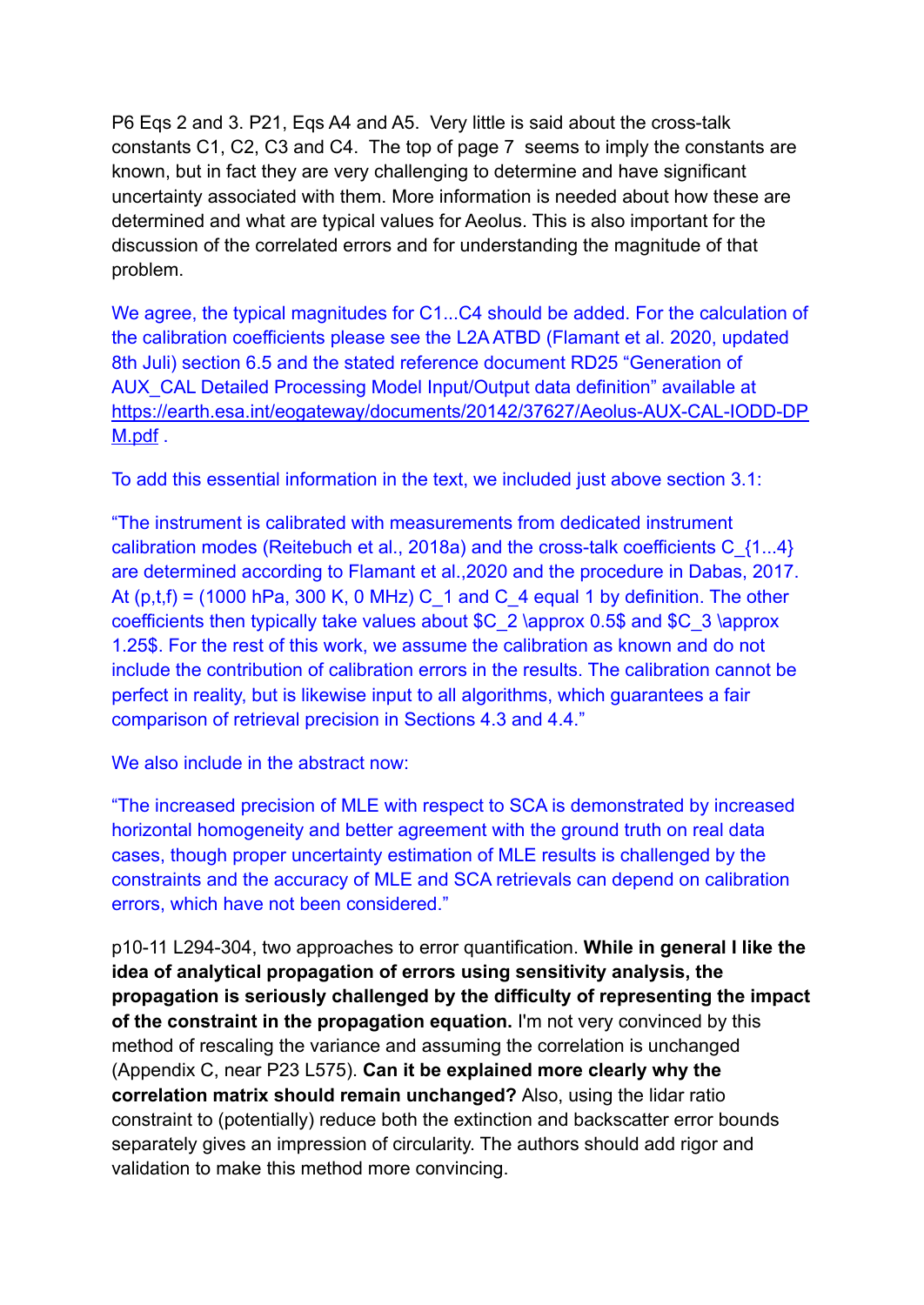#### see statement of the author's

P25 Figure D1. Although the Monte Carlo methodology is discussed, it seems that the results of the Monte Carlo approach are only shown in Appendix D without any analysis or discussion. These should be promoted to main text and properly analyzed.

The uncertainties in the Figures 2 and 3 are from Monte-Carlo assessment, which is in the main text already. We now refer to it explicitly with having changed line 295 to say "A Monte-Carlo approach as in Xiao et al. 2020 is applied to classify the uncertainties in simulation results in sections 4.1 and 4.2."

Both methods are available for the simulation cases, so I'd like to see a comparison of the analytical (Appendix C) method against the Monte Carlo results for the simulation cases, which might bolster my confidence in the analytic method.

#### see statement of the author's

It would also be useful to compare the propagated uncertainties with and without the adjustment for the constraints, to see how big this impact is.

Typically, the extinction uncertainty estimate is reduced because the uncertainty of the extinction is usually much higher than 200sr times the uncertainty of the backscatter.

The authors say a Monte Carlo approach is not feasible for the measurement cases, and I think this refers to the fact that they cannot vary the true measurement error. However, it is certainly possible to simulate measurement noise from the measurement error covariance matrix, S\_y. Using these simulated measurement errors in a Monte Carlo approach would give an accurate view of how S\_y is propagated through the retrieval, more immediately convincing than the method in Appendix C. So, going further, I'd like to see a Monte Carlo propagation of S\_y, which could be used to validate or replace the current propagation.

We cannot follow this point well. What we have is the Forward model  $y = F(x)$  going from the state space x to measurement space y. Now, what you suggest is to propagate y errors through  $y = F^{\wedge}(-1)(x)$ , which contains the implicit function  $F^{\wedge}(-1)$ . Finding this implicit function locally is the problem we solve time-consumingly via optimization already. So, if we understand correctly, you suggest to estimate the error via multiple runs of the minimization procedure with artificially added noise from S y to the already noisy signals S? This artificially increases our noise amplitude and makes it necessary to run the minimizer (at least 20 times) more often, which we find to be unfeasible effort for the operational product.

P17, Figure 5 (also figure 6). I can't understand which error bounds are shown in Figure 5 and Figure 6. The descriptions "lower error bound" and "upper error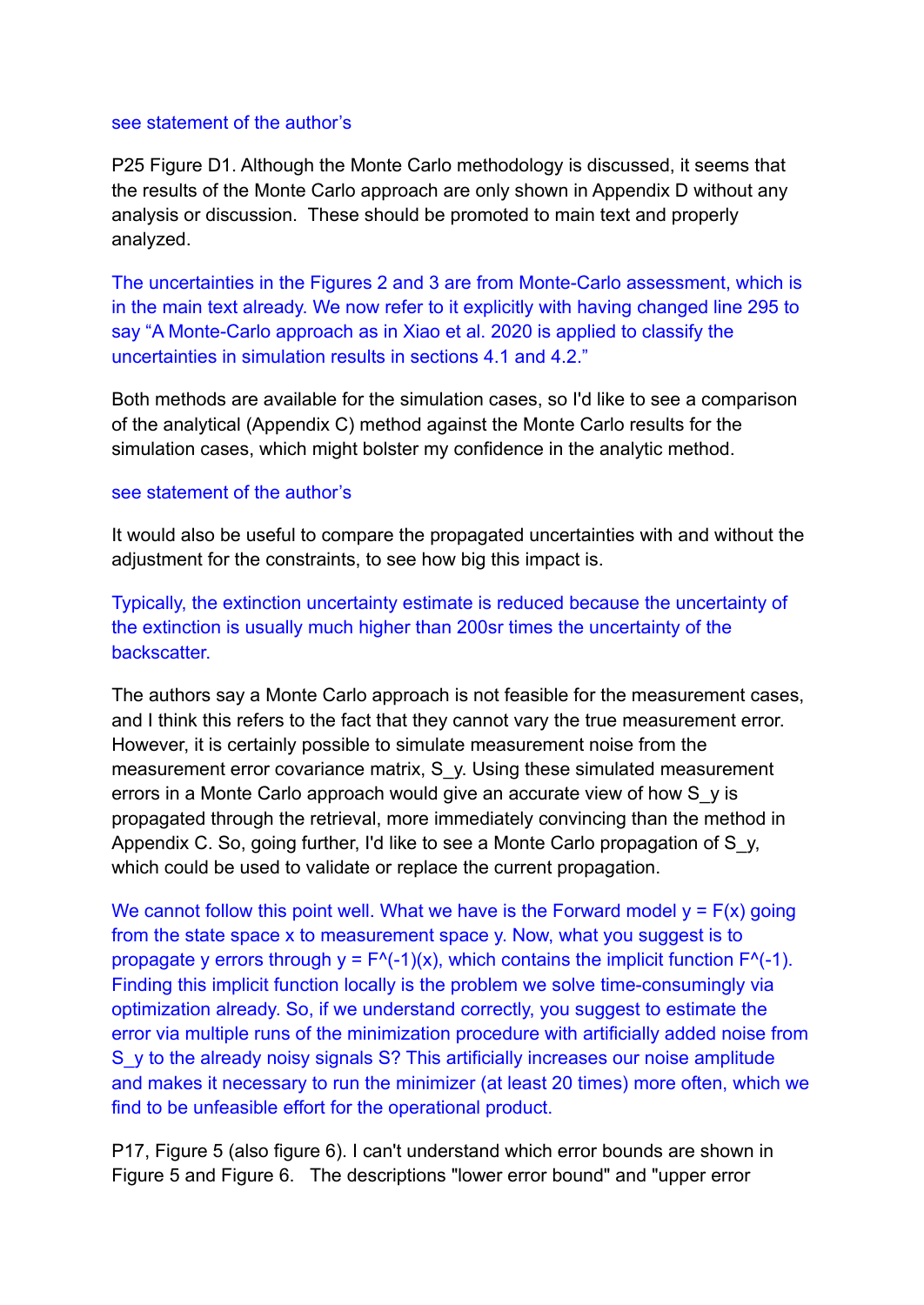bound" are confusing because they don't match any description in the methodolgy, and they are possibly inaccurate as well. Another terminology should be seletected, preferably one that reflects the descriptions in the methodology section. The two sets don't seem to be the "two approaches" introduced on P10-11. Are they instead two formulations of the analytic propagation of errors using different characterizations of the measurement error  $S_y$ ? Is the "upper error bound" the propagated uncertainty from Appendix C? (If so, calling it an upper error bound is particularly problematic since the Cramer-Rao inequality characterizes a lower bound, not an upper bound). And how is the "lower error bound (Poisson)" calculated? I don't see that in the manuscript.

## see statement of the author's

If indeed the one labeled "upper error bound" is the one produced in this analysis, and the one labeled "lower error bound" is the standard one for SCA and midbin-SCA, then another emergent theme of this analysis is that the uncertainty of the standard algorithms is inaccurate as well. This should be highlighted in the manuscript as another primary impact of the new algorithm.

### see statement of the author's

Minor comments

P1 L8 "algebraic inversion scheme to a (partly) ill-posed problem and therefore sensitive to measurement noise". The sentence should probably be reworked. "(partly) ill-posed" is not really informative, and even a well-posed inversion is sensitive to measurement noise.

This statement was based on the work of Pornsawad et al., 2008: "But From a mathematical point of view Eq. ([1\)](https://www-osapublishing-org.tudelft.idm.oclc.org/ao/fulltext.cfm?uri=ao-47-10-1649&id=156981#d1) is a Volterra integral equation of the first kind, which is ill-posed." To be honest, we find this wording misleading as well and thus decided to drop "ill-posed" throughout our text.

P2 L53-54 I think this point about there being no resolution between these regimes is particularly well articulated.

## You mean, too well articulated?

P3, L78-79. **I think the sentence should be split up into multiple sentences that clearly list the factors that led to poor results in the SCA (there are at least two, I think: the correlated noise and the incorrect removal of negative extinctions)**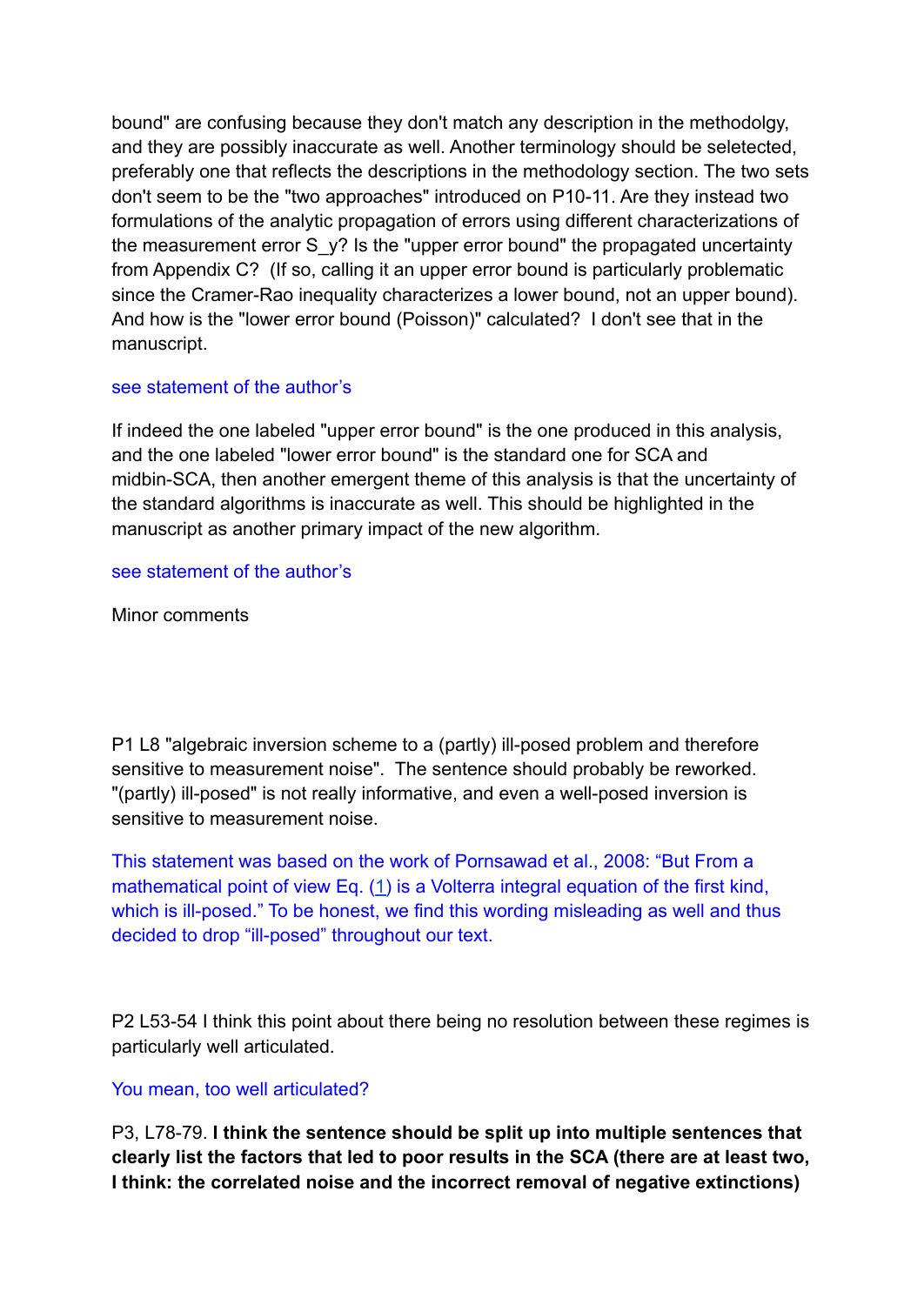and the factors that lead to improvements (coupled retrieval, using the measurement error covariance matrix in the retrieval, box constraints), and to explain their causal relationships. In particular, I believe it is incorrect to suggest that the box constraints are responsible for eliminating the correlated noise issue, as this sentence seems to say. Instead, I think the bias is avoided by using the measurement channels and their error covariance matrix in a coupled retrieval.

We keep this sentence as it is but added the respective reference to the zero-flooring and averaging operations in SCA within Appendix A. Without the box-constraints, the MLE would not 'know' which fraction of any signal value likely corresponds to noise, therefore, in (A7) and (A8) the MLE would be 'blind' and not be able to improve anything.

P4, L130. How is the grid spacing chosen? What are the typical values?

The range bin sizes are typically coarser at high altitudes and finer close to the ground but change several times per orbit and area of interest. For better readability we changed this sentence to "Individual, vertical range bin sizes can be independently varied between 250 m and 2000 m in steps of 250 m, while remaining limited to a total number of ACCD rows and hence vertical range bins of 25 per column."

p7 Eqs 9 and 10. The minus sign in the denominator does not appear in Flament et al 2017. The rest of the equation looks similar but with a few more algebraic steps. I think it is otherwise correct, but I would like the authors to double-check to be sure.

Thanks for spotting this error; the minus sign has been corrected and the equations have been double checked.

p7 Eqs. 9 and 10. It would be helpful to have a sentence or two summarizing the derivation of the quoted equations; for example, an explanation that the equation includes an expression that explictly integrates the transmission over an extended vertical bin.

For better reading flow we changed the line above these equations to say: "The following approximations for the range corrected signals (5) and (6) are made by using the mean bin properties from above, see equations (6.35)-(6.36) and definitions above in Flamant et al., 2020:" We hope that clarifies? We are sorry but we cannot repeat all derivation steps from Flamant et al. as this would not add value to the manuscript.

p8 near the the end of section 3.1, it would be good to have a sentence or two discussing the anti-correlated noise that's mentioned in the Appendix. This seems like an important point that is referred to both in the introduction and later, so it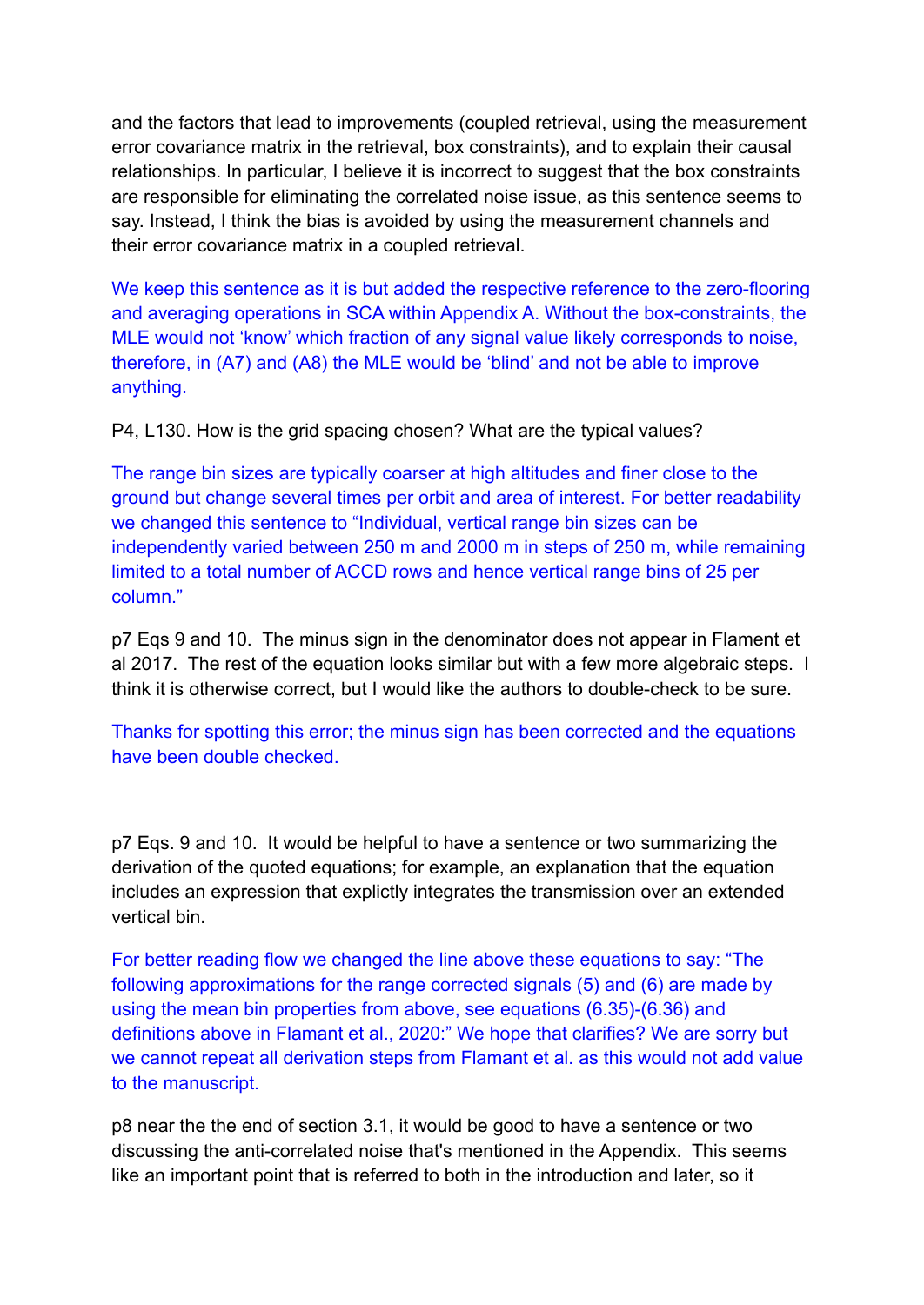should be described in the main text with enough detail so a reader knows what it is about.

It is not too important and should remain in the Appendix to compress the main text of the manuscript. The main insight after the algebra should be that the backscatter and extinction both depend on both Sray and Smie at the same time.

P9 L232. I'd like to know more about how the box constraint is implemented and specifically whether it may negatively impact results. Could it potentially bias the results (by perhaps producing a disproportionate number of solutions near the boundaries) or affect their precision of the solution (via a variable transform that changes the gradients near the solution and near the boundaries)?

We are no experts in this either, but these details of the L-BFGS-B algorithm can be found in the work of Nocedal et al. on [http://users.iems.northwestern.edu/~nocedal/lbfgsb.html,](http://users.iems.northwestern.edu/~nocedal/lbfgsb.html) which is underlying the scipy.optimization package.

p9 242. "future developments". This is really more of a response to another reviewer, but I just wanted to say that I support the authors' decision to perform single profile retrievals without including horizontal scene smoothing. It makes sense to explore the simpler solution first. Furthermore, not requiring scene continuity for the algorithm means that scene continuity can be used as a check on algorithm performance.

## We thank you for your remark and fully agree with this position, as otherwise no conclusion could be drawn from the comparisons in Figures 5 and 6.

p9 L250 As I mentioned, I believe that using the measurements and their appropriate measurement error covariance matrix is largely responsible for avoiding the bias due to the correlated errors in the cross-talk corrected signals. Do the authors agree? If so, this paragraph might be a good place to highlight that.

On the contrary, we will need to highlight that the a-priori information in the forms of the constraints is responsible for the noise suppression capabilities. This we hope to have accounted for with the additional text added according to comment on P3 L77.

p10 L272-275. Is there anything in the current algorithm that addresses the bias from partially filled bins? If not, is the current algorithm compatible with the strategy implemented by Flament et al. 2017?

No, we do not follow the strategy of the ICA, that is why SCA is used as a benchmark. While the approach reads promising, the ICA has essentially too many degrees of freedom to yield useful results and is not currently maintained by ESA due to its very poor performance. In the data product, the only columns that seem reasonable are basically almost unchanged copies of the SCA results.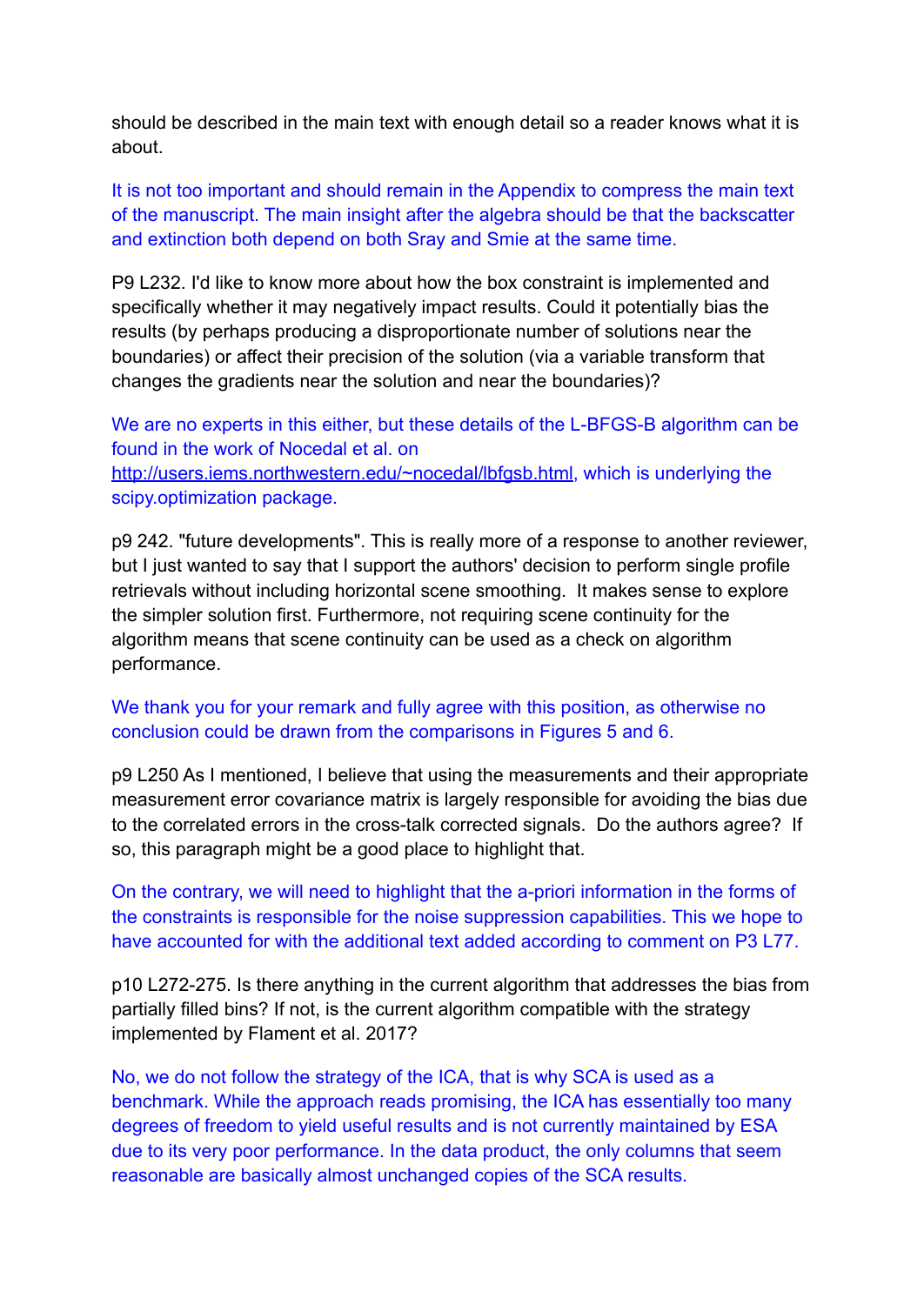Consequently, no effort has been made to tailor this implementation to the ICA. Already with the SCA, one could criticize that the effective resolution of extinction coefficients is expected to be coarser than the range bin size itself.

p10 L290-292. There appear to be three rather weak arguments here to justify not using an a priori covariance matrix such as called for by OE. **The weakest part of the argument, in my opinion, is saying that the algorithm has no prior information or regularization.** In fact, the constraint is prior information and does provide regularization. If the authors believe the influence of the constraint is significant (which I think they do, because they attribute the improved results largely to implementing the constraint), then even suggesting that this is a weak constraint would not be justified. Therefore, the authors should acknowledge that the constraint plays the role of prior information in the retreival, but they chose not to cast this constraint in the terms required by optimal estimation, because that would require a different (probabalistic) form for the prior that isn't compatible with the desired form of the constraint. **In my opinion, that is a reasonable reason to use constrained MLE rather than OE.** (However, the choice leads to difficulties in working out the correct way to calculate the impact of the constraint on the uncertainties, which I discussed in the "Major" section).

Do you rather mean lines 231-232? We fully agree with your understanding of the matter. What we meant was that we do not have an explicit term in the cost function. We highlight the importance of the box-constraints but also added after (14): "[...] with box-constraints on lidar ratio, which is prior information that cannot be exactly represented by OEM."

p10 L295. Some clarification would be helpful here about the simulated measurement noise. Is it simulated as gaussian with the variance determined from Appendix B, or is it simulated with various separate error components? Which components are included?

The information on which error components on the signal noise the simulation results include can be found in the beginning of section 4. These noise components are to the best of our knowledge modelled realistically, not just added up variances.

p12 L347-349. While I certainly agree that filtering negative results would cause a high bias that is worse in bins with low SNR, I can't clearly follow the explanation in this part of the text and I don't see a particularly clear indicator that they are triggered by the shift from coarser high-altitude bins to finer low-altitude bins as implied by the text. Can the explanation be clarified?

According to Reviewer 2 we promoted a modified version of FIg. D1 into the main text, which we now refer to for clarity of the statement. You can see the locally highest extinction coefficient biases at 2 and 13 km altitudes in Fig. D1 exactly where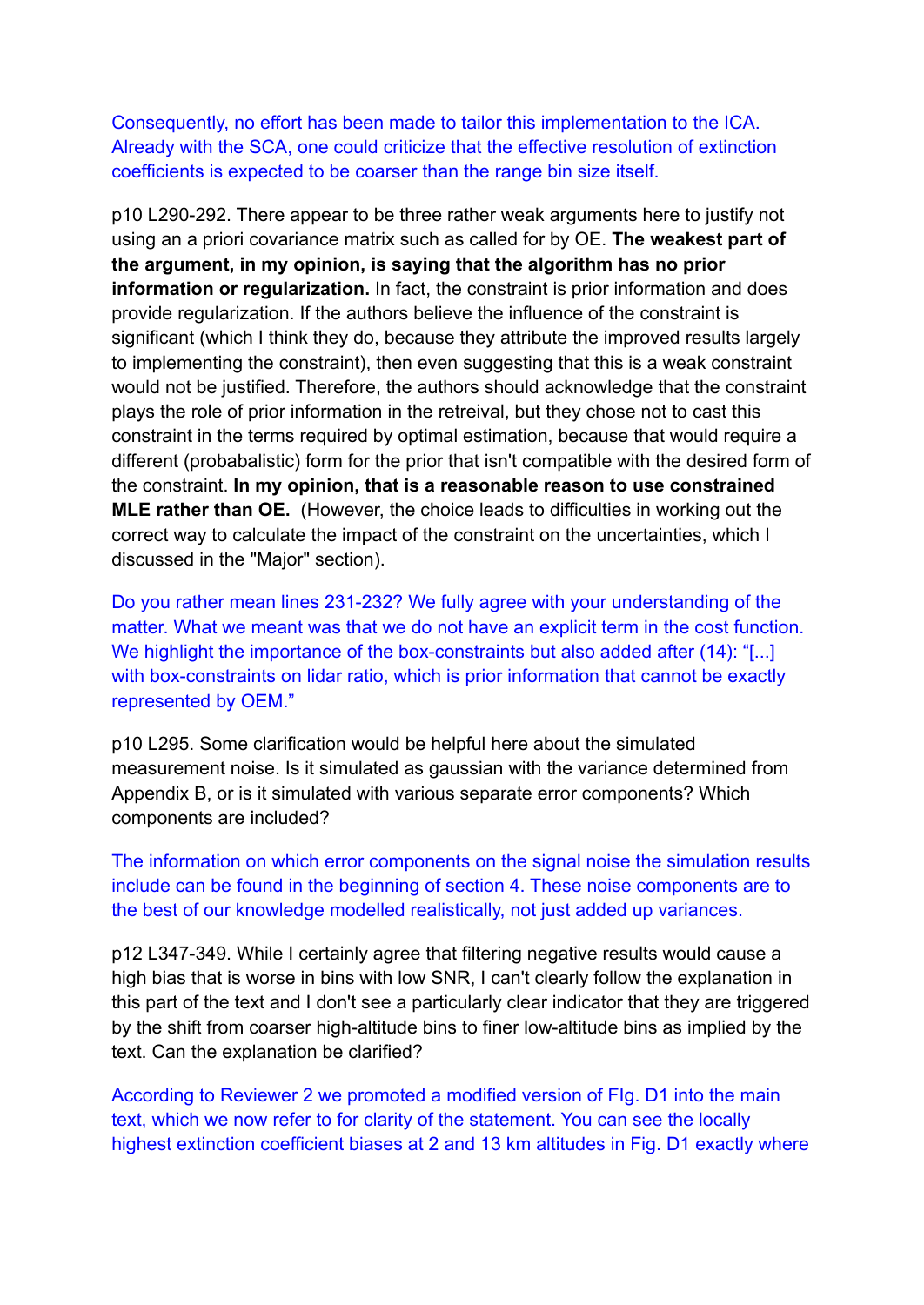the range bin settings change. An exception is the zeroth bin of course, since it is always normalized to zero extinction in SCA.

p12 L354. The indicator from the averaging kernal is a good idea. Is there a quality flag in the data product related to this? It would be nice if this indicator were included in the plots to show which bins are not trustworthy. This would be particularly useful in Figure 4, for instance, where I am curious to know if the bins below the lofted aerosol are reliably retrieved. This curiosity is fueled by the fact that CALIPSO's 532 nm data frequently misses the aerosol at the bottom of attached layers due to attenuation, making them look lofted. The HSRL capability should act to prevent this problem given sufficient SNR, but on the other hand, attenuation at the shorter wavelength of 355 nm would be worse. So, to be sure, it would be good to see some indication from the retrieval algorithm that the lack of aerosol below the apparent plume bottom is reliable.

The values that cannot be retrieved are padded with -1 in the data product. Usually, this regards only the lowermost extinction bin. Regarding the bins below the lofted layer: We do of course see increasing error estimates with increasing distance from the satellite but we fear we cannot say if the layer does only appear to be lofted in both Aeolus and CALIPSO data or if it is lofted for real.

p12 L354. "The extinction bin closest to the ground cannot be well retrieved." Is this true in general, or specific to this case?

True in general, due to the set of the used equations. We added the word 'generally' to the text for clarity.

p12 L357 "Otherwise". I'm confused by this sentence, and not sure if I'm confused by content or just the wording. Does "otherwise" indicate the strategy of taking the mean lidar ratio? I agree that taking the ratio of the mean extinction and backscatter is a better strategy than the mean lidar ratio and will give potentially different results, since lidar ratio for small extinction and backscatter is not as reliable as when the SNR is higher. But why is the mean lidar ratio contaminated by the first guess? And how does taking the ratio of mean extinction and backscatter avoid the influence of the first guess?

This overlaps with a point that Reviewer 1 made as well. So the problem is the following: Whenever the retrieved aerosol optical depth L p is very low, the influence of the lidar ratio estimate on the cost function becomes increasingly insignificant, until L p becomes zero and no lidar ratio can be provided at all (these are not included in the statistics). Wherever  $L$  p is very low, the lidar ratio has a high error estimate and some may remain close to the first guess, which then seems to act as an 'implicit a priori' (see

[https://doi-org.tudelft.idm.oclc.org/10.1029/JD095iD05p05587,](https://doi-org.tudelft.idm.oclc.org/10.1029/JD095iD05p05587) end of section 7). What our paragraph wants to say is that, if lidar ratios were averaged without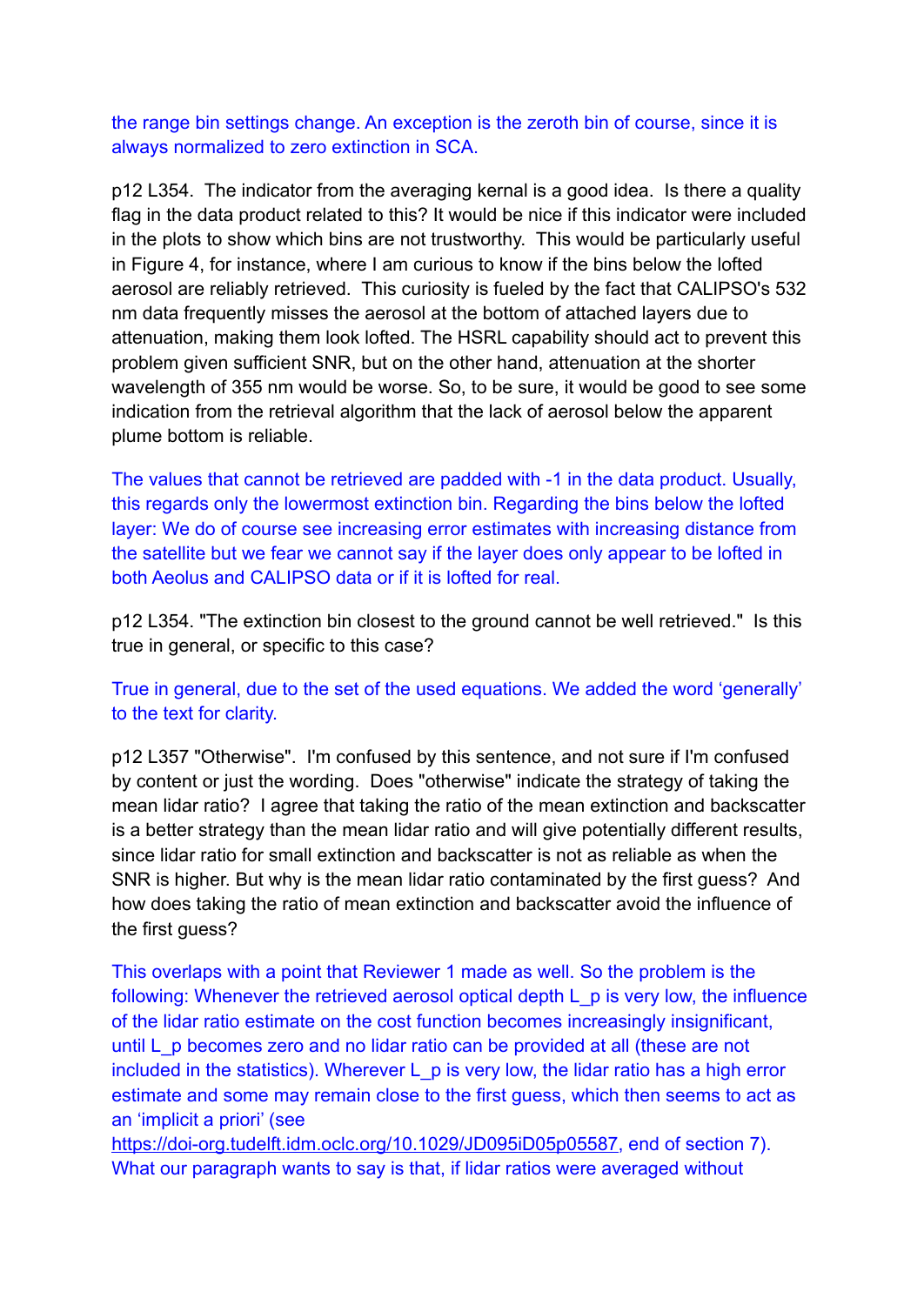weights, then the first guess would contaminate the statistics. In the shown simulation case, this would only affect the statistics when only bins with retrieved backscatter coefficients below 5\*10^(-2) (Mm sr)^(-1) are considered.

So eventually we propose to replace the sentence "Otherwise, the first guess of \$\gamma\_{||,p}=60\$ sr would contaminate the statistics for MLE, e.g., \$\text{mean}(\alpha\_p/\beta\_{||,p}) \$ would be biased towards the first guess." with "[...], in order to disregard the influence of bins with nearly vanishing aerosol optical depth, for which no reliable lidar ratio can be retrieved."

Additionally, lines 360-361 and lines 380-381 are dropped, because they are more confusing than helpful.

Figure 2. What is the explanation for the low bias in the median lidar ratio from the MLE for the lowest bins?

The pdf of MLE backscatter is not symmetric due to the positivity constraint. Hence, the median is not equal to the mean.

Figure 2-4 and D1: The line plots are so small that I can't see important information. The data are particularly important below about 2.5 km where there is significant aerosol, but this is a very small portion of the plot and not readable due to its size and the closely spaced grid lines. Specifically, the lowest bin is called out in the text, but it is so small I cannot see the data or error bar for that lowest bin in the line plots. Please include inset boxes to show the line plot data in the lowest 2.5 km, or a second set of line plot figures that show only the lowest 2.5 km, or in some other way improve the visualization of the lowest 2.5 km.

This is a really good point for consideration. So we now adjusted the font size in the mentioned figures to match better with the text and also provide and discuss an overhaul of figure D1 in section 4.1, in which inset boxes make this information on biases and errors accessible.

p14 L362. The reduced uncertainty from the new retrieval compared to the SCA should be discussed and quantified. I think the new retrieval probably produces usefully smaller uncertainty, but the fact that the figures are so tight makes it nearly impossible to see the region where there is significant aerosol below ~2.5 km, and I can't even tell if the error bars are smaller than 100%. A discussion of uncertainty results is just as important as the mean tendency of the profile, because, for example, a profile that "looks right" but is indistiguishable from 0 everywhere due to its uncertainty would be rather useless.

According to the remark above we considered your feedback and added a more detailed discussion in 3.1 by including:

"In order to better illustrate this, the bias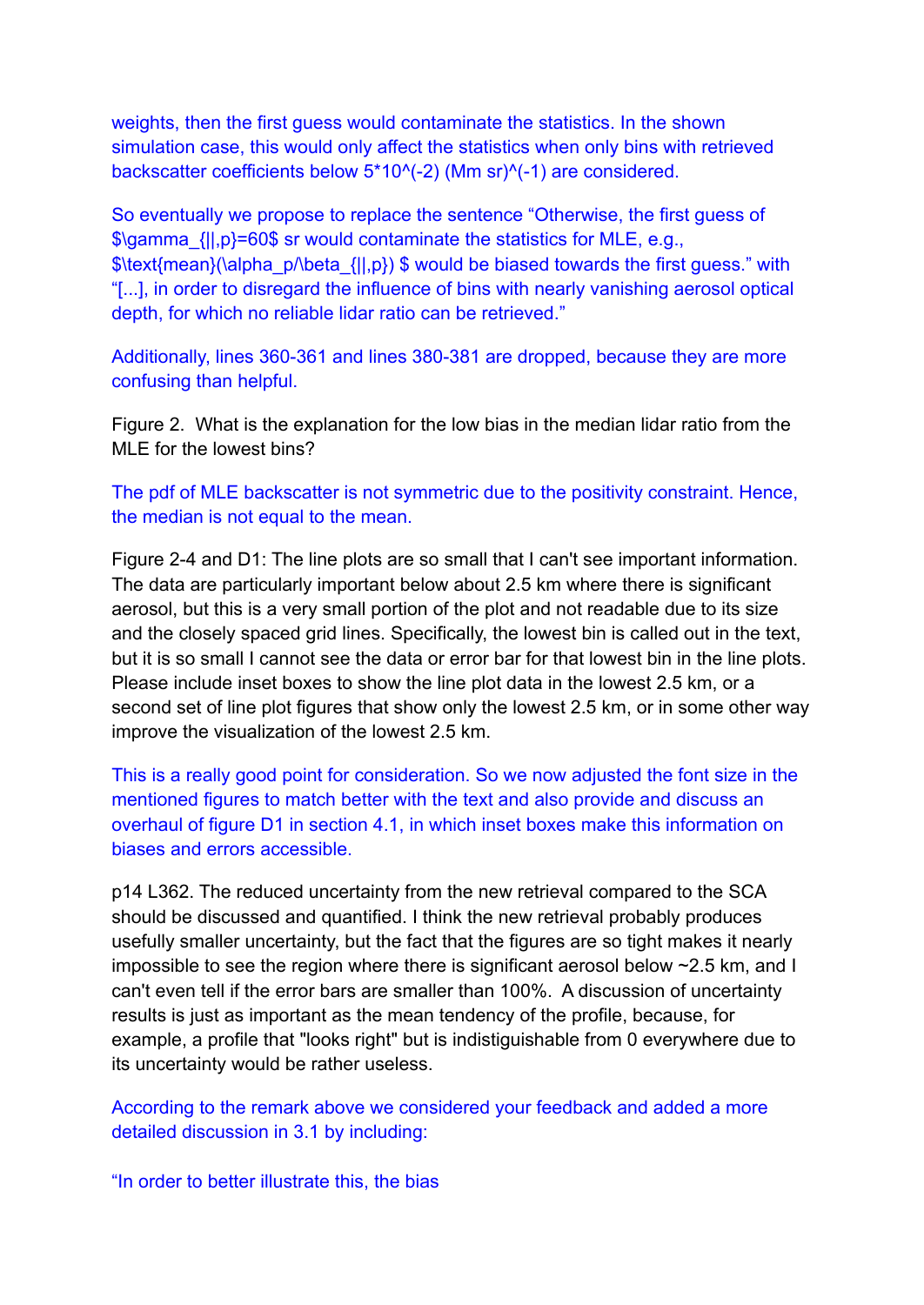\$(\text{mean}(x^{\*})-x\_\text{true})/x\_\text{true}\$ and relative error  $\text{Stext}\left\{std\right\}(x^{\prime\prime}|\text{'x\text{'text}\left\{true\right\}}\$  for all retrievals with respect to the true profile are presented in Fig. D1. Here, the maximum backscatter coefficient bias in the aerosol layer below 2 km is reduced from about 43\% with SCA and SCA MB to 27\% with MLE. This bias seems to be triggered by the refined range bin setting below 2 km. For the origin of this bias we can think of two causes: Firstly, the violation of the hypothesis of uniformly filled bins due to the strong gradient in aerosol concentration and, secondly, the non-linear way the backscatter coefficient is calculated from  $\theta_{||,p,i}=Y$  ilhota  $\{\text{m},i\}/X$  is, because here smean(\beta  $\{\text{||},p,i\}\$  will become biased high increasingly with increasing uncertainty of  $X$  is. The relative error in backscatter coefficients is consistently lower for MLE compared to SCA; In the most interesting area below 2 km the relative error in backscatter coefficients reduces to 50\%-30\% with MLE compared to 120\%-50\% for SCA, while MLE performs only slightly better than SCA MB."

### and

"The MLE retrieves the least biased extinction coefficients over the whole profile with standard errors up to a magnitude smaller than SCA midbin product, see Fig. D1. Retrieved extinction coefficients are all biased high in the area below 2 km, with maximum bias of 500\% for SCA, 110\% for SCA MB and 70\% for MLE. Between 1.5 and 0.5 km altitude, the biases are comparable in magnitude with about 30\%. Concerning the relative extinction errors, an improvement by a factor of about 1.5 to 2 in comparison to SCA and SCA MB is achieved by MLE in the lowermost 2 km. Though the relative error is on the order of 100\% or greater in all cases."

P14, L366. Is this number a typo?  $exp(-2*0.4) = 0.45$  not 0.38.

This has to do with Aeolus viewing angle of about 35 degree off nadir. This means  $exp(-2*0.4/\cos(35deg)) = 0.38$  from the instruments point of view.

P14, L369-379. It seems that it's not just delayed (i.e. slow decay below the cloud) but the cloud is smoothed into the regions both below and above. In other words, it looks like the effective resolution of the extinction is much less than the backscatter, which make sense since it takes at least two measurements to calculate a derivative. Is there any attempt to calculate backscatter on the same coarser resolution as extinction to produce the lidar ratio?

The phrasing of delay regards the curtain plot in row 3 of Fig. 3 in which you can see that the onset of the cloud is positioned at the ground truth for MLE but is delayed by a bin in SCA. We now properly indicate this in the text. The slow decay below the cloud must be a result of the zero-flooring and the noise in SCA, as we cannot see it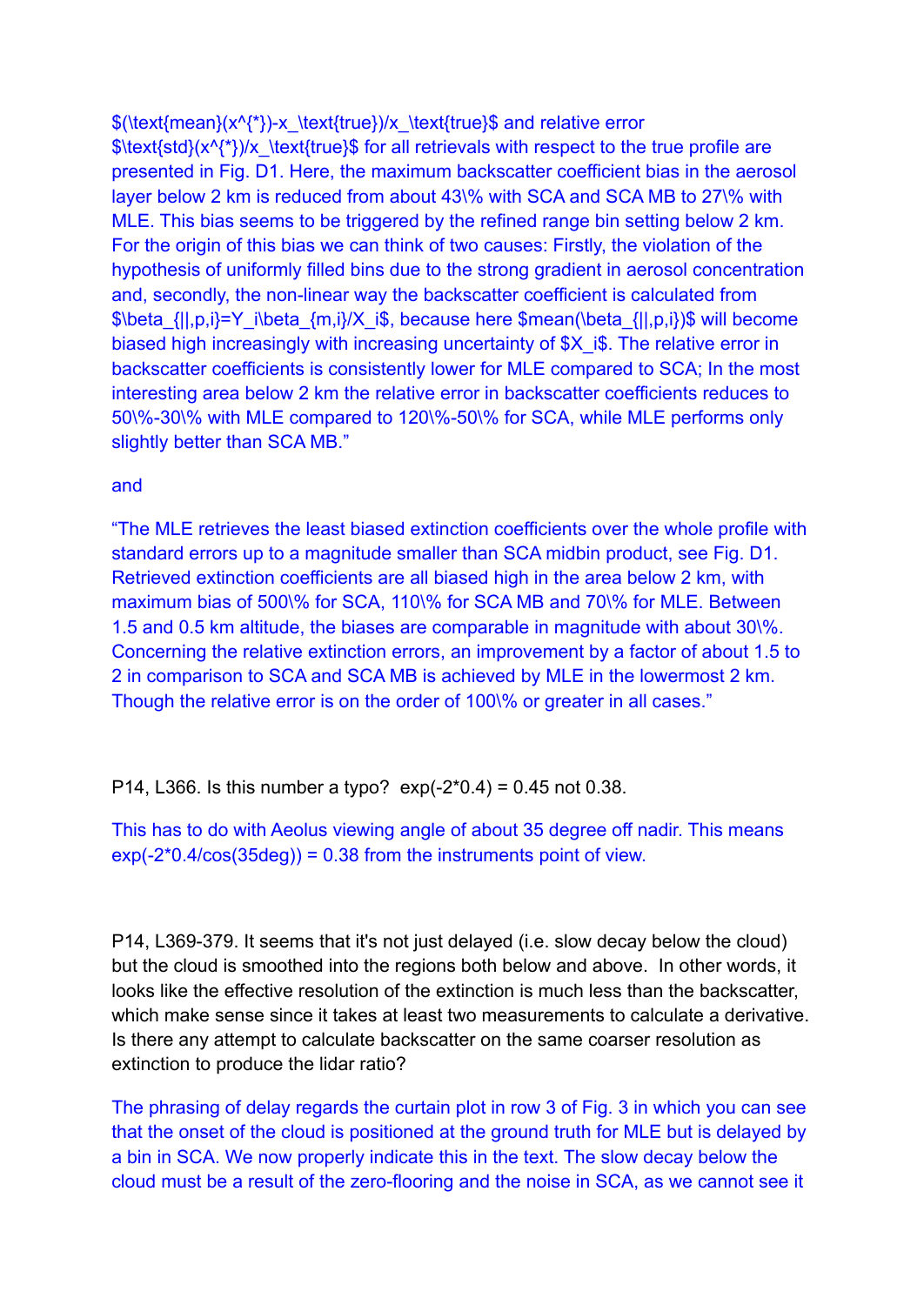in SCA MB and MLE. MLE relies on the same forward model and should therefore have identical effective resolution, but due to the limitations of MLE as compared to OEM, we have not determined any effective resolution.

P15, Figure 3. It appears that the bias in the mean backscatter below the cloud is actually worse in the MLE than in the SCA and SCA-midbin results. This should be discussed.

By promoting figure D2 into the main text, we also added some more detailed discussion and included this observation.

P19, L449, what causes missing values in SCA midbin?

These values are flagged out in the operational processor since they are negative. This is the case only in this figure, but has been suppressed in the generation of the end-to-end simulation statistics. For future reprocessing campaigns it is planned not to flag negative values anymore.

P19, L458, Lidar ratios aren't shown in the figure for the Real Data Case II, as in other cases. Better to show them, if possible.

The individual lidar ratio estimates on single bins are basically so noisy in the SCA cases, that this would be of no value for the reader (with zeros and negative values also due to this backscatter-extinction delay problem), therefore we provide only the calculation. We referred to this noise problem in the text already.

P19, L459-460, Is this comparison between copolarized lidar ratio from AEOLUS to total (co- and cross-polarized) lidar ratio from Polly? This is not the best option. Since Polly is also sensitive to polarization, wouldn't it be possible to calculate copolarized lidar ratio from Polly for a more direct comparison? In any case, it should be clearly stated what's being compared.

The Polly results provided by Holger do mimic the Aeolus range bin settings and the co-polarized lidar ratio that Aeolus sees. We replaced all mentionings of lidar ratio in the text with co-polarized lidar ratio.

P19, L461. It seems strange that the quoted uncertainties are from the Poisson method that the authors are hoping to replace. It would be better to quote uncertainties from the method that the authors think are more represenatative.

### see statement of the author's

P 20, Figure 6. Is there an uncertainty bound available for the "ground truth" (which is also a retrieval)?

We are sorry, but this uncertainty has not been provided.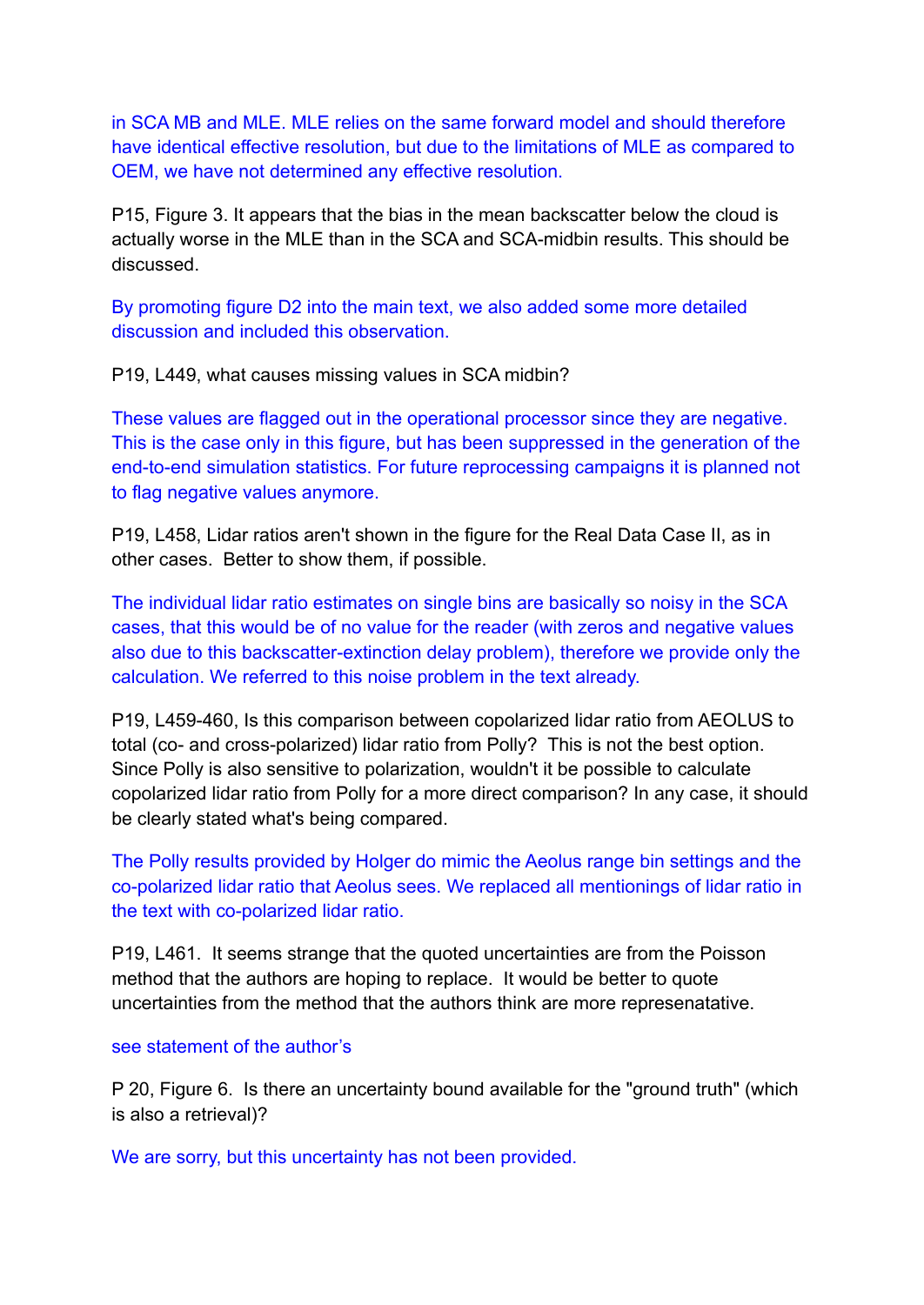P20, Eqs A2 and A3 are difficult to mentally derive from the previous step. It would be helpful if more intermediate steps were added to make it clearer how the equation is derived. The appendix is a good place to do this.

### This line has been edited the same way as in comment on p7 Eqs. 9 and 10.

P22, L538. This point about anticorrelated error is interesting and informative. However, some parts of the discussion are confusing. For instance, Eqs A7 and A8 show that an error spike in one measured channel gets distributed in an anticorrelated way into the corrected signals. But how does it follow that there is correlation (or anticorrelation) in the errors in backscatter and extintion? It seems logical that if the errors in the two corrected channels are anticorrelated, the ratio would tend to be biased low, so the backscatter would tend to be biased low. However, the error in the extinction would not be correlated with it, because extinction derives from gradients in just one of these corrected channels.

### What we meant to express here is rather that:

"This means, e.g., that one noisy value in the Mie (or Rayleigh) channel disturbs both backscatter and extinction coefficients. That also implies that if an unphysical, negative value is obtained in one bin for backscatter (or extinction) in the final result, then the value for extinction (or backscatter) is definitely disturbed as well, whether it lies within physical bounds or not."

This apparent additional information, which lies below the surface so to say, is not used after the SCA has been applied once.

That is an update to the statement:

"Thus, whenever a negative extinction coefficient is found in bin \$i\$, this indicates a spurious estimate of the backscatter coefficient as well (although it might appear to be well in physical limits) and vice versa."

P23, L557, I suggest replacing "in spirit" with something more informative, such as "except with an adaptation to account for the impact of the constraint"

#### We decided to drop this phrase.

P23, L561. It's not true that no a priori knowledge is imposed. The box constraints are a priori knowledge.

Thanks, we changed "a-priori knowledge" to "explicit a-priori term" to be more concise.

P25 Figure D1. "Bias" and "standard error" should be defined in equations.

This has been promoted into section 3.1. See answer to p14 L362.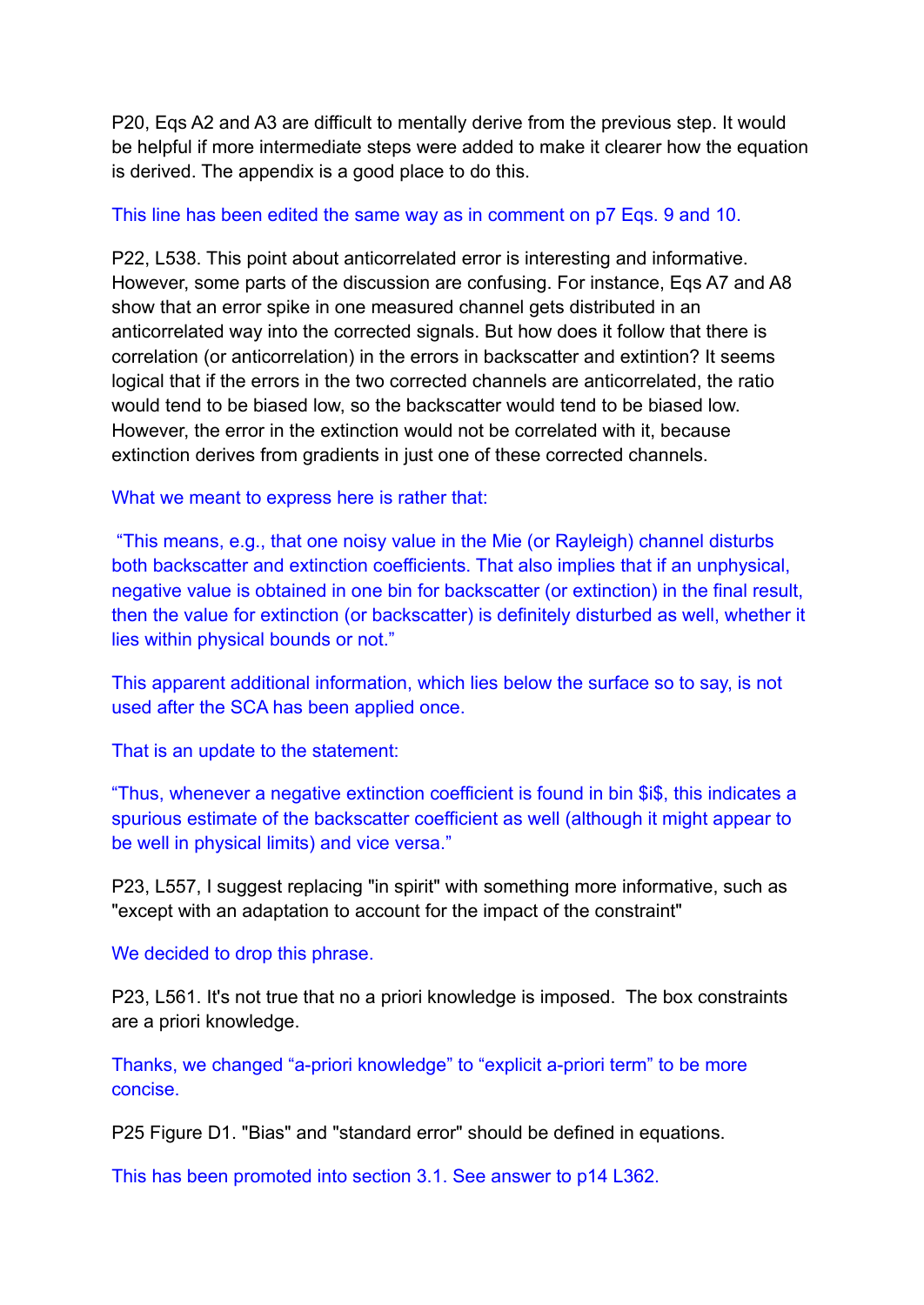Grammar and word usage

I found that, although the overall flow and logic are very quite good, in some spots the word choice made the writing difficult to understand. I've marked several below. My list is probably not complete, however, so a round of editing for English usage (not just spelling and grammar) would be helpful.

Title. The title would be more informative if it contained the word "aerosol". For example: Optimization of Aeolus Aerosol Optical Properties Products by Maximum-Likelihood Estimation

## Agreed!

P1 L1. Typically "embarks" is not used this way, and used only for the much narrower circumstance of a person getting on or off a vessel or starting a journey. It could be replaced with "includes"

We decided for "carries"

P1 L5. Being an HSRL

Corrected.

P1 L9. Consider replacing "rephrase" with "rework" or "revise"

We decided for "reformulate"

P1 L12. Delete "equally". I think most writers would use "also" rather than "equally" here, but it really isn't necessary at all.

Has been dropped.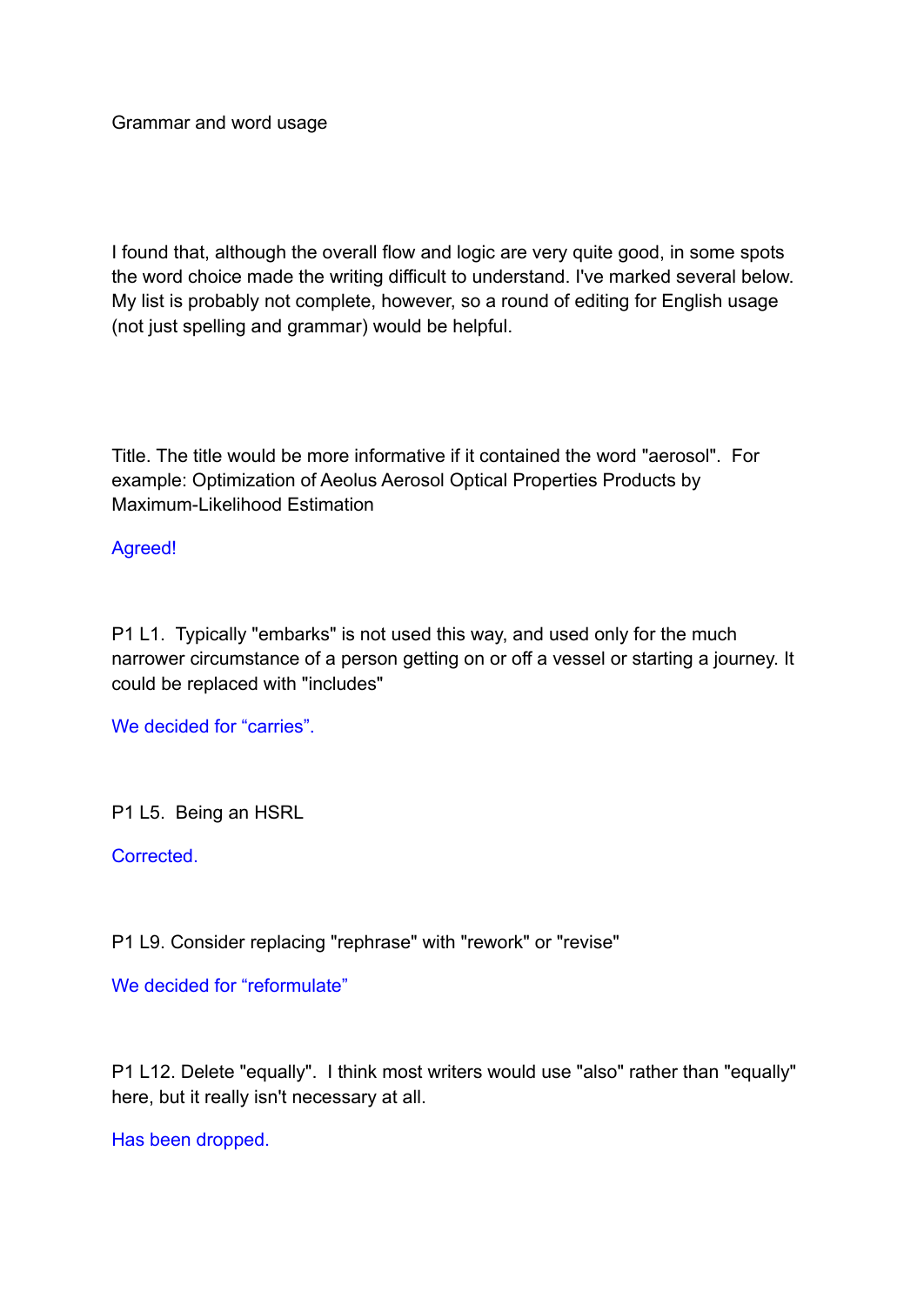P1 L14. Consider moving the phrase "to consolidate and illustrate the improvements" to the beginning of the sentence. I find it easier to follow when phrases that modify the verb are near the verb.

Modified.

P2 L32. "Because of high uncertainties" and "regarding the indirect effect" (add "of" and "ing")

This sentence has been modified to be more concise.

p2 L34. Delete "aspect of"

Done.

p2 L34. Consider inserting a paragraph break after "coverage"

P2 L53. Insert "For Aeolus" at the start of the sentence that begins "There is no suitable resolution"

Agreed.

p3 L64. I suggest deleting the parentheses around "particle"

Agreed.

p3 L69-70. I'm not sure I understand what is meant by "well located". Does this mean retrieved at finer resolution? (Perhaps not, because if so, it still doesn't quite make sense. I understand that extinction and backscatter are retrieved simultaneously on the same grid, but the effective resolution of extinction and lidar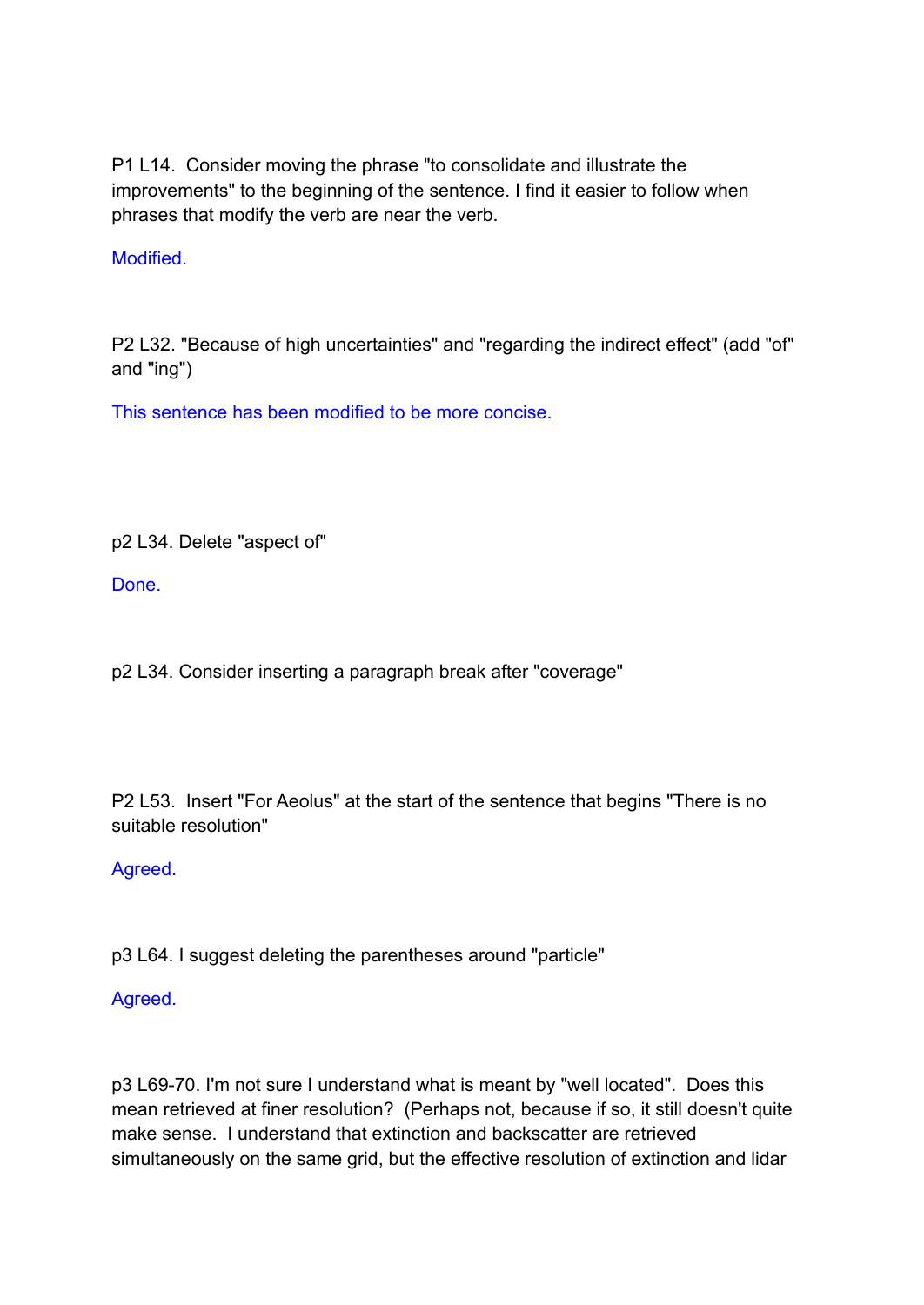ratio will always be less than the finest possible backscatter resolution because it takes at least two measurements to determine a derivative.)

We modified the sentence to "Thus, the particle extinction may occur only where there is backscatter and [...]"

p4 L94. Delete "means of"

Agreed.

p4 L96. emitted

Done.

P4, L130. Consider adding "irregular grid" to this description. Perhaps here: "in steps of 250m, to produce an irregular grid with a total number"

We updated this mentioning individually adjustable range bin sizes.

p5 Figure caption. "Example" rather than "exemplary"

Done.

p7 L179. "Extensive use" rather than "Excessive use"

"Excessive" has been dropped.

p7 L180. Replace "lightened" with "simplified"

Done.

p7 Equations 5-8. I think the variable names and subscripts could be chosen to better indicate which set of variables are the raw signals and which are the cross-talk corrected signals. It's particularly confusing that the pair with mixed Rayleigh and Mie components are subscripted "ray" and "mie" while the pair where they are actually separate is generic with no mnemonic. Using p and m subscripts for the corrected measurements in 5 and 6 might help. I would also suggest renaming the variables in 7 and 8 to avoid the ray and mie subscripts on the raw channels (although I know that suggestion might be more controversial because it's based on historical precedent with this kind of instrument).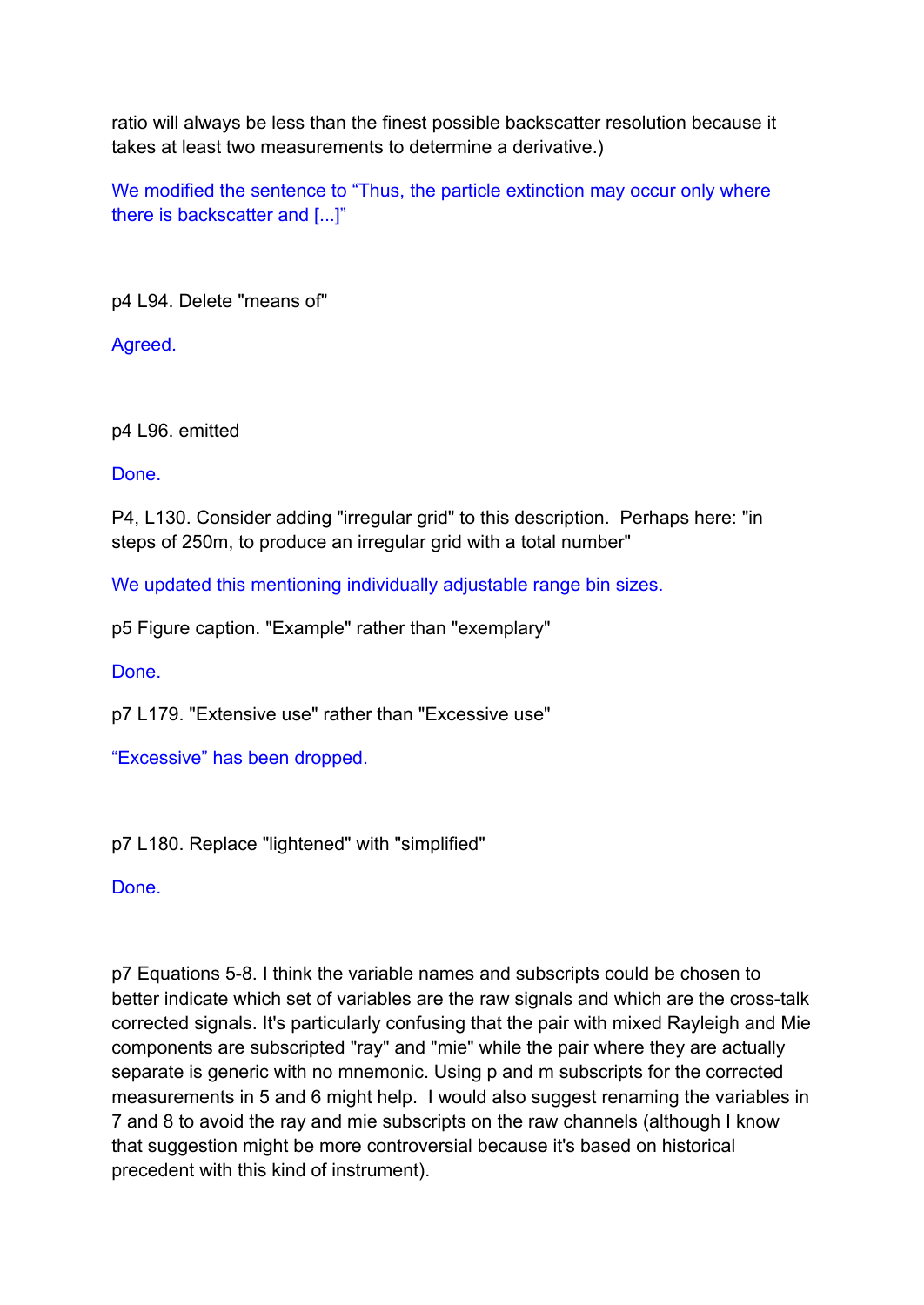We fear that having inconsistent variable naming conventions compared to the main reference (Algorithm Theoretical Baseline Document, Flamant et al. 2017/2020) would further complicate understanding. This way, it is mostly aligned. The only difference is the lowercase s for signals, so to circumvent confusion with the error covariance matrix S\_y (capital).

p8 L203 Delete "can be rephrased into". The slash notation is confusing and unnecessary. In this case "are equivalent to" is the better phrase.

The sentence has been adapted this way.

p8 L209 Appendix, not Annex

Done.

p8 L227, I believe the meaning will be clearer if you remove "to account for" and instead say "because additional noise contributions, such as ..., are likely to dominate over the Poisson noise"

The other contributions are not likely to dominate over Poisson noise, but rather to increase it noticeably and to smear it out in a quasi-Gaussian fashion, so we prefer to keep the statement as it is.

p9 L246, "In theory" instead of "Principally"

Done.

p9 L252, "simplify" instead of "lighten"

Done.

p9-10, L261-263, I had trouble understanding this sentence until I read the Appendix. It might be clearer to move "scaled" and break the sentence into two: "Here we use the variance measured at 2.9 km resolution, scaled to approximate the noise level in the 87 km bins. This approximation assumes the scene is homogeneous so that all the variability is due to measurement error."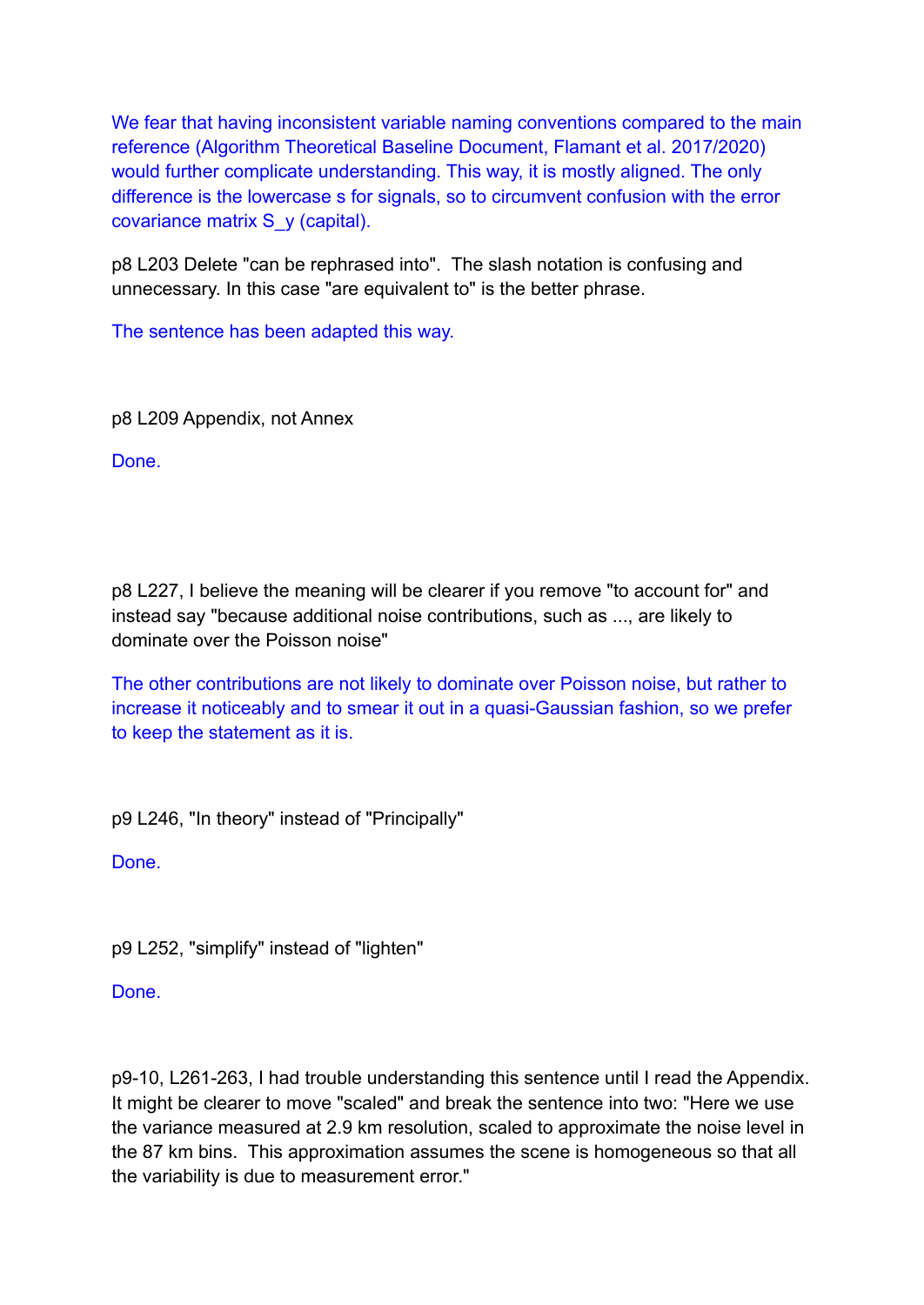Shorter sentences are always favourable, so we adapted the sentence.

p10 L269 replace "artificially increased" with "increased"

## Done.

p10 L272-275. I found these few sentences very confusing. I think the authors are saying the extinction bias due to underfilled bins tends to decrease the measured range of lidar ratio, but that this is not a compelling reason to reduce the lidar ratio upper bound in the algorithm, so they end up ignoring the bias found by Flament et al. 2017. If the effect is ignored, then these sentences are somewhat of a distraction and could simply be deleted. If the authors feel that it is important to keep these sentences about the bias due to underfilled bins, (and if my interpretation is correct), I think the readability could be improved by (1) signalling the contrasting thought using "On the other hand" (or "In contrast") instead of "Additionally", (2) using "aerosol partially filling a range bin" instead of "different hypothesis on the distribution of aerosol layers within a range bin" (3) specifying "underestimate" instead of "alter" and (4) correcting "co-polarized particle backscatter coefficients" to "co-polarized measurements". That is, the bias due to underfilled bins is a bias to extinction, not to particle backscatter coefficients.

We changed the text to: "On the other hand, as shown in Flamant et al. 2017, aerosol partially filling a range bin can easily underestimate the true particle extinction retrieval results by a factor of 16. The applied bounds need to account for these forward model errors by an extra margin."

p10 L288. Forty or forty thousand? Forty seems more likely, in which case three digits after the decimal point for an integer is a strange instance of false precision (should be just "40"). Or if forty thousand, it should be a comma not a point "40,000" - but in that case, 40,000 is a crazily large number of iterations. What is the typical number of iterations actually required for convergence?

When just one profile is considered, as in problem (14), then the number of iterations is on the order of 50 (roughly 0.5 seconds on an office laptop) to achieve convergence (an average cost function value per bin below 1). In practice, however, we are interested in solving problem (15) for all profiles simultaneously. In this case about 5000 iterations are required (roughly 45 seconds on an office laptop) to generate good optical properties products for a whole orbit (roughly 450 profiles). This information has been added to the manuscript.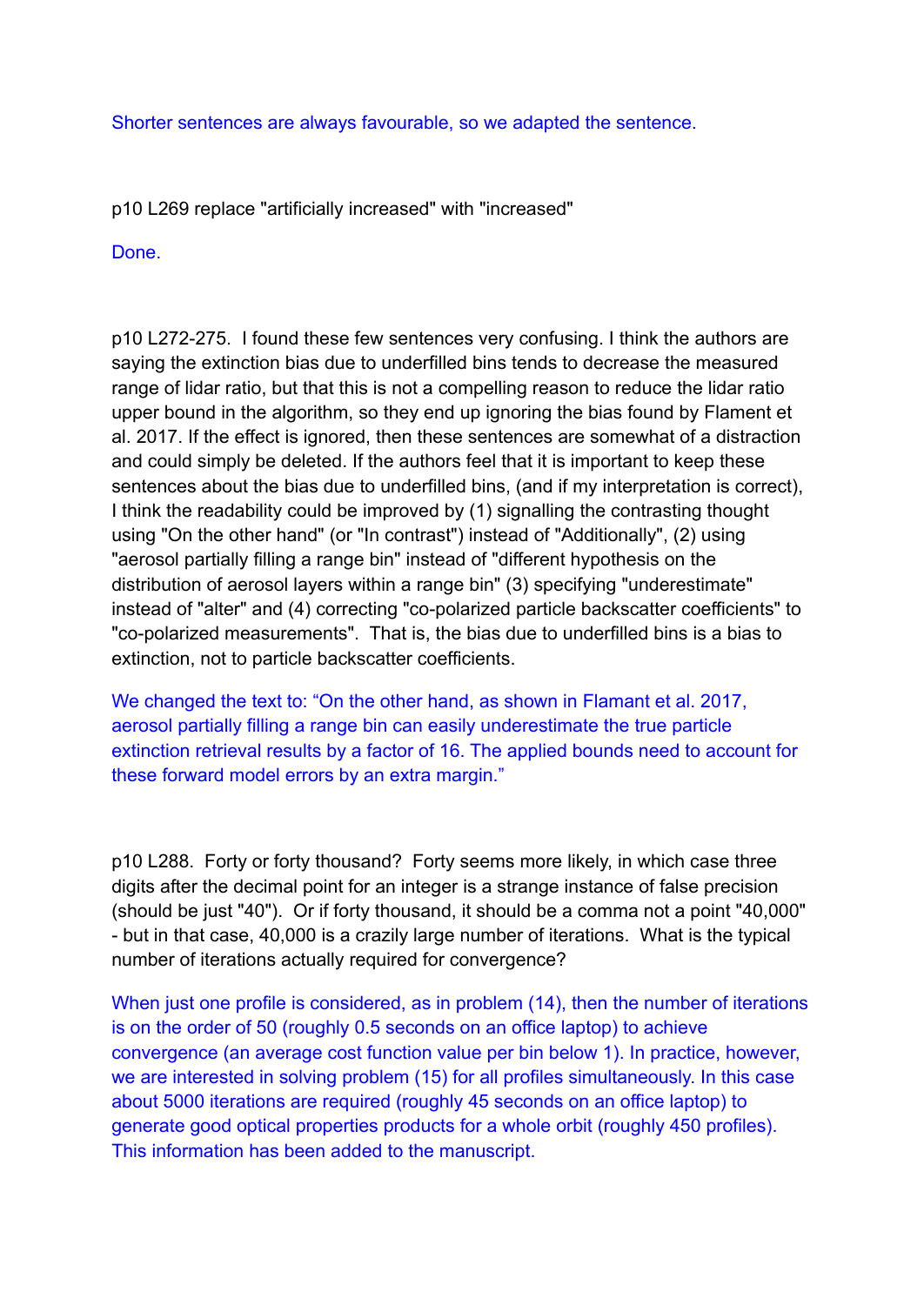So essentially, solving (15) for the whole orbit saves us time. Though, on second thought there must be a better converging formulation, but we have had no reference on this. We made an attempt to reformulate our model in terms of  $log(L\,p)$ , but the convergence speed did not increase noticeably. It is very likely that a more advantageous scaling exists since the L-BFGS-B algorithm is not scale invariant. Unfortunately we haven't found it.

p10 L289. "many fewer" instead of "much less"

Done.

p11 L305 Consider inserting Equations C2 here. The sentence could read "This relation is inverted to produce Eq. C2", and deleting the terminology "Moore-Penrose pseudoinverse" in the main text, since it's more understandable in the Appendix where it is explained more completely.

We dropped the phrase regarding the Moore-Penrose pseudoinverse and changed it into a reference to equation C2.

p12 L339. "optically thin" rather than "thin"

Done.

p12 L350. "at the price of" instead of "to the price of"

Corrected.

Figures: I hope Figures 2-4 will be larger with proportionately larger text. They are quite difficult to read.

# Done.

P14, L361 "either" not "wither"

Done.

P14, L381 "either" not "wither"

Done.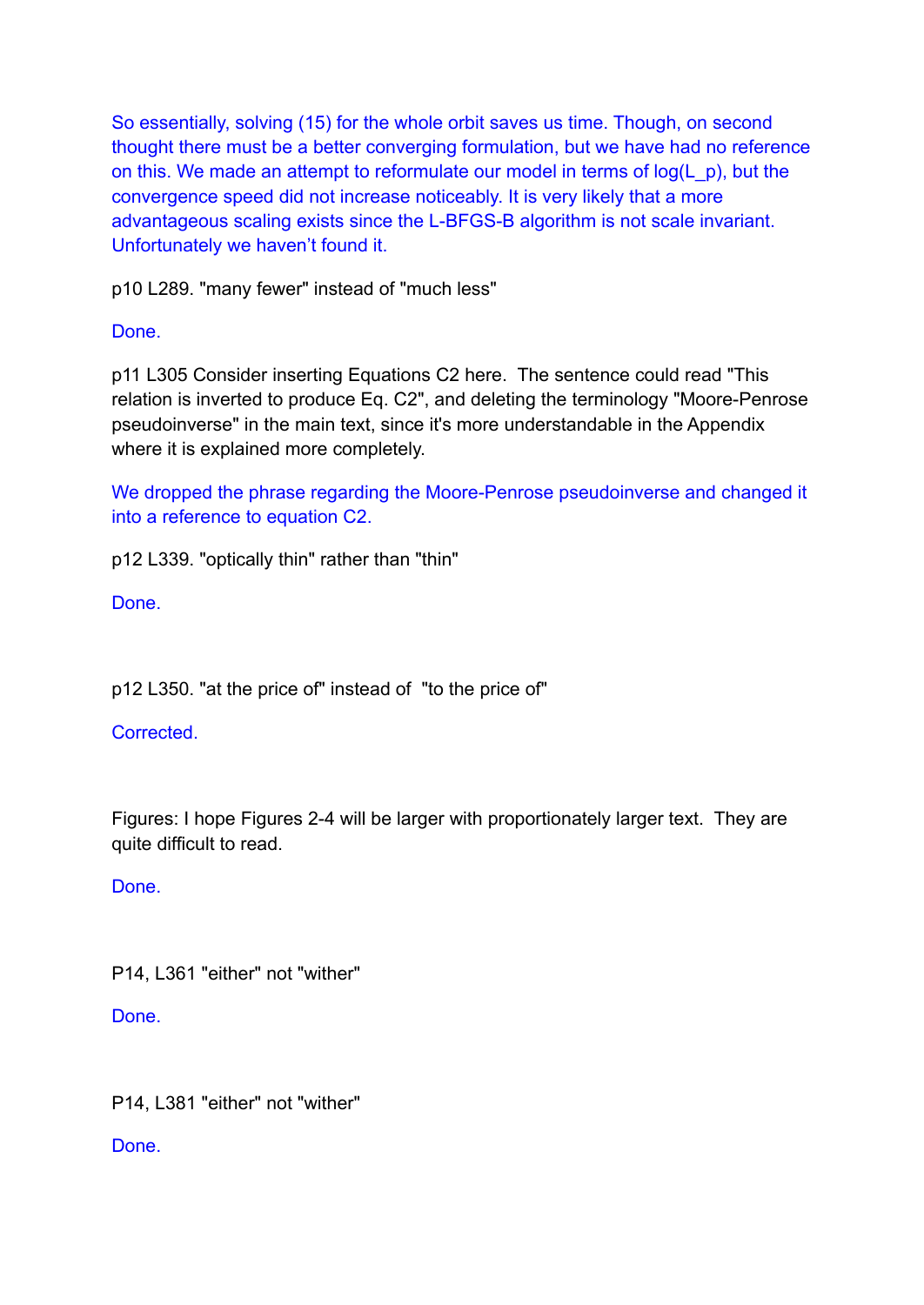P14, L383, I'm not sure what "locks extinction and backscatter to appear colocated" means. Does it mean something like "MLE retrieves extinction and backscatter at the same effective resolution"?

We changed it into "forces extinction and backscatter to appear colocated", i.e. to appear together in the same range bin.

Figure 4 caption. "CALIPSO Feature Mask". Better to use the official CALIPSO product name and be specific: is it the "Vertical Feature Mask (VFM)" or the "Atmospheric Volume Descriptor (AVD)"?

Sorry for the sloppy notation, we meant the vertical feature mask (VFM) and corrected the mentionings thereof in the text.

Figure 4 caption, the sentence starting "The rightmost column shows the Calipso Featuremask" is confusing. This could be rearranged to first describe the rows as backscatter, extinction, and lidar ratio. Then in a separate sentence, say the CALIPSO feature mask is repeated on each row.

Done.

Figure 5 caption, "error bounds" rather than "errors"

Done.

P17 L408-409. Delete "and it might be horizontally and vertically". It is disrupted, not might be.

## Done.

P18 L419. I suggest using "copolarized" rather than "co-polar", to be consistent with how you have described it earlier.

## Done.

P18 L427. Explicitly include copolarized lidar ratio in this sentence: "expected values of copolarized lidar ratio of 80sr - 120sr for desert dust". It would be good to avoid the possibility of these expected values being taken out of context and mistaken for the more usual non-polarized lidar ratio.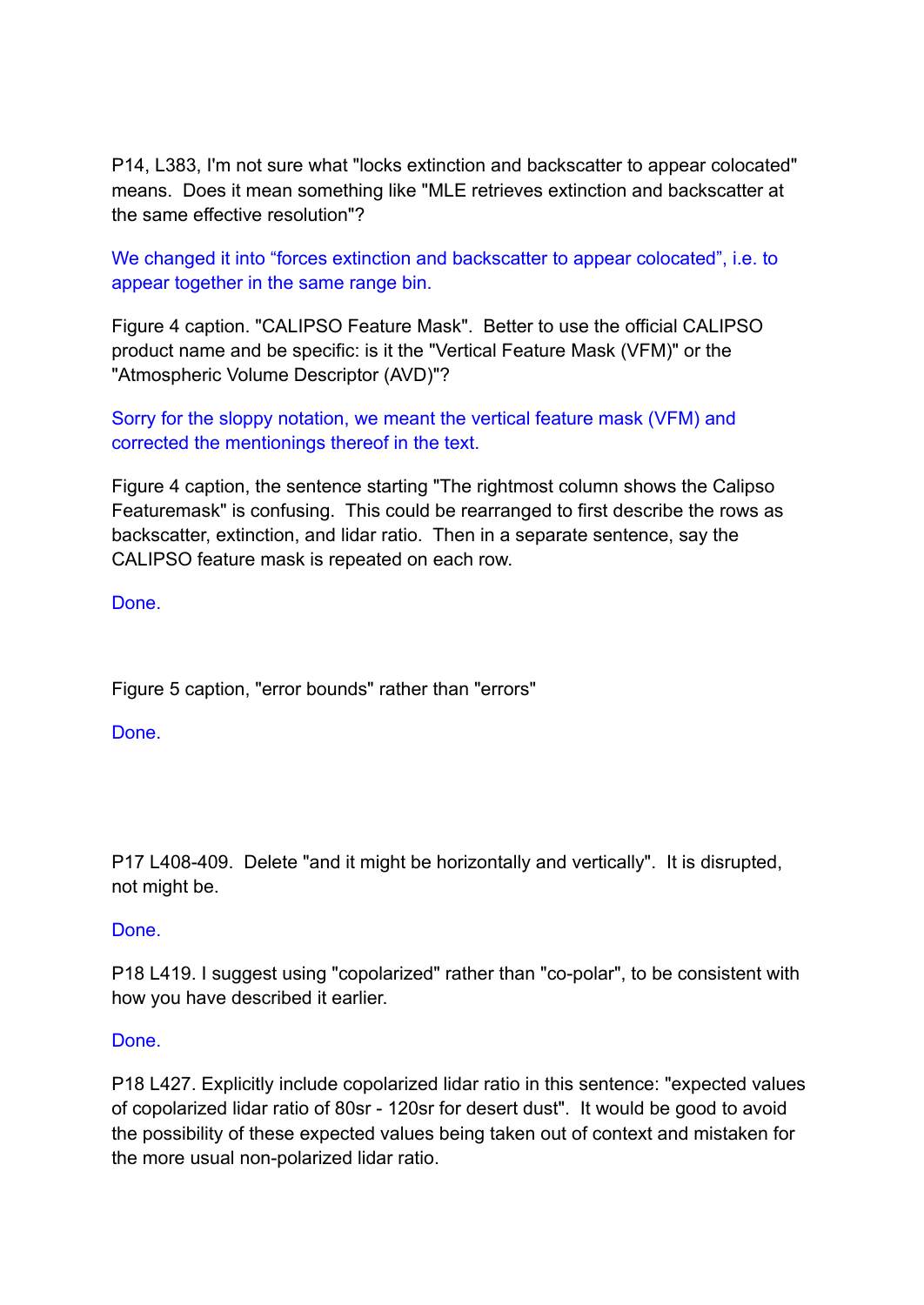## Done.

P18 L431. Replace "all values" with "expected values" and replace "the estimated error ranges" with "the error ranges estimated from Eqs C2 and C3" (or some other phrase to make it clear that it's the error ranges calculated from the new methodology. They do not fall within the "poisson" error bounds.)

## Done.

P19 L449. ":Hence, " is not the right connector since it implies causality, and consequently I'm not exactly sure I know what is meant. I think the authors are only explaining what was meant in the first part, so perhaps replace with "; that is, ".

## Done.

P19 L470. Replace "with this" with "in addition". Again "with this" is usually used idiomatically to indicate a causal relation.

Here we actually mean to indicate a causal relation, because it is only by the a-priori knowledge of constraints in the first place that noise can be detected and suppressed in a second step.

P19 L472-474. The flow of this paragraph is interrupted. I suggest moving these sentences about how the coupled retrieval improves backscatter to the earlier spot at L469 immediately after the statement that backscatter is improved along with extinction. The information about the constraints and the anti-correlated noise are separate thoughts.

We agree and moved the sentence on the reasons for the improvements to the end of the paragraph.

P20 L483. "suitable" rather than "suited"

Done.

P21 L499. "the properties above" doesn't make sense here, since no properties have been defined yet in the Appendix.

Has been changed to "the properties in section 3".

P21 L515. Keep "are equivalent to" and delete "can be rephrased into"